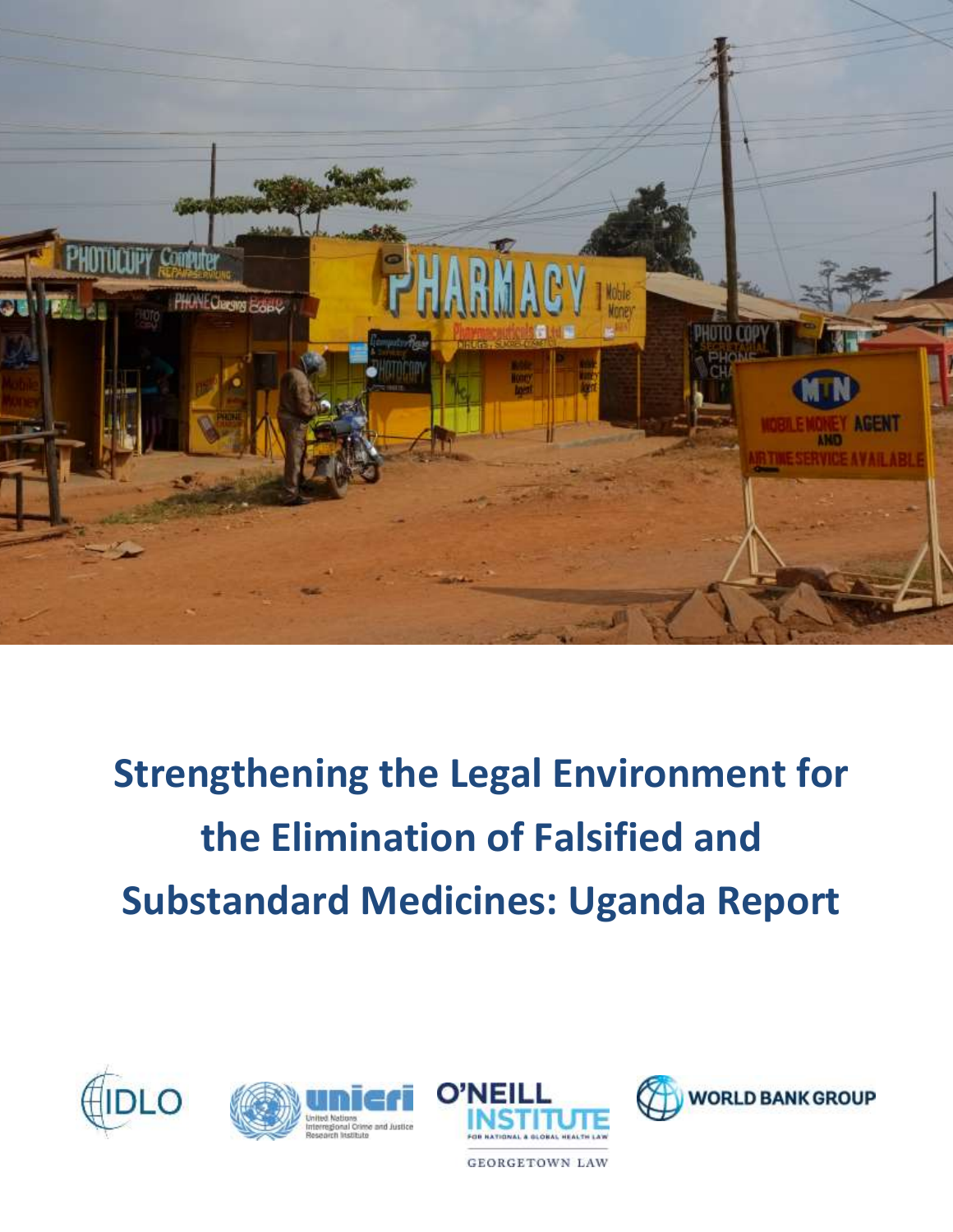# Strengthening the Legal Environment for the Elimination of Falsified and Substandard Medicines: Uganda Report

15 February 2016

### TABLE OF CONTENTS

| <b>Acronyms</b>                                                              | 4              |
|------------------------------------------------------------------------------|----------------|
| <b>Executive Summary</b>                                                     | 5              |
| Civil society                                                                | 6              |
| <b>Legal and Regulatory Environment</b>                                      | 6              |
| Law enforcement and criminal justice sector                                  | $\overline{z}$ |
| Private sector Capacity Building and Engagement                              | $\overline{z}$ |
| International and Regional Cooperation                                       | 7              |
| <b>Introduction</b>                                                          | 9              |
| The Problem of FS Medicines                                                  | 10             |
| <b>Uganda and the Regional Context</b>                                       | 11             |
| Uganda, History, Government and Health Profile                               | 12             |
| <b>Assessment Results and Analysis</b>                                       | 13             |
| Civil Society                                                                | 13             |
| Legal and Regulatory Environment                                             | 15             |
| Law Enforcement and Criminal Justice Sector                                  | 30             |
| Private Sector Capacity Building and Engagement                              | 36             |
| International and Regional Cooperation                                       | 36             |
| Draft Uganda National Strategy and Recommendations to Eliminate FS Medicines | 38             |
| <b>Introduction</b>                                                          | 38             |
| Civil Society                                                                | 38             |
| Legal and Regulatory Environment                                             | 39             |
| Law Enforcement and Criminal Justice Sector                                  | 42             |
| Private Sector Capacity Building and Engagement                              | 45             |
| International and Regional Cooperation                                       | 45             |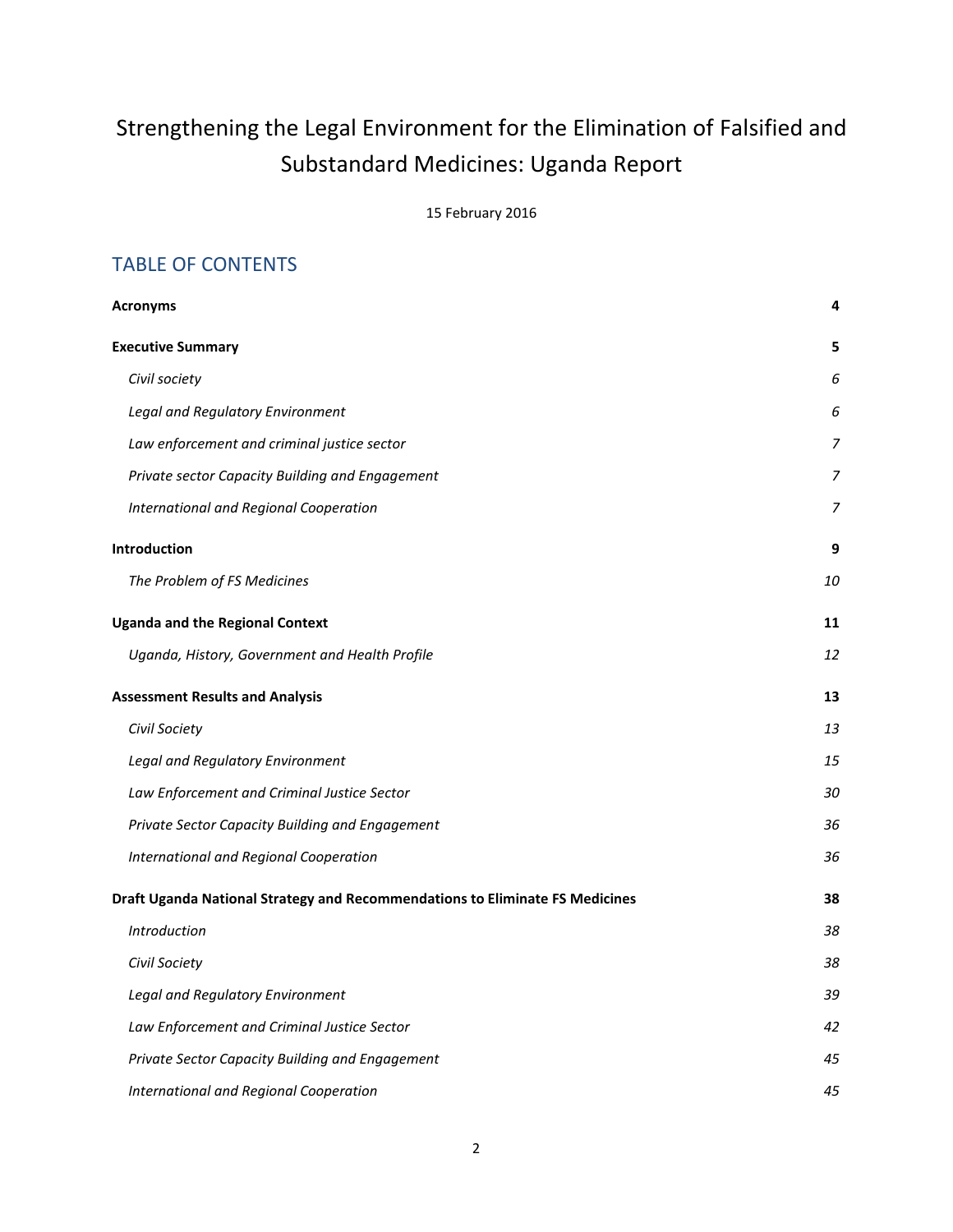#### **[ANNEXES](#page-46-0) 47**

| Annex 1: Draft Theory of Change to Address FS Medicines in Uganda and Results Monitoring Framework | 47 |
|----------------------------------------------------------------------------------------------------|----|
| Annex 2: Current Laws and Regulations that Comprise the Uganda Legal and Regulatory Framework      | 50 |
| Annex 3: Offenses and Penalties in National Drug Authority Act                                     | 51 |
| Annex 4: Civil Society Organizations Responding to FS Medicines in Uganda                          | 52 |
| Annex 5: Key Informants and Contacts                                                               | 55 |
| Annex 6: Meeting Schedule Kampala, June 2015                                                       | 57 |

### Acknowledgments

Funding for this project was provided by the World Bank through the Global Forum on Law Justice and Development. The authors would like to acknowledge the generous support of Mr Denis Mwesigwa, Senior Inspector of Drugs at the National Drug Authority, throughout the project. Mr Mwesigwa conceived the project for Uganda and was the NDA focal point for the project. He advised the research team prior to the mission and assisted with the collection of documentation, identified and introduced the research team to other government informants for the stakeholder interviews, and provided detailed comments on an early draft of the report.

*Front cover image: F.Inklaar / Flickr, 2013*

**Project email address**: [dl-medilaw@idlo.int](mailto:dl-medilaw@idlo.int)

**National Drug Authority** Denis Mwesigwa Senior Inspector of Drugs Email[: mwesigwad@nda.or.ug](mailto:mwesigwad@nda.or.ug)

#### **International Development Law Organization (IDLO)**

David Patterson, LLM, MSc. Senior Legal Expert, Health Email[: dpatterson@idlo.int](mailto:dpatterson@idlo.int)

**O'Neil Institute for National and Global Health Law at Georgetown University** Michele D. Forzley JD, MPH Senior Scholar Georgetown Law Center Email[: michele@micheleforzley.com](mailto:michele@micheleforzley.com)

#### **United Nations Interregional Crime and Justice Research Institute (UNICRI)** Marco Musumeci Program Coordinator

Email[: musumeci@unicri.it](mailto:musumeci@unicri.it)

Vittoria Luda di Cortemiglia Program Coordinator Email[: luda@unicri.it](mailto:luda@unicri.it)

Francesca Bosco Project Officer Email[: bosco@unicri.it](mailto:bosco@unicri.it)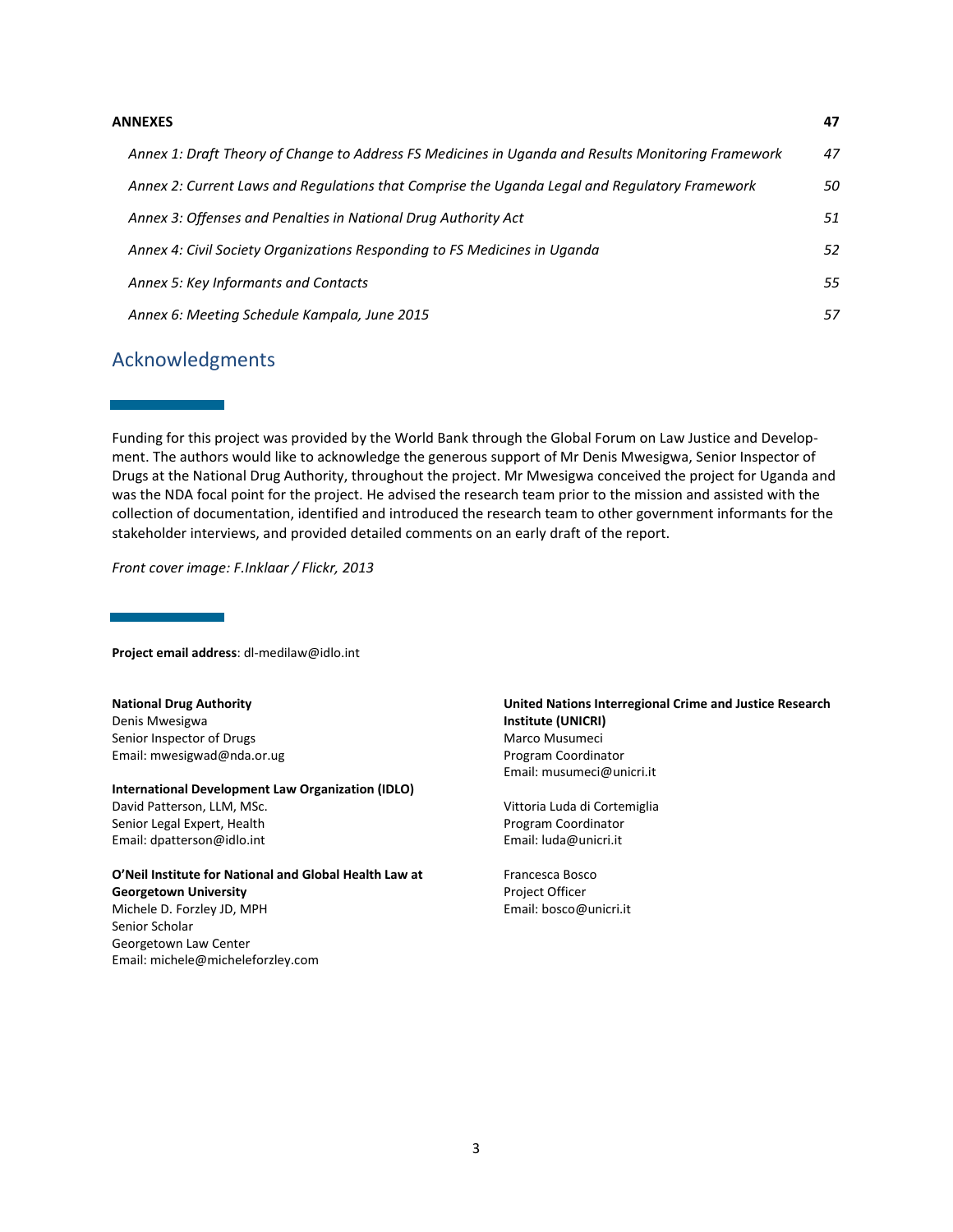## <span id="page-3-0"></span>Acronyms

| <b>ADR</b>    | Adverse drug reaction                                      |
|---------------|------------------------------------------------------------|
| API           | Active pharmaceutical ingredient                           |
| AMRH          | African Medicines Regulatory Harmonization                 |
| <b>CEHURD</b> | Center for Health, Human Rights and Development            |
| CHAIN         | <b>Community Health and Information Network</b>            |
| <b>CSO</b>    | Civil Society Organization                                 |
| EAC           | <b>East African Community</b>                              |
| GDP           | Good distribution practices                                |
| GMP           | Good manufacturing practice                                |
| HEPS          | Coalition for Health Promotion and Social Development      |
| IG            | Inspectorate of Government                                 |
| LEA           | Law Enforcement Authority                                  |
| MAH           | Marketing authorization holder                             |
| MER           | Medicine Evaluation and Registration                       |
| META          | <b>Medicines Transparency Alliance</b>                     |
| MSM           | Member State Mechanism                                     |
| NDA.          | <b>National Drug Authority</b>                             |
| <b>NEPAD</b>  | New Partnership for Africa's Development                   |
| NMS           | <b>National Medical Service</b>                            |
| PMV           | Pharmacovigilance                                          |
| <b>PSU</b>    | Pharmaceutical Society of Uganda                           |
| OMS           | <b>Quality Management System</b>                           |
| <b>SMS</b>    | Short message service                                      |
| <b>UNHCO</b>  | Uganda National Health Users' Organization                 |
| <b>URA</b>    | Uganda Revenue Authority                                   |
| <b>UNCAC</b>  | United Nations Convention Against Corruption               |
| <b>UNTOC</b>  | United Nations Convention on Translational Organized Crime |
| <b>WHO</b>    | World Health Organization                                  |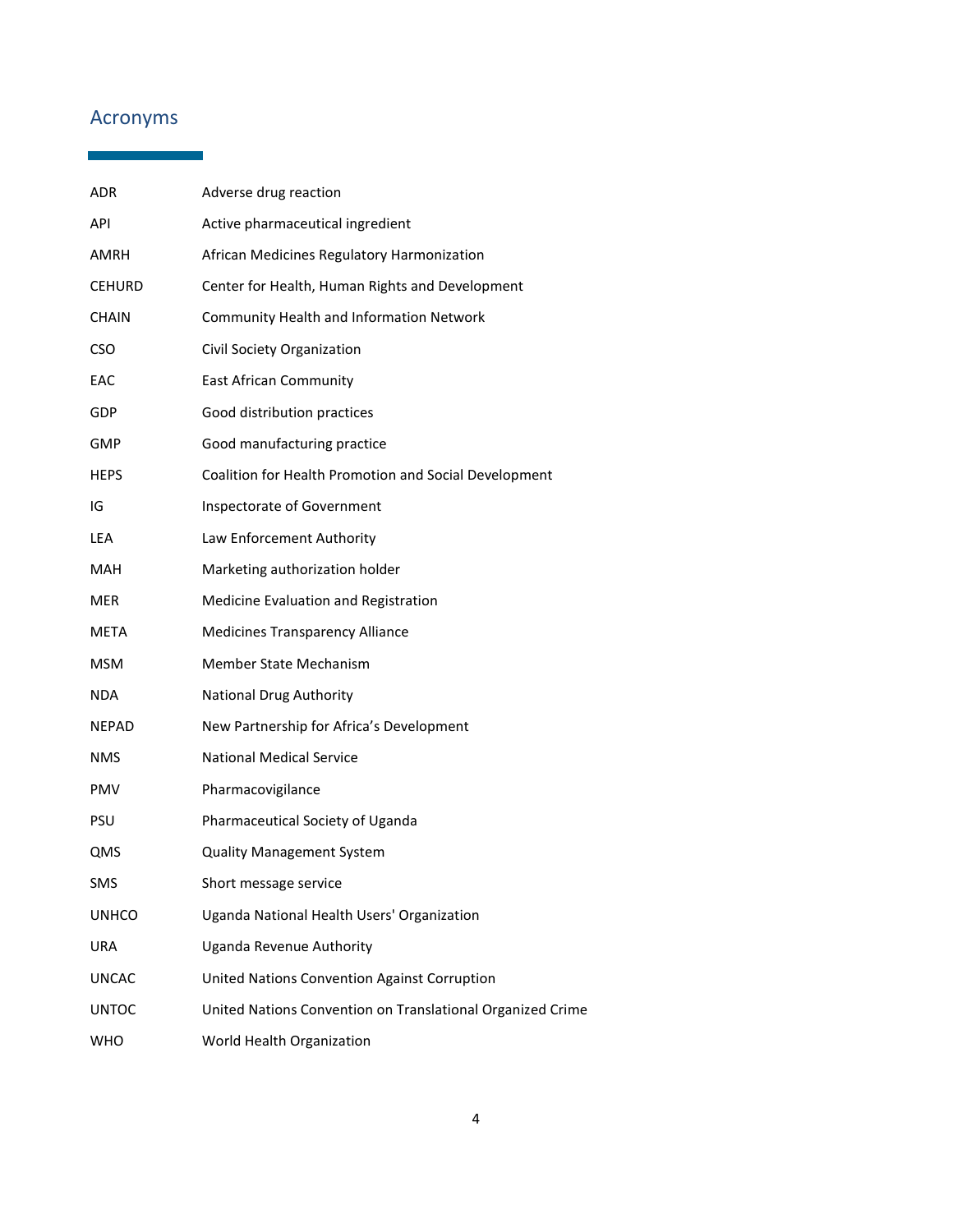### <span id="page-4-0"></span>Executive Summary

 $\overline{a}$ 

Falsified and substandard medicines (FS) are a known public health problem. FS medicines represent various threats to patients: they may contain an insufficient amount or no active ingredient, or dangerous ingredients. Drug resistance, treatment failure and death have been associated with these products. While the prevalence in developed markets is likely below 1%, it is estimated that up to and more than 15% of all drugs sold in developing countries constitute a threat to patients. Many factors facilitate the spread of FS medicines. One of the most important, in developing countries, is the need for strong national drug regulation. Added to the complexity in finding effective solutions is that falsified medicines are manufactured and sold by criminal individuals and organizations, exploiting weak national legislation and enforcement, and an unsuspecting and uninformed public.

Since the late 1980s the WHO and the global health community have been considering the problem of FS medicines. Despite challenges, some level of consensus is emerging on the actions and steps to be taken by the regulator and the obligations of one or more actors in the health system to manage the problem of FS medicines.<sup>1</sup> In short, these include prevention, detection, investigation and incident handling.

The goal of every medicines regulatory system is to ensure the health of the public, for whom access to affordable, safe, efficacious medicines of good quality is essential. To ensure the supply of such medicines, the health system and its government partners in law enforcement and criminal justice must perform a number of functions. These include preventing actual or suspected FS medicines from entering the medicines supply and, if they do enter, detecting their presence and containing them.

At a minimum, there must be a functioning regulatory authority: a national or regional drug authority that has the capacity to fulfill the main functions of the regulator. Though it is the case that "every regulatory function contributes to ensuring the safety quality and efficacy of drugs",<sup>2</sup> some of these functions have specific roles to play with regards to FS medicines and these specific roles, in addition to the technical and scientific capacity, require particular legal authorizations and mandates. Effective management of the problem of FS medicines cannot happen unless there is a sufficient legal and regulatory framework that authorizes and mandates particular actions, and there are sufficient staff with the requisite skills who actually implement and enforce the legal framework.

This aspect of the solution set to the problem of FS medicines has not received significant attention, hence this initiative. Uganda was selected for this project as it is a member of the East African Community (EAC), and because of its commitment to boldly tackling the problem of FS medicines. No project of this type can be successful without the full participation and cooperation of the regulator, and Uganda has stepped up to this challenge. Tackling the legal and regulatory framework for FS medicines in Uganda in this pilot will serve the larger goals of harmonization in the region and pave the way for an East African Community (EAC)-wide strategy on FS medicines. This work is also very timely as the EAC harmonized medicine legislation and regulations are yet to be enacted in the EAC legal system and adopted in Uganda. As the harmonization work is ongoing, within it, the legal and regulatory provisions for any medicines regulatory matter including that of FS medicines should be considered.

Over the last two decades, Uganda has improved the availability of medicines and other essential health supplies. Nonetheless, like most countries, Uganda has challenges. Though the main functions of the regulator are present in the law, there are significant gaps in the legal and regulatory (civil, criminal and administrative) framework law that hamper the ability of

<sup>&</sup>lt;sup>1</sup> Substandard/spurious/falsely-labelled/falsified/counterfeit medical products, Report by the Director-General, A68/33, 20 March 2015, available at: [http://apps.who.int/gb/ebwha/pdf\\_files/WHA68/A68\\_33-en.pdf](http://apps.who.int/gb/ebwha/pdf_files/WHA68/A68_33-en.pdf) (accessed May 20, 2015). See also Countering the Problem of Falsified and Substandard Medicine[s http://iom.nationalacademies.org/Reports/2013/Countering-the-Problem-of-Falsified-and-Substandard-Drugs.aspx](http://iom.nationalacademies.org/Reports/2013/Countering-the-Problem-of-Falsified-and-Substandard-Drugs.aspx) , Council of Europe Convention on the counterfeiting of medical products and similar crimes involving threats to public health, [http://conven](http://conventions.coe.int/Treaty/EN/Treaties/Html/211.htm)[tions.coe.int/Treaty/EN/Treaties/Html/211.htm](http://conventions.coe.int/Treaty/EN/Treaties/Html/211.htm) 

<sup>&</sup>lt;sup>2</sup> Ratanawijitrasin, Sauwakon, Eshetu Wondemagegnehu, Effective drug regulation: A multi-country study. 2002 WHO, available at: <http://apps.who.int/medicinedocs/pdf/s2300e/s2300e.pdf> (accessed June 16, 2015).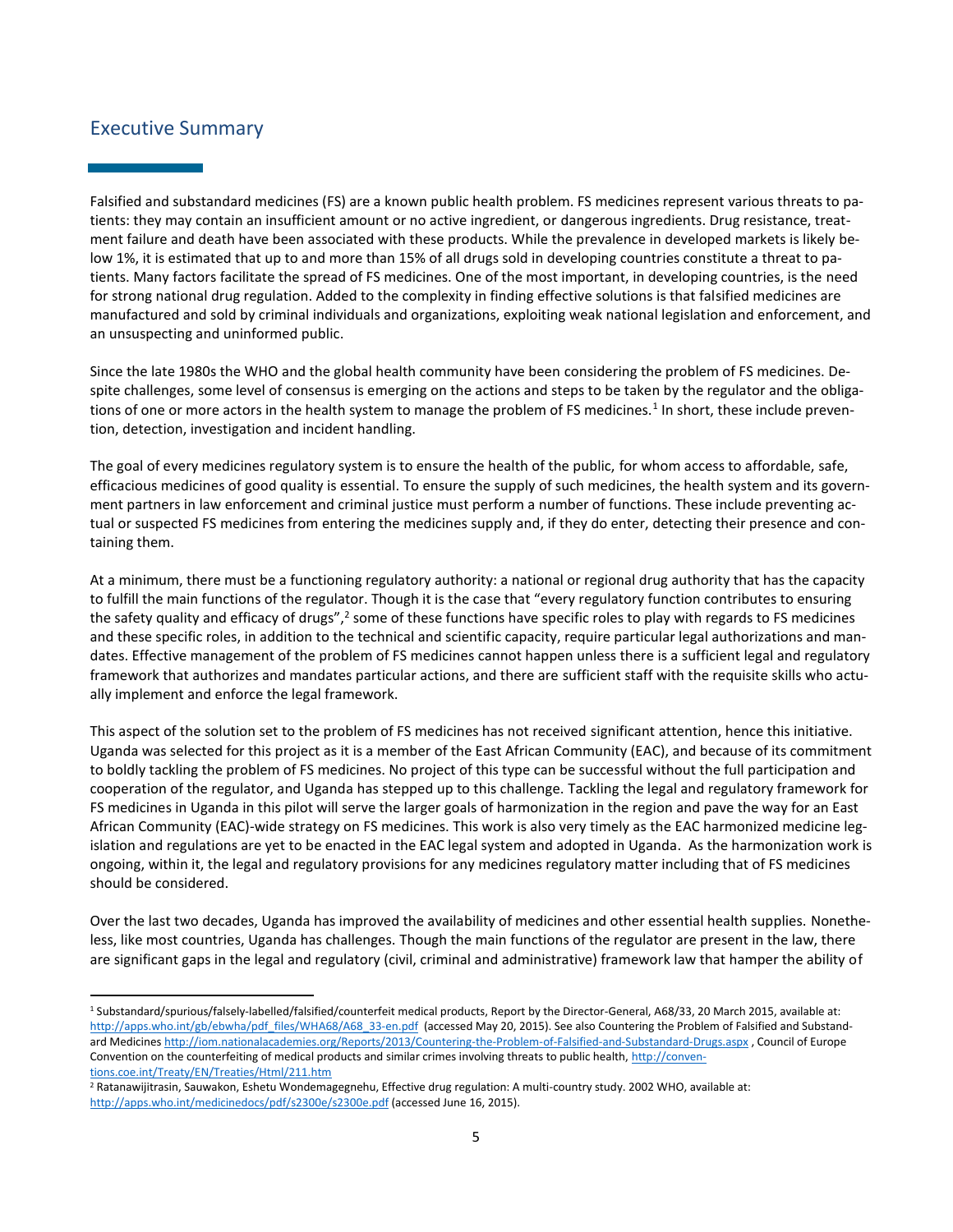the regulator to prevent, detect and respond to FS medicines. In the case of Uganda there is a significant staff shortage to manage all the pharmaceutical actors across the country.

The theory of change and structure of a national strategy to eliminate FS medicines is comprised of five parts; civil society, the national drug authority and the medicines law, the law enforcement and criminal justice sector, the private sector, and international and regional cooperation. This executive summary, report, and the draft national strategy are organized accordingly.

#### <span id="page-5-0"></span>Civil society

Relevant civil society organizations include patients and consumer groups, advocacy organizations, and independent professional associations of medical practitioners and pharmacists. There is a need for all stakeholders to shift from the perception of civil society as simply consumers of medicines to the engagement of civil society as full partners in the national response to FS medicines. This reflects the human rights-based approach to health and development, which emphasizes participation, accountability, equality and nondiscrimination. This is particularly important as some communities still misunderstand the role of the National Drug Authority (NDA) and the importance of addressing FS medicines in Uganda. This misunderstanding has led to a lack of cooperation with government authorities in regulating FS medicines, and even hostility towards government inspectors responding to FS medicines. The general public needs to be empowered and provided with the information necessary to create the demand for appropriate, quality medicines. This includes for example ensuring that drugs are appropriately labelled, and expiry dates are checked.

Uganda has a vibrant and independent civil society sector, and there are several strong national civil society organizations which include health in their mandates. The role of faith-based communities and traditional leaders should also be considered. Civil society organizations should be engaged at all levels in the national response – including through representative participation in national structures. Trusted civil society champions and leaders should also be engaged in public education campaigns to inform people about the dangers of FS medicines. Finally, civil society engagement should be supported to extend to include regional and international collaboration regarding FS medicines.

#### <span id="page-5-1"></span>Legal and Regulatory Environment

The following gaps have been identified:

- × The National Drug Authority Act (the Act) is the main law governing medicines regulation, but its scope is limited to "drugs". An amendment is in process to add medical devices, cosmetics, food safety, medical laboratory reagents, products for diagnosis, surgical supplies, blood, public health products and other products that are typically found in health systems as these too are often falsified or substandard and require regulatory oversight.
- The Act is accompanied by a set of nine regulations, all dated March 2014, dated after the Act and covering essential topics of Licensing, the Suitability of Premises, Ectoparaciticides, Field Trials, Conduct of Clinical Trials, Control of Publication, and Advertisement, Fees, Pharmacovigilance, Importation and Exportation and Drug Registration.
- × Regulatory inspectors, customs and border patrol and law enforcement officials are often not adequately equipped or authorized to identify FS medicines, properly prepare a file for prosecution, take immediate actions such as a preliminary seizure, and proceed through to conviction and sentencing. Law cannot implement itself and there must be adequate numbers of skilled staff to conduct the regulatory functions.
- ÿ. There is a need to include a clear definition of FS medicines that is consistent throughout the legal system. Currently there is no definition of 'counterfeit' in the Act, though Art. 30 refers to impure drugs. The Regulation on Pharmacovigilance (PMV Regulation) defines "counterfeit drug" to mean "a drug which is deliberately or fraudulently mislabeled with respect to its identity, content or source." A full definition of FS medicines could include elements that distinguish accidental substandard, negligent substandard, and intentional substandard, or accidental false label or packaging, as compared to intentional falsification (such as changing expiration dates).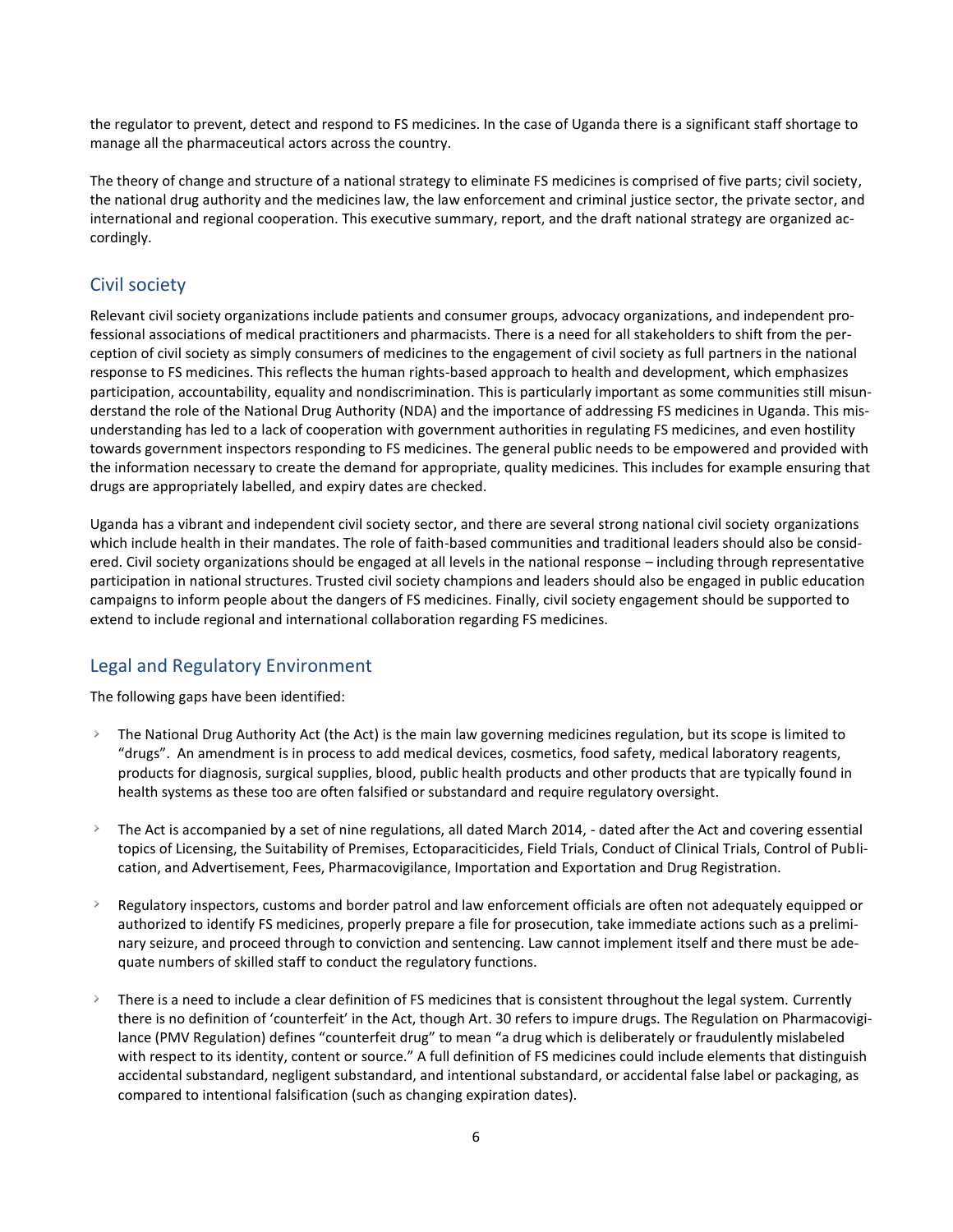- The ability of the NDA to prevent, detect and respond to FS medicines is hampered by the lack of reporting by pharmacists and health professionals, who are required to report adverse drug reactions and about FS medicines. These reports are critical to informing the post market surveillance system, however at present some stakeholders are not obligated to do so by law. These include wholesalers, manufacturers, marketing authorization holders, hospitals and clinics, and others.
- Correspondingly, the NDA requires efficient systems to respond and take action to any report it might receive. It has a pharmacovigilance (PMV) unit that does review adverse drug reaction reports, but more is needed so that operating procedures are in place to respond to alerts and reports of events that raise the matter of suspicious or actual FS medicines.
- ×. Not all the actors in the supply chain are required to hold licenses, and there is no track and trace nor pedigree system. These facts make it difficult if not impossible to conduct a thorough investigation. The NDA has the authority to impose conditions on all license and permit holders during the licensing process (both on initial application and renewal). As licenses are renewed annually, this regulatory intervention can be accomplished immediately. All that the NDA need do is create a manual containing the requirements for reporting, storage, track and trace, among others and condition the license on their compliance. Of course these new conditions must be made transparent and communicated to license holders and enforced - meaning a rational, risk-based inspection system must be put in place to ensure compliance.

### <span id="page-6-0"></span>Law enforcement and criminal justice sector

From the criminal justice point of view, clear definitions that are consistent throughout the legal system are currently lacking. This hampers the ability of the NDA and criminal justice system to effectively manage the problem of FS medicines. Harmonization of definitions will also result in more harmonized data collection methodologies, allowing for the design of better policies in the response to FS medicines.

With regards to the law enforcement, apart from the lack of specialized human resources and the limited financial resources available, a number of challenges have been identified. Limited coordination and exchange of information among the agencies at the national level hinders proper enforcement of the existing legal and regulatory framework. Capacity building of the criminal justice sector actors to obtain successful investigations and meaningful sentences is also crucial. Furthermore, FS medicines are not currently an investigative priority for all law enforcement agencies, as in the case of customs and police. Also, uniform and standardized operating procedures are currently lacking, which would greatly increase the effectiveness of the interventions and uniformity of enforcement across the country.

### <span id="page-6-1"></span>Private sector Capacity Building and Engagement

Relevant private sector actors include drug importers, wholesalers, and retailers, and health sector corporations. They all need to be informed and engaged in the legal and regulatory reform to address FS medicines. Capacity building will be necessary, and public forums should include private sector representatives.

### <span id="page-6-2"></span>International and Regional Cooperation

International and regional cooperation is paramount in the fight against FS medicines. Opportunities exist for international and regional cooperation through the African Union (AU), East African Community (EAC), and other international forums. For example, the EAC Treaty addresses regional cooperation on health (art. 118). The EAC Ministers of Justice have approved the AU Model Law, and the EAC is considering a regional drug law to further enhance the regulatory systems that are in place.

Uganda has ratified both the United Nations Convention on Translational Organized Crime (UNTOC) and the United Nations Convention Against Corruption (UNCAC). Uganda participates through INTERPOL, and is a member of the World Health Assembly, which has created the Member State Mechanism on substandard/spurious/falsely-labeled/falsified/counterfeit (SSFFC) medicines.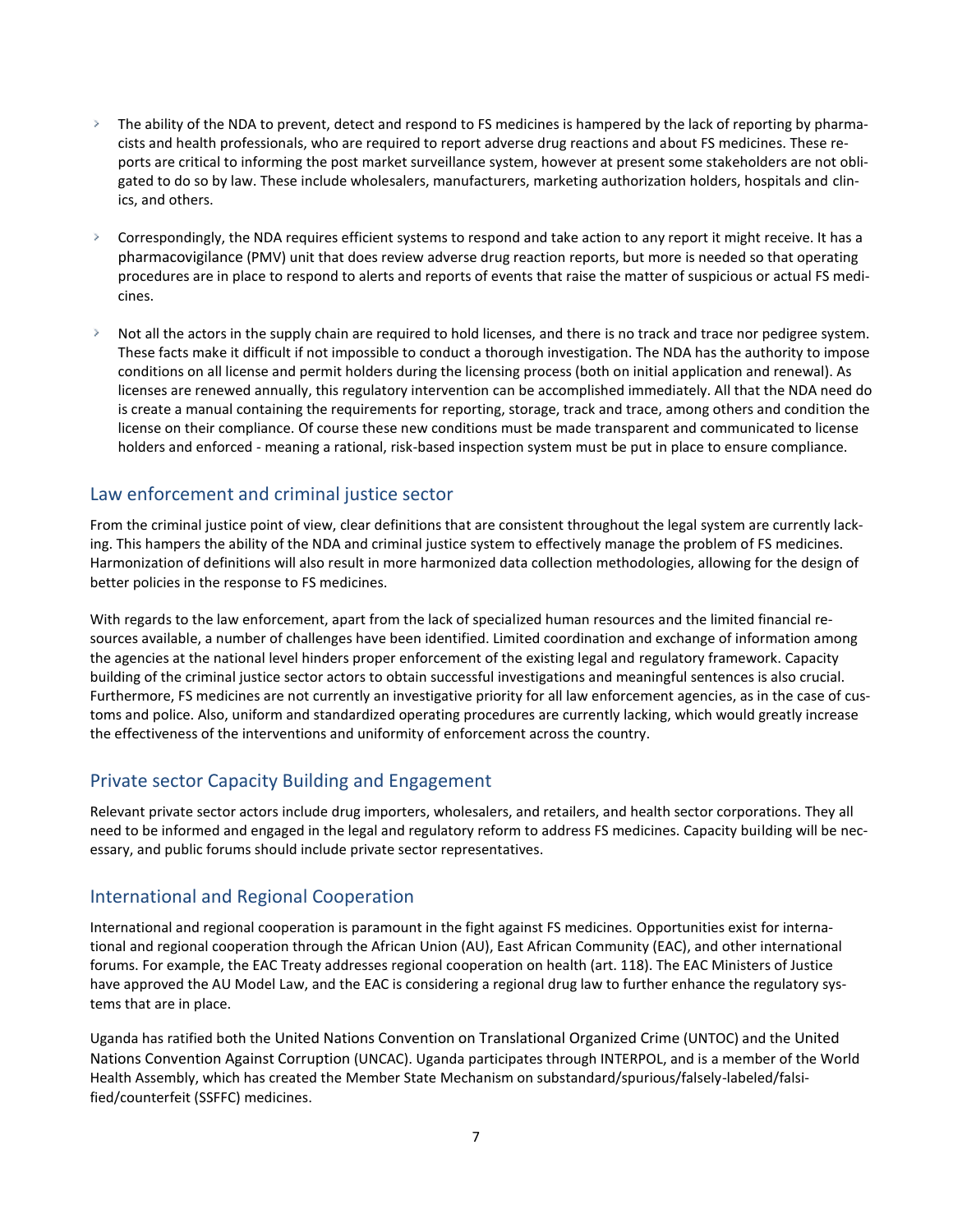<span id="page-7-0"></span>The Council of Europe Convention on the Counterfeiting of Medical Products and Similar Crimes Involving Threats to Public Health (Medicrime Convention) is open for ratification by States outside Europe, and could be a useful tool for Uganda. The Ugandan authorities should actively use the instruments provided for in these conventions to cooperate with other countries in investigating and prosecuting international cases involving FS medicines.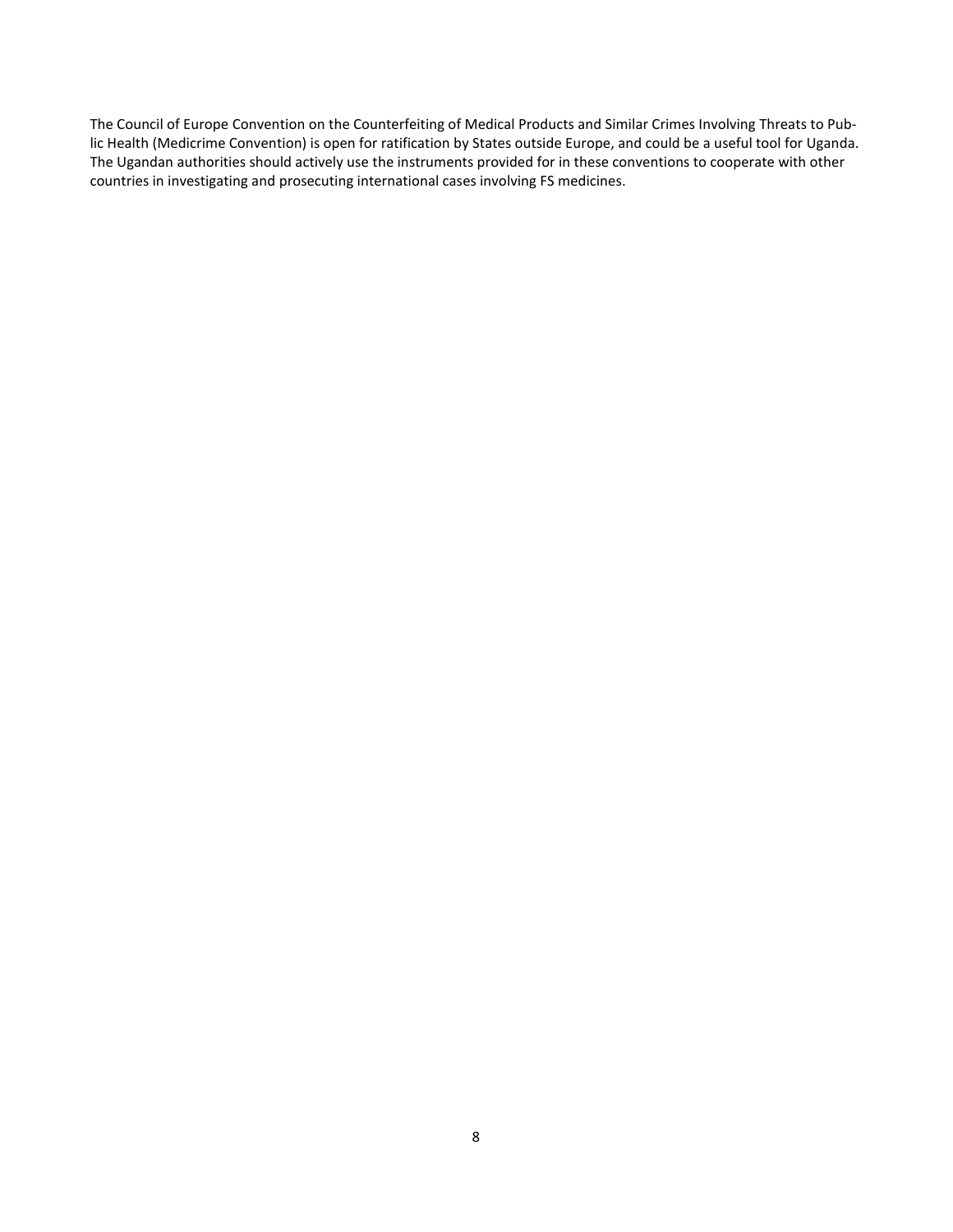### Introduction

This report on the Legal Environment for the Elimination of Falsified and Substandard Medicines is result of the pilot and preliminary phase of a larger initiative to build a knowledge base and collection of tools to support a whole-of-government approach to manage the public health problem of falsified and substandard (FS) medicines in any country. The initiative is designed to provide the pilot country, Uganda, with guidance on steps it can take to address the problem of FS medicines within its borders and with its neighbors. Also as a result of this initiative, an assessment tool and guide to developing a national strategy to address FS medicines were developed, which will be further tested and refined as this project continues, for use in other jurisdictions.

The findings of the pilot of the initiative, an assessment mission to Uganda in June 2015, are presented, as are recommendations and guidance on strategies and actions Uganda can take with regard to its legal system and regulatory approaches.

The initiative was jointly conceived and coordinated by four organizations: the World Bank, the International Development Law Organization (IDLO), the O'Neill Institute for National and Global Health Law at Georgetown University, and the United Nations Interregional Crime and Justice Research Institute (UNICRI). The National Drug Authority of the Government of Uganda partnered with the four organizations to ensure a successful pilot.

The initiative builds on prior related work and good practices, and international law. These includes the work of the World Health Organization and the World Bank, and the United Nations Convention against Transnational Organized Crime, the MEDICRIME Convention of the Council of Europe, and other sources.<sup>3</sup> The project takes into account not only national but also cross border and regional solutions, as exemplified by the initiative of the East African Community (EAC). The project was financed with support from the World Bank through the Global Forum on Law, Justice and Development.

#### **Terminology**

 $\overline{a}$ 

In this report, the term 'falsified medicines' refers generally to all "spurious, falsely-labeled, falsified and counterfeit" products. These products have been defined by the World Health Organization as "medicines that are deliberately and fraudulently mislabeled with respect to identity and/or source."<sup>4</sup> Both branded and generic products are subject to falsification. When referring to the Uganda legislation and other sources, 'counterfeit' will be used when that is the term used in the legislation.

Medicines may also be 'substandard' for several reasons including manufacturing error, degradation and expiration. Not all errors leading to substandard medicines are intentional, or should result in regulatory action and criminal pros-

<sup>&</sup>lt;sup>3</sup> Uganda ratified the International Covenant on Economic, Social and Cultural Rights in 1987. This Covenant, and other international human rights treaties to which Uganda is a party, directly or indirectly address the right to health, and hence the issue of access to medicines. See Committee on Economic, Social and Cultural Rights, General Comment 14 'The Right to the Highest Attainable Standard of Health' in E/C.12/2000/4. See also 'Report of the Special Rapporteur on the right of everyone to the enjoyment of everyone to the highest attainable standard of physical and mental health, Anand Grover, on access to medicines' A/HRC/23/42, 1 May 2013.

<sup>4</sup> WHO defines "spurious/falsely-labeled/falsified/counterfeit" products as "medicines that are deliberately and fraudulently mislabeled with respect to identity and/or source." WHO, Fact Sheet No 275 from May 5, 2012, available at: [www.who.int/mediacentre/factsheets/fs275/en/.](http://www.who.int/mediacentre/factsheets/fs275/en/) See also Institute of Medicine (US) study 'Countering the Problem of Falsified and Substandard Drugs' (2013). For this concept note, we have used the term "falsified and substandard" (FS) medicines rather than "spurious/falsely labelled/falsified/counterfeit" to clearly distinguish between medicines which are harmful to the public health—substandard and falsified—versus those which infringe on a registered trademark—counterfeit. As experts in the field have noted: "Stakeholders concerned with access to generic medicines fear that action against counterfeit drugs would mean stricter enforcement of intellectual property rights, thereby reducing the availability of inexpensive generics." See, Lawrence O. Gostin et al., Stemming the Global Trade in Falsified and Substandard Medicines, JAMA, Vol. 309, No. 16, April 2013, 1693. The 2013 Institute of Medicine report *Countering the Problem of Falsified and Substandard Drugs* defines falsified drugs as "those drugs which carry a false representation of identity or source or both" and substandard drugs as "those that do not meet the specifications given in the accepted pharmacopeia or in the manufacturer's dossier."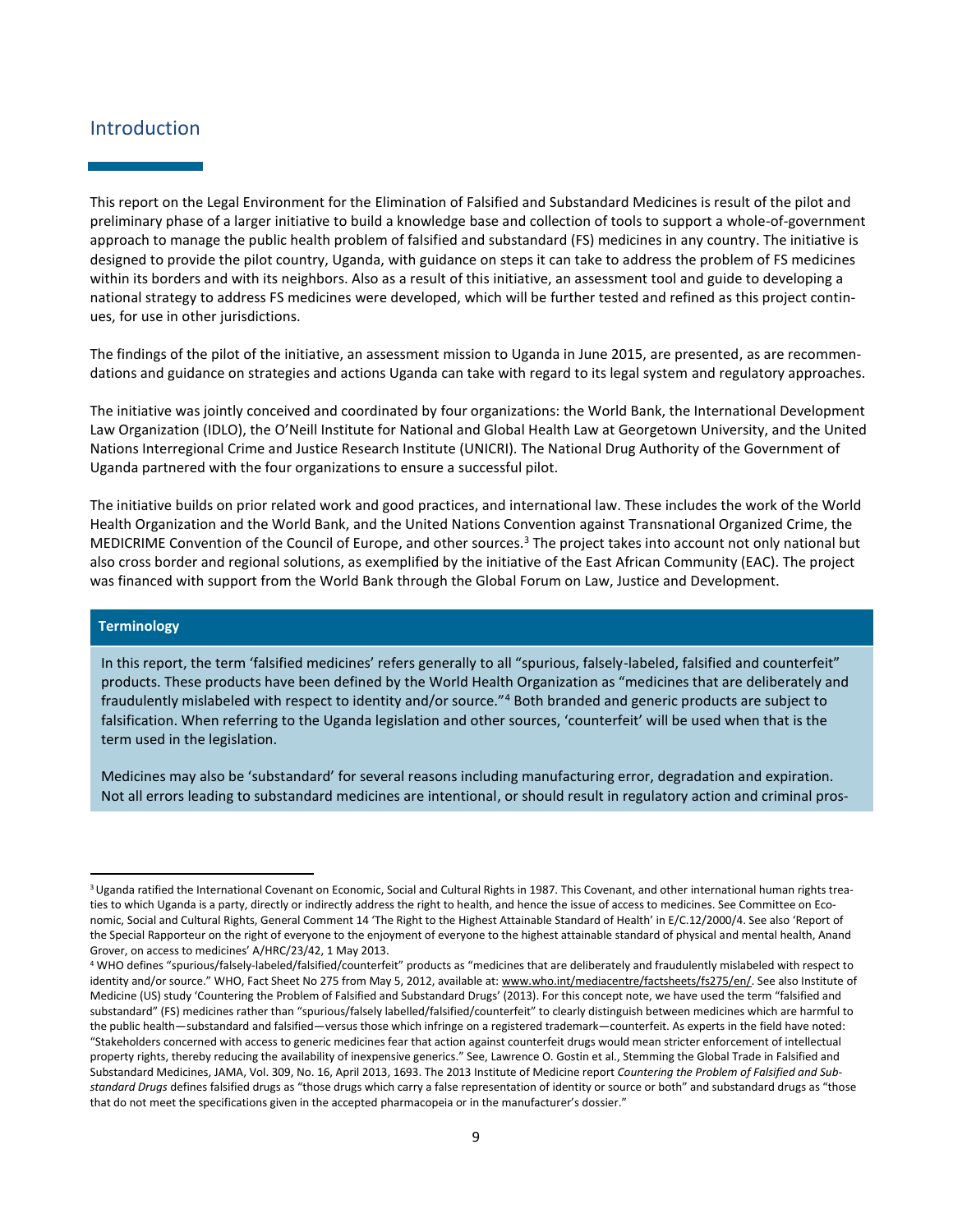ecution. In those cases where either negligence or some other lapse is the reason for the substandard quality, a warning and technical capacity building will be more appropriate. Hence penalties, may vary depending on the cause of the non-compliant product.

### <span id="page-9-0"></span>The Problem of FS Medicines

 $\overline{a}$ 

Falsified and substandard medicines (FS) are a known public health problem. FS medicines represent various threats to patients: they may contain an insufficient amount or no active ingredient, or dangerous ingredients. Drug resistance, treatment failure and death have been associated with these products. While the prevalence in developed markets is likely below 1%, it is estimated that up to and more than 15% of all drugs sold in developing countries constitute a threat to patients. Interpol estimates that 30% of medicines circulating in Africa are either falsified or of inferior quality. A 2011 World Health Organization study on the quality of anti-malarial medicines in sub-Saharan Africa found that 44% of samples from Senegal and 30% from Madagascar were of inferior quality.<sup>5</sup>

Many factors facilitate the spread of FS medicines. One of the most important, in developing countries, is the weakness of national drug regulation. According to the World Health Organization(WHO) only about 20% of 193 WHO member states are known to have well-developed regulatory and law enforcement capacity for medicines. Fifty percent of member states implement regulation at various levels and 30% have no medicines regulation in place or only very limited capacity that is hardly enforced.<sup>6</sup>

Falsified medicines are manufactured and sold by criminal individuals and organizations, exploiting weak national legislation and enforcement. Criminals often avoid prosecution by bribing corrupt officials or taking advantage of regulatory loopholes - both in the letter and implementation of the law. Even if convicted, the insignificant penalties which are often applied are seen as a cost of doing business, and do not destroy the large profit potential of this comparably low-risk business in many parts of the world.

Since the late 1980s the WHO and the global health community has been considering the problem of FS medicines. Despite challenges, some level of consensus is emerging on the actions and steps to be taken by the regulator and the obligations of one or more actors in the health system to manage the problem of FS medicines.<sup>7</sup> In short these include prevention, detection, investigation and incident handling. The goal of the medicines regulatory system, and the entire health system in including its various actors, is to ensure the health of the public - for which access to affordable, safe, efficacious medicines of good quality is essential. To ensure a supply of medicines, the health system must perform a number of functions. These include preventing actual or suspected FS medicines from entering the medicines supply and, if they do enter, detecting their presence and containing them.

At a minimum, there must be a functioning regulatory authority, a national or regional drug authority (NDA) that has the capacity to fulfill the main functions of the regulator; medicines assessment and registration, inspection, pharmacovigilance, laboratory, licensing of manufacturing, wholesaling, distribution and retailing, control of advertisement and promotion, quality control laboratory testing and procurement. Though it is the case that "(e)very regulatory function contributes to ensuring the safety quality and efficacy of drugs",<sup>8</sup> some of these functions have specific roles to play with regards to FS medicines. These specific roles, in addition to the technical and scientific capacity, require particular legal authorizations and mandates. Effective management of the problem of FS medicines cannot happen unless there is a sufficient legal and

<sup>5</sup> WHO, Survey of the Quality of Selected Antimalarial Medicines Circulating in Six Countries of Sub-Saharan Africa, 2011.

<sup>6</sup> WHO, FAQ on counterfeit medicines, available at[: http://www.who.int/medicines/services/counterfeit/faqs/QACounterfeit-October2009.pdf](http://www.who.int/medicines/services/counterfeit/faqs/QACounterfeit-October2009.pdf) <sup>7</sup> Substandard/spurious/falsely-labelled/falsified/counterfeit medical products, Report by the Director-General, A68/33, 20 March 2015, available at: [http://apps.who.int/gb/ebwha/pdf\\_files/WHA68/A68\\_33-en.pdf](http://apps.who.int/gb/ebwha/pdf_files/WHA68/A68_33-en.pdf) (accessed May 20, 2015). See also Countering the Problem of Falsified and Substandard Medicines <http://iom.nationalacademies.org/Reports/2013/Countering-the-Problem-of-Falsified-and-Substandard-Drugs.aspx>, Council of Europe Convention on the counterfeiting of medical products and similar crimes involving threats to public health, <http://www.coe.int/en/web/conventions/full-list/-/conventions/treaty/211> (accessed 30 October 2015).

<sup>8</sup> Ratanawijitrasin, Sauwakon, Eshetu Wondemagegnehu, Effective drug regulation: A multi-country study. 2002 WHO, available at: <http://apps.who.int/medicinedocs/pdf/s2300e/s2300e.pdf> (accessed June 16, 2015).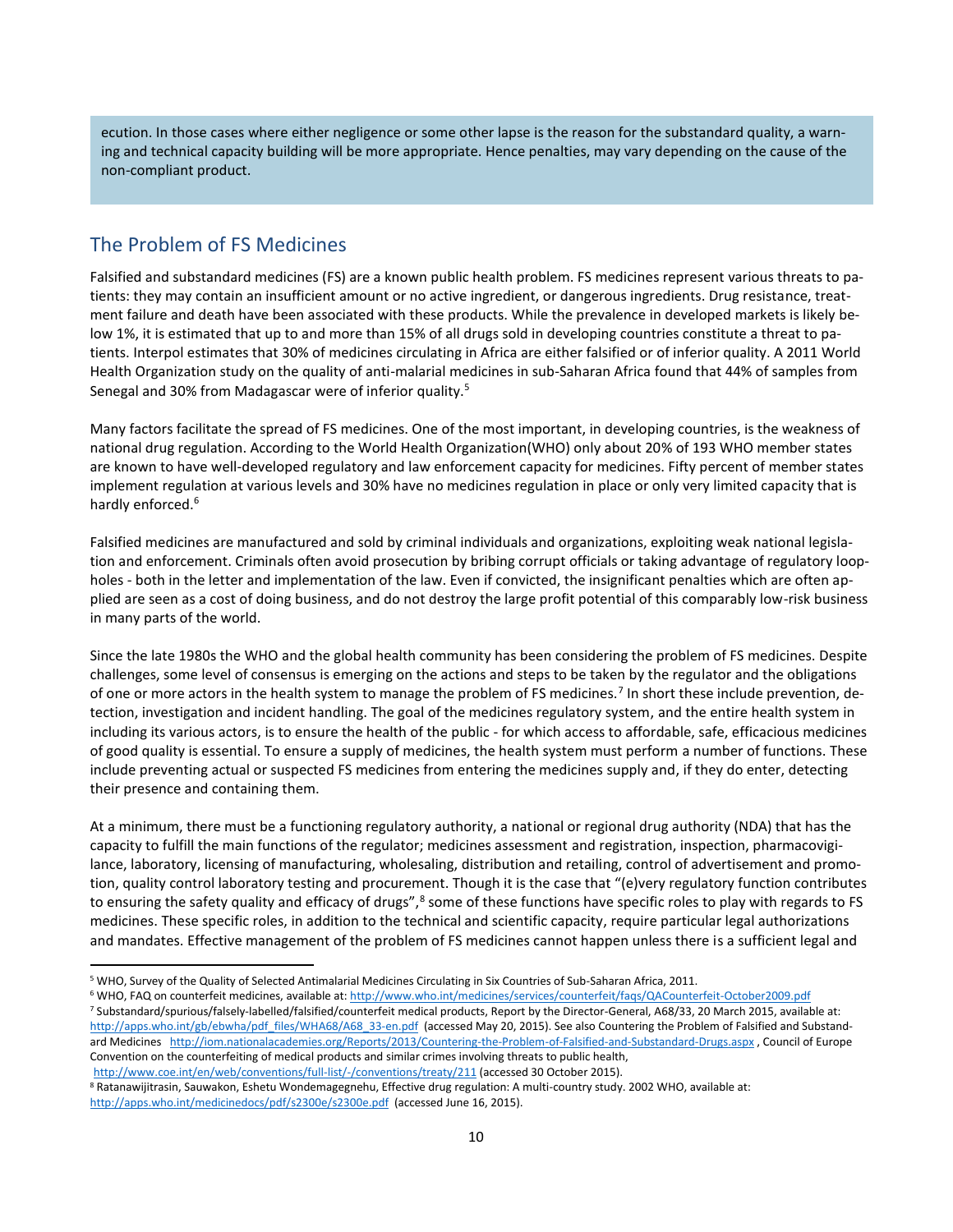regulatory framework that authorizes and mandates particular actions, and there are sufficient numbers of staff with the requisite skills who actually implement and enforce the legal framework. This aspect of the solution set to the problem of FS medicines has not received much attention until this report and initiative.

Even if the legal and regulatory framework is sufficient, regulatory inspectors, customs and border patrol and law enforcement officials are often not adequately equipped or authorized to identify FS medicines, properly prepare a file for prosecution, take immediate actions such as a preliminary seizure, and proceed through to conviction and sentencing. Law cannot implement itself and there must be adequate numbers of skilled staff to conduct the regulatory functions.

Building effective regulatory systems for pharmaceuticals in developing countries is a major challenge, with scarce resources and technical expertise combined with other pressing health needs competing for priority. In many countries, the underlying legal framework (legal and judicial framework, procedural law and sanctions, etc.) is non-existent, weak or outdated. FS medicines are often treated by granting non deterrent penalties. General criminal laws may offer few options for punishing those who produce, distribute and sell falsified medicines. The same is true for medicines regulatory laws that inadequately define medicines-related crimes and regulatory offenses.

Most importantly, action to eliminate FS medicines should not undermine access to legitimate and lower-cost generic drugs.<sup>9</sup> As a complex criminal activity involving regulatory offenses and several economic, social, legal and criminological sectors, FS medicines require multi-pronged, multi-sectoral solutions. Related government strategies include health, justice, organized crime, and in particular "medicrime" or crimes associated with falsified and fraudulent medical products and similar crimes, whether or not criminal organizations can be identified. $^{10}$ 

### <span id="page-10-0"></span>Uganda and the Regional Context

 $\overline{a}$ 

Uganda was selected as the pilot country for this project due to its active role in addressing FS medicines and improving medicines regulation overall. It is a member of the East African Community (EAC) and the African Union (AU). Both the EAC and the AU have initiatives related to medicines regulation. One initiative is the African Medicines Regulatory Harmonization (AMRH) project, which was launched in 2009 with a goal to create a continent-wide medicines regulatory agency and system including harmonization. The EAC serves as a model for the continent-wide medicines regulatory harmonization and was the winner of the first in a series of grants to implement harmonization activities.11 As Uganda is a member of the EAC and its harmonization pilot, and is actively involved in tackling the matter of FS medicines, it was a logical choice for a pilot country.

This is important as the EAC has made strides towards harmonizing registration procedures, a reality that is excellent for medicines access but which will increase the movement of medicines across borders including FS medicines. In September 2014, the EAC Council of Ministers approved regulations on medicine evaluation and registration (MER), good manufacturing practices (GMP) and quality management system (QMS) - all harmonized under the AMRH – and to be effective in the EAC as of January 2015.<sup>12</sup> Thus, tackling the legal and regulatory framework for FS medicines in Uganda in this pilot will serve the larger goals of harmonization in the region and pave the way for an EAC-wide strategy on FS medicines. This work is also very timely as the EAC harmonized medicine legislation and regulations are yet to be enacted in the EAC legal system and adopted in Uganda. As the harmonization work is ongoing, within it, the legal and regulatory provisions for any medicines regulatory matter including that of FS medicines should be considered.

<sup>9</sup> "Counterfeit drugs: a growing global threat", *The Lancet*, vol. 379, February 25, 2012, p. 685.

<sup>&</sup>lt;sup>10</sup>The MEDICRIME Convention: criminalizing the falsification of medicines and similar crimes, Generics and Biosimilars Initiative Journal, vol. 1, August 20, 2012, p. 138 ff.

<sup>11</sup>African Medicines Regulatory Harmonization Program (AMRH) Goals and Benefits [Internet] 2014 [cited: 2015 June 26]. Available from: <http://amrh.org/classifieds/strategic-plan> (accessed 30 October 2015).

<sup>&</sup>lt;sup>12</sup>East African Community. Notice to Applicants: East African Community's Procedure for Marketing Authorization for Medicinal Products [Internet] [cited 2015 June 26]. Available from[: http://pharmacyboardkenya.org/downloads/?file=NOTICE%20TO%20APPLICANTS.pdf.](http://pharmacyboardkenya.org/downloads/?file=NOTICE%20TO%20APPLICANTS.pdf)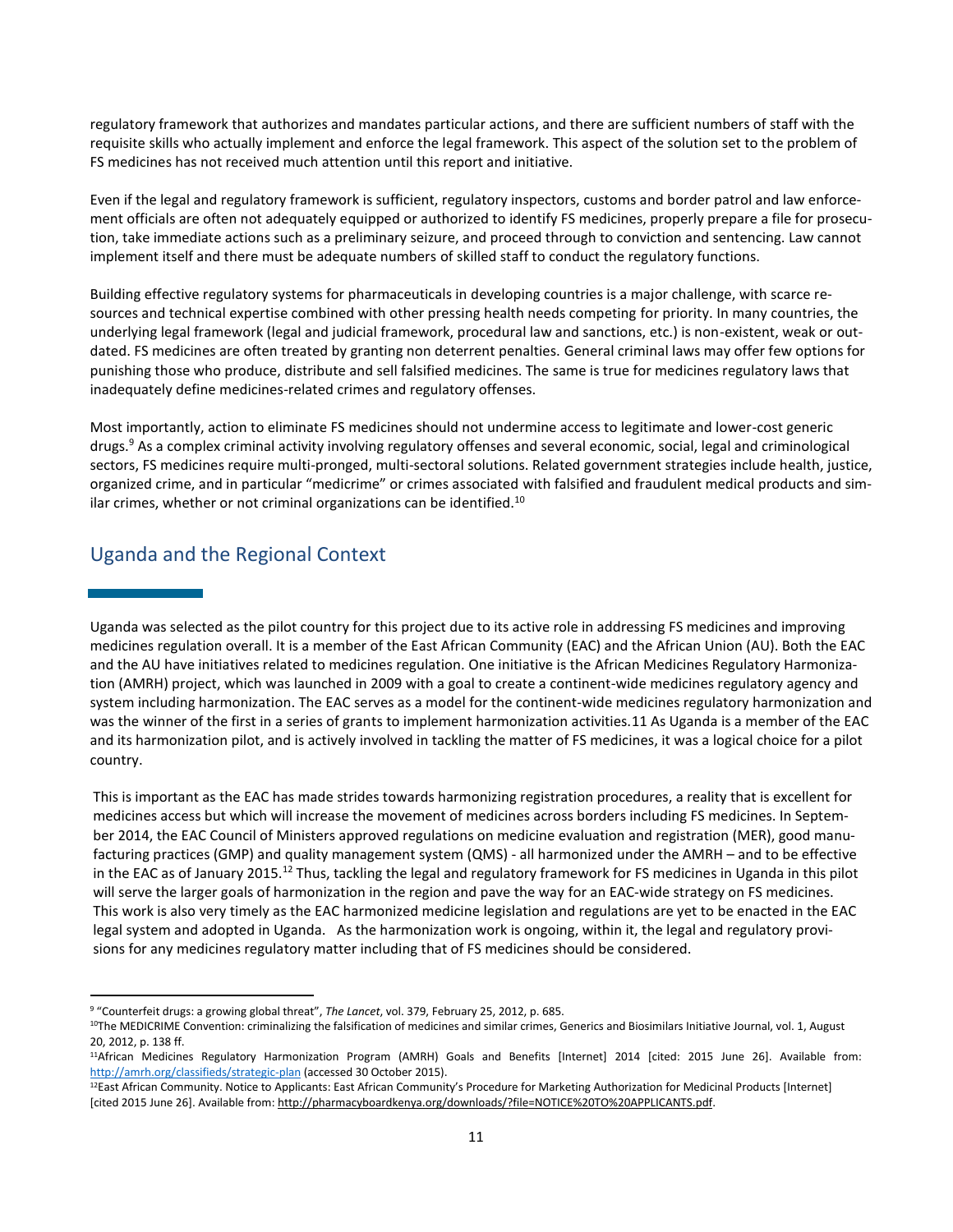This same dynamic is also underway with the AMRH, which contemplates a continent-wide regulatory systems for medicines and an expansion of local manufacturing of medicines. The New Partnership for Africa's Development (NEPAD) has also made progress towards developing a model medicines law. It includes measures to address FS medicines so that medicines regulators and the law enforcement community are not constrained by the gaps in enabling legislation that exist in many countries today in medicines law.

### <span id="page-11-0"></span>Uganda, History, Government and Health Profile

Located in East Africa and within the African Great Lakes Region, the Republic of Uganda is the second most populous country in Africa with an estimated population of 37 million and an average growth rate of 3.4% (2015 figures). Presently, 88% of the population lives in rural areas<sup>13</sup>, and almost 50 % is under 15 years of age.<sup>14</sup>

In 1864, Uganda became a protectorate under British rule, and gained its independence in 1962. Since independence, Uganda has experience significant political and armed conflict, including a military coup and civil wars. The President, Yoweri Museveni, came to power in 1986 and is considered to have brought relative political stability, democratic progress, and economic growth to the country.

Uganda is a republic with a unicameral parliamentary system. The Constitution, which was adopted in 1995, provides for a central government divided into three branches: executive, legislative, and the judiciary and local government.<sup>15</sup> The local government consists of five tiers of local authority (from highest to lowest): district councils, county and municipal councils, sub-county and town councils, parish councils and village (rural) or ward (urban) council.<sup>16</sup> There are currently 112 districts.<sup>17</sup> The Local Governments Act 1997 grants the Ministry of Local Government the authority to oversee the implementation of national policy and legislation with respect to local government.<sup>18</sup>

Districts are charged with the delivery of public health services (primary care, hospitals and health protection), although they are encouraged to delegate primary and health protection to lower councils. Meanwhile, trade and industry are within the scope of the central government's authority.<sup>19</sup>

There is also a traditional kingdom structure in Uganda. The kingdom structure is predicated on the King ('Kabaka') as the 'corporate soul' and a clan system (52 clans), chiefs, etc. However, these cannot undertake activities such as the leasing of land, financial ventures (e.g. investment) without the corporate identity of the Kabaka. The traditional structure is largely involved in promoting 'cultural' (and quasi-cultural) issues in the kingdom.

The health sector's strategic focus is currently guided by the National Development Plan 2015/2016 -2019/2020 and a Health Sector Strategic Plan 2015/16 to 2019/20.<sup>20</sup> The National Development Plan aims to foster socioeconomic transformation to reduce poverty, while the HSSIP seeks "the attainment of a good standard of health by all people in Uganda, in order to promote a healthy and productive life" and "reduced morbidity and mortality from the major causes of ill-health and premature death, and reduced disparities therein."

Infectious diseases represent the highest burden of disease in Uganda, although the prevalence of non-communicable diseases (NCDs), including mental health disorders, is rising. Neglected tropical diseases (NTDs) particularly affect the rural

 $\overline{a}$ 

<sup>&</sup>lt;sup>13</sup>World Health Organization, "Country Cooperation Strategy: at a glance. Uganda", available at: [http://www.who.int/countryfocus/cooperation\\_strat](http://www.who.int/countryfocus/cooperation_strategy/ccsbrief_uga_en.pdf?ua=1)[egy/ccsbrief\\_uga\\_en.pdf?ua=1](http://www.who.int/countryfocus/cooperation_strategy/ccsbrief_uga_en.pdf?ua=1) (accessed 30 October 2015).

<sup>&</sup>lt;sup>14</sup>Central Intelligence Agency, The World Factbook, Uganda, available at[: https://www.cia.gov/library/publications/the-world-factbook/geos/ug.html.](https://www.cia.gov/library/publications/the-world-factbook/geos/ug.html) (accessed 30 October 2015)

<sup>&</sup>lt;sup>15</sup>Chapter 11, Article 176 (1) of the Constitution of the Republic of Uganda.

<sup>&</sup>lt;sup>16</sup>Commonwealth government forum, "The local government system in Uganda", available at: [http://www.clgf.org.uk/userfiles/1/files/uganda%20lo](http://www.clgf.org.uk/userfiles/1/files/uganda%20local%20government%20profile%202011-12.pdf)[cal%20government%20profile%202011-12.pdf](http://www.clgf.org.uk/userfiles/1/files/uganda%20local%20government%20profile%202011-12.pdf) (accessed 30 October 2015)

<sup>&</sup>lt;sup>17</sup>World Health Organization, Country Cooperation Strategy: at a glance (Uganda), cited.

<sup>&</sup>lt;sup>18</sup>Local Governments Act 1997, Cap. 243, Sec. 97, available at:<http://www.ulii.org/ug/legislation/consolidated-act/243> (accessed 30 October 2015) 19Commonwealth government forum, "The local government system in Uganda", available at: [http://www.clgf.org.uk/userfiles/1/files/uganda%20lo](http://www.clgf.org.uk/userfiles/1/files/uganda%20local%20government%20profile%202011-12.pdf)[cal%20government%20profile%202011-12.pdf](http://www.clgf.org.uk/userfiles/1/files/uganda%20local%20government%20profile%202011-12.pdf) (accessed 30 October 2015).

<sup>20</sup>Available at: library.health.gov.ug (accessed 13 February 2016).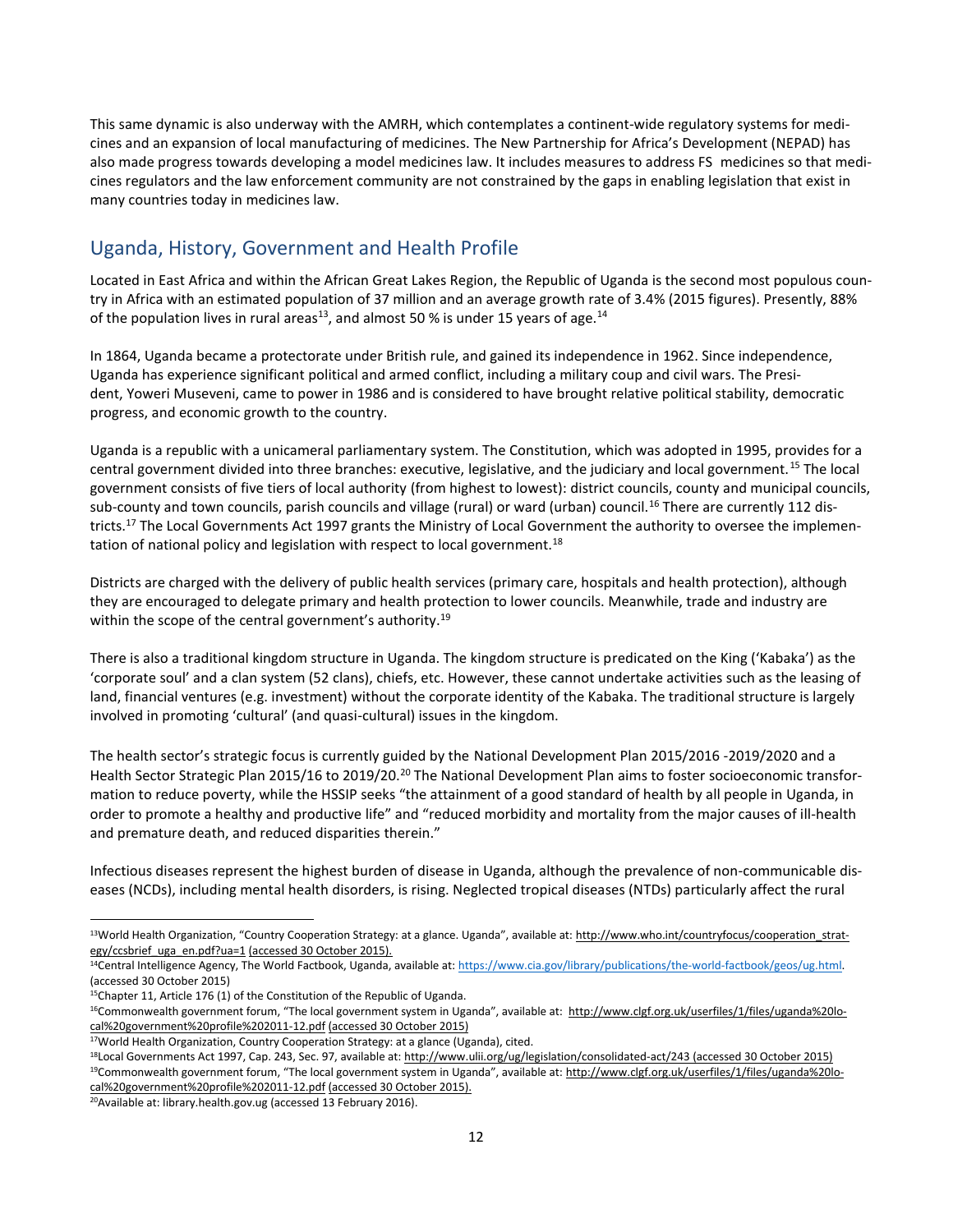population and continue to be a growing concern.<sup>21</sup> Life expectancy at birth in Uganda is 57 years for both sexes. Uganda has been lauded for its efforts to address HIV and AIDS during the 1990s, but recent years have seen a rise in the HIV prevalence in both sexes. Between 2007 and 2013, the estimated number of people living with HIV increased from 1.2 million to 1.5 million.<sup>22</sup> Public health threats like Ebola outbreaks and cholera have incentivized the government to implement the International Health Regulations (IHR) (2005). Additionally, with a growing population of immigrants and refugees, there are concerns over the importation of diseases like polio.<sup>23</sup>

### <span id="page-12-0"></span>Assessment Results and Analysis

**Key Actors in the Uganda Drug Regulatory System** *National Drug Authority (NDA) Pharmaceutical Wholesalers Pharmaceutical Importers and Exporters Pharmaceutical Manufacturers Pharmacies Drug shops*

### <span id="page-12-1"></span>Civil Society

Relevant civil society organizations include patients and consumer groups, advocacy organizations, and independent professional associations of medical practitioners and pharmacists. There is a need for all stakeholders to shift from the perception of civil society as only consumers of medicines to the engagement of civil society as full partners in the national response to FS medicines in Uganda.<sup>24</sup> This is consistent with the human rights-based approach to health and development, which emphasizes participation, accountability, equality and nondiscrimination.<sup>25</sup>

This is particularly important as some communities still misunderstand the role of the NDA and the importance of addressing FS medicines. This misunderstanding has led to a lack of cooperation with government authorities in regulating FS medicines, and even hostility towards government inspectors responding to FS medicines.

Informants welcomed the proposed FS medicines project. There was a common belief that patients should have confidence that they will have access to safe, high quality and appropriate treatments. Informants identified the main problem as the shortage of medicines (one estimated that only 50-60% of the total medicines required is available). However it was also noted that in the public sector the situation has improved a lot.

 $\overline{a}$ <sup>21</sup>World Health Organization, "Country Cooperation Strategy: at a glance. Uganda", cited.

<sup>&</sup>lt;sup>22</sup>UNAIDS, 2013 Uganda HIV and AIDS Country Progress report, 4, available at[: http://www.unaids.org/sites/default/files/country/docu](http://www.unaids.org/sites/default/files/country/documents/UGA_narrative_report_2014.pdf)[ments/UGA\\_narrative\\_report\\_2014.pdf](http://www.unaids.org/sites/default/files/country/documents/UGA_narrative_report_2014.pdf) (accessed 30 October 2015).

<sup>&</sup>lt;sup>23</sup> World Health Organization, Country Cooperation Strategy: at a glance (Uganda), cited.

<sup>&</sup>lt;sup>24</sup> A description of relevant civil society organizations is contained in the Annexes.

<sup>&</sup>lt;sup>25</sup> Se[e http://hrbaportal.org/](http://hrbaportal.org/) (accessed 30 October 2015).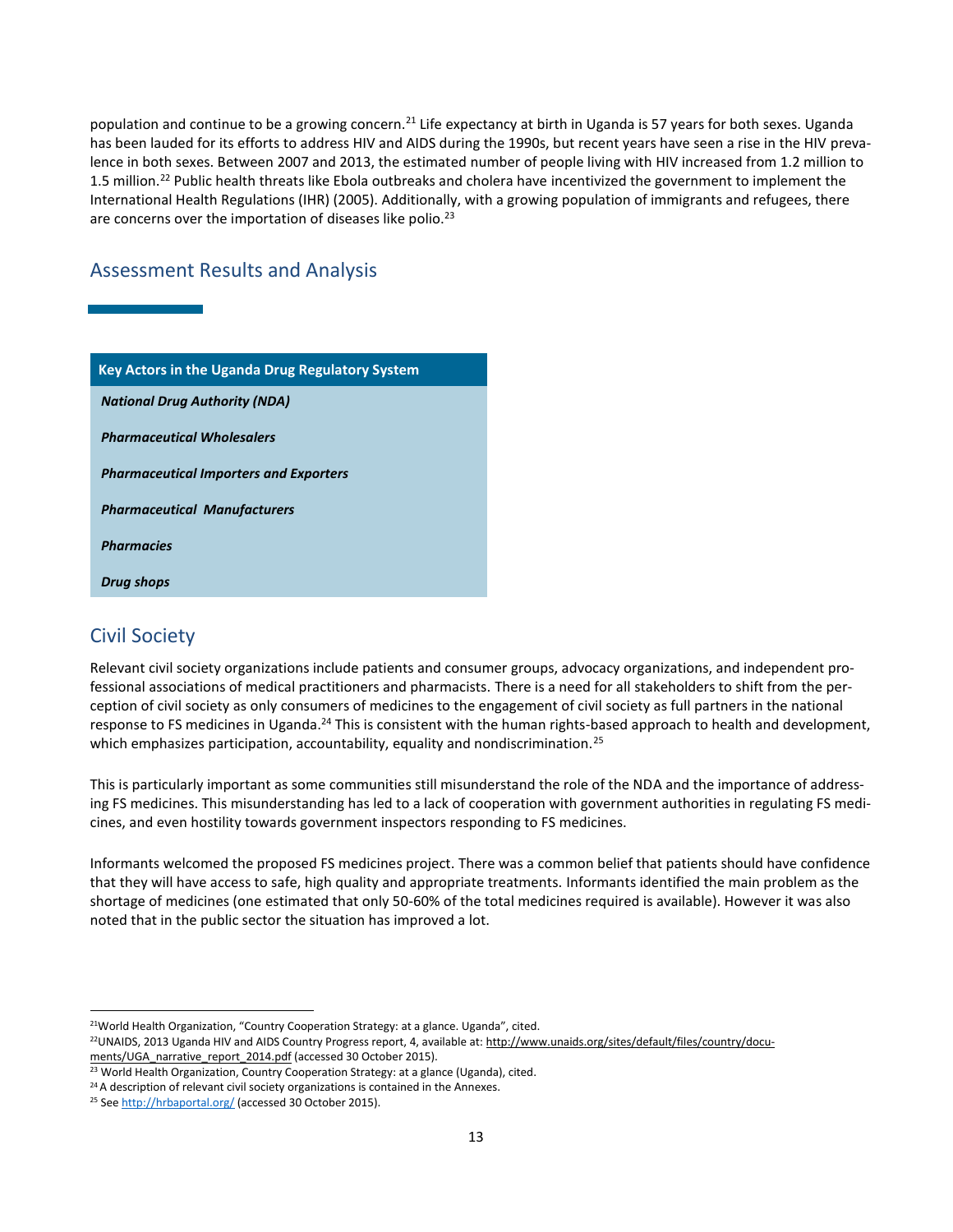Informants estimated that Uganda imports about 70% of medicines. However there is a lack of confidence in products imported from some countries e.g. China and India. There are six large local manufacturers among 15 NDA-accredited companies. One local producer (CIPLA-Quality Chemicals) produces antiretroviral drugs (ARVs) and also anti-malarial medications. Other local manufacturing is largely limited to basic, off patent drugs.

There is a lack of awareness about the nature and extent of the problem of FS medicines in civil society. Informants noted that people often don't distinguish falsified from substandard medicines. There is a lack of evidence of the extent of the problem. One informant suggested that up to 80% of medicines in Uganda were either falsified or substandard. Both local and imported medicines have been found to be substandard, including antibiotics and anti-malaria drugs. One case involved a local company ('Flamingo') which was closed down due to non-compliance to GMP standards. There are cases of companies which alter the amount of active pharmaceutical ingredients (APIs), or use cheaper APIs to reduce production costs. Thus, quality is a concern: it was reported that 'patients don't get well and we don't know why.'

Identifying FS medicines is a challenge even for people who are literate. However, most people are not sufficiently literate, and may even not know how to interpret an expiry date. In cases where the medicines are dispensed in an envelope with the instructions written on it there is no expiry date indicated.

Drug shop operators will sell half doses, according to what people can afford. Patients see this as convenient. However when patients become more aware (e.g. of drug resistance) they become more concerned. 'Stock outs' are also a problem. Clinics will sell what they have in stock rather than what the patient needs, even if it is not appropriate. Sometimes the doctor will look at what is in the pharmacy and then write the prescription on that basis.

Over-prescription is also a problem: clinics over-prescribe medications. The over use of antibiotics leads to resistance. Selfmedication is also an issue. People go to the drug shops, e.g. for high blood pressure, and will be sold medication without a prescription. In the drug shops they will give half doses if requested.

People have lost confidence in the government health care system. This has been caused, in part, by long queues and the poor attitudes of health care workers. There is a conflict of interest in the mixed roles of pharmacists, who can diagnose, prescribe and treat.

Informants noted it is the same in the clinics. Monitoring of clinics is believed to be very poor. People borrow items from friends to equip a new clinic and then return them after the license is issued. So the clinic is poorly equipped, and there is no follow up monitoring for quality of service. The National Drug Authority has limited human resources to supervise the sector.

Medicines in Uganda are expensive – people die of preventable conditions because of the cost. Some medicines are three to five times the prices of the international retail cost. One informant recommended that the prices of medicines be fixed by the Ministry of Health. The MoH has recommended prices for certain medications.

Civil society is concerned about maintaining access to inexpensive generic drugs, and is worried that measures to address FS medicines, e.g. through anti-counterfeit legislation, will have a negative effect on access to generic drugs in Uganda. It is perceived as important that the problem not be addressed through strengthened legal protection for intellectual property.

The problem includes medical devices. It was not clear to the informants whether the NDA Act includes devices such as blood pressure meters, which can also be substandard.

Informants noted that there are multiple stakeholders involved. The Ministry of Trade is keen to protect the local industry. The Ugandan Revenue Authority (URA) is interested in tax revenues. Informants suggested that the President's Monitoring Unit, which is based in Nagulu, should be engaged. The Unit has impounded some medicines - most were antibiotics. The Unit also investigates the disappearance of drugs from public health units.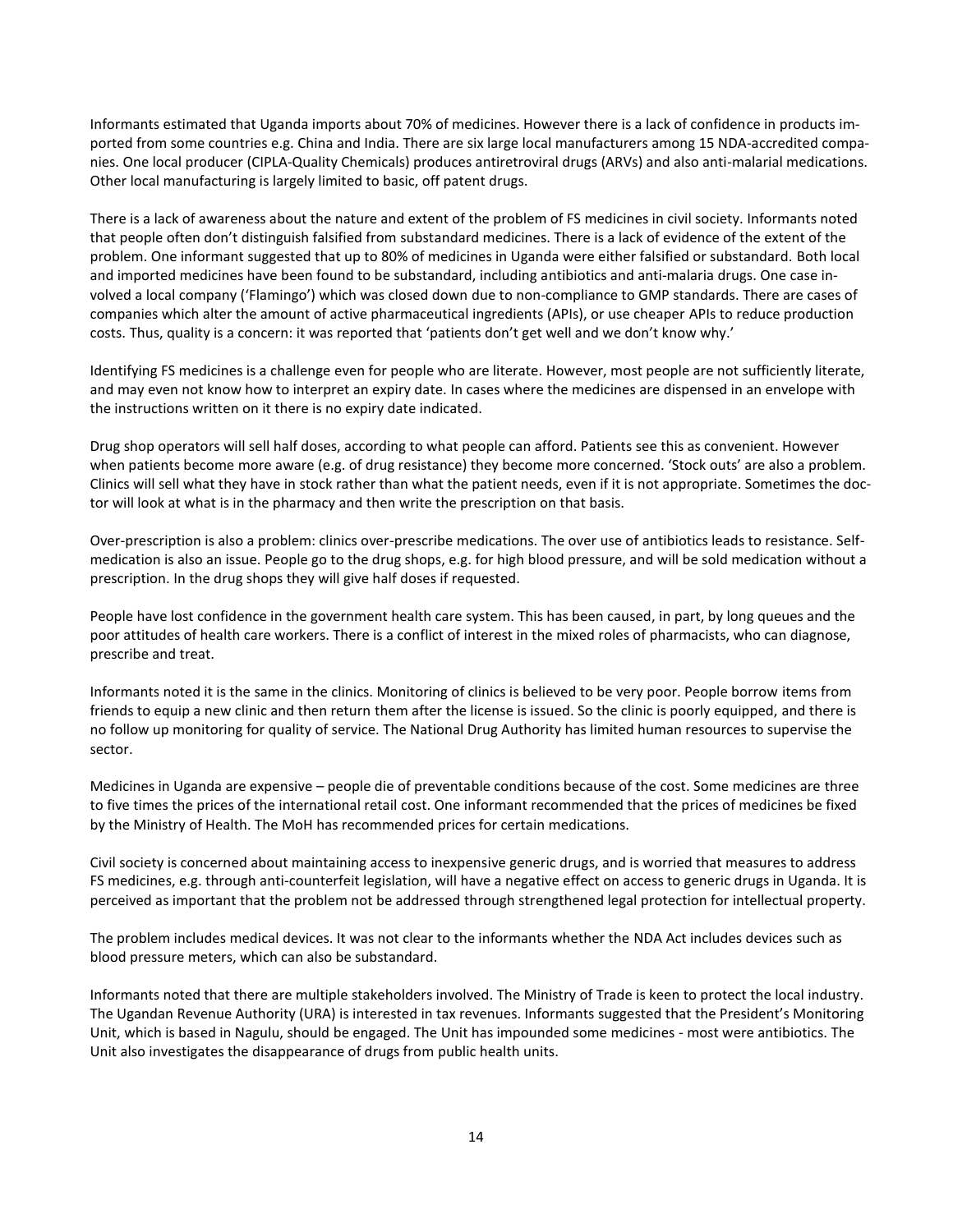Informants noted that Uganda needs a forum where the multiple relevant institutions can address the issues. There are few opportunities to hold local manufacturers accountable to citizens. Informants complained that community involvement exists on paper – but was often minimal. Often community representatives are invited to a process that is almost ending. They are just expected to endorse it. However civil society networks need to be consulted earlier for meaningful participation.

Informants stated that prosecutors need to understand that FS drugs can kill. Enforcement needs to be improved, and penalties increased. Penalties for FS medicines are inadequate. For example, in one case a company imported substandard cancer medication. The Uganda Cancer Institute raised the alarm. Tests were done and about 20 substandard products were identified. The NDA visited the company in the country where the drugs were manufactured, and found that the standards were unacceptable. The penalty was only suspension for two years. Another case involved corruption in the NDA related to an anti-malaria drug which was improperly approved. Informants reported that the former the NDA head was imprisoned.

The NDA is perceived to lack the political will to address FS medicines. The NDA is also perceived to be reluctant to act because it has been sued by private sector companies.

Uganda has a vibrant and independent civil society sector, and there are several strong civil society organizations which include health in their mandates. The role of faith based communities and traditional leaders should also be considered. Civil society organizations should be engaged at all levels in the national response – including through representative participation in national structures. Trusted civil society champions and leaders should also be engaged in public education campaigns to inform people about the dangers of FS medicines. Finally, civil society engagement should extend to include regional and international collaboration regarding FS medicines.

### <span id="page-14-0"></span>Legal and Regulatory Environment

This section of the paper maps the Ugandan legal and regulatory system and compares it to the current best practices in addressing FS medicines. This section also notes opportunities for the Ugandan legal system to be strengthened to enhance the ability of the National Drug Authority, the Ministry of Health and other actors in the system to prevent, detect and investigate FS medicines so as to reduce their incidence in the country.

### Ministry of Health

The Ministry of Health (MoH) is the lead authority for the health sector. It is responsible for "national planning and policy formulation, setting standards and guidelines, capacity building, training, monitoring and evaluation, provision of technical support and mobilization for the health sector."<sup>21</sup> The Ministry of Health is led by three cabinet members: a Minister of Health and two State Ministers of Health (State Minister of Health for General Duties and State Minister of Health for Primary Care).

### National Drug Authority

 $\overline{a}$ 

The National Drug Authority (NDA) was established in 1993 by the National Drug Policy and Authority Statute, which in 2000 became the National Drug Policy and Authority (NDP/A) Act, Cap. 206 of the Laws of Uganda (2000 Edition) (the Act). The Act established a National Drug Policy and National Drug Authority to ensure the availability, at all times, of essential, efficacious and cost-effective drugs to the entire population of Uganda as a means of providing satisfactory healthcare and safeguarding the appropriate use of drugs.<sup>26</sup>

<sup>&</sup>lt;sup>26</sup>A bill is pending to amend the Act that has been in process for some time. A copy was unavailable during the mission as it is in draft. See the NDA Offi-cial website[: http://www.nda.or.ug/](http://www.nda.or.ug/) (last accessed 31 August 2015).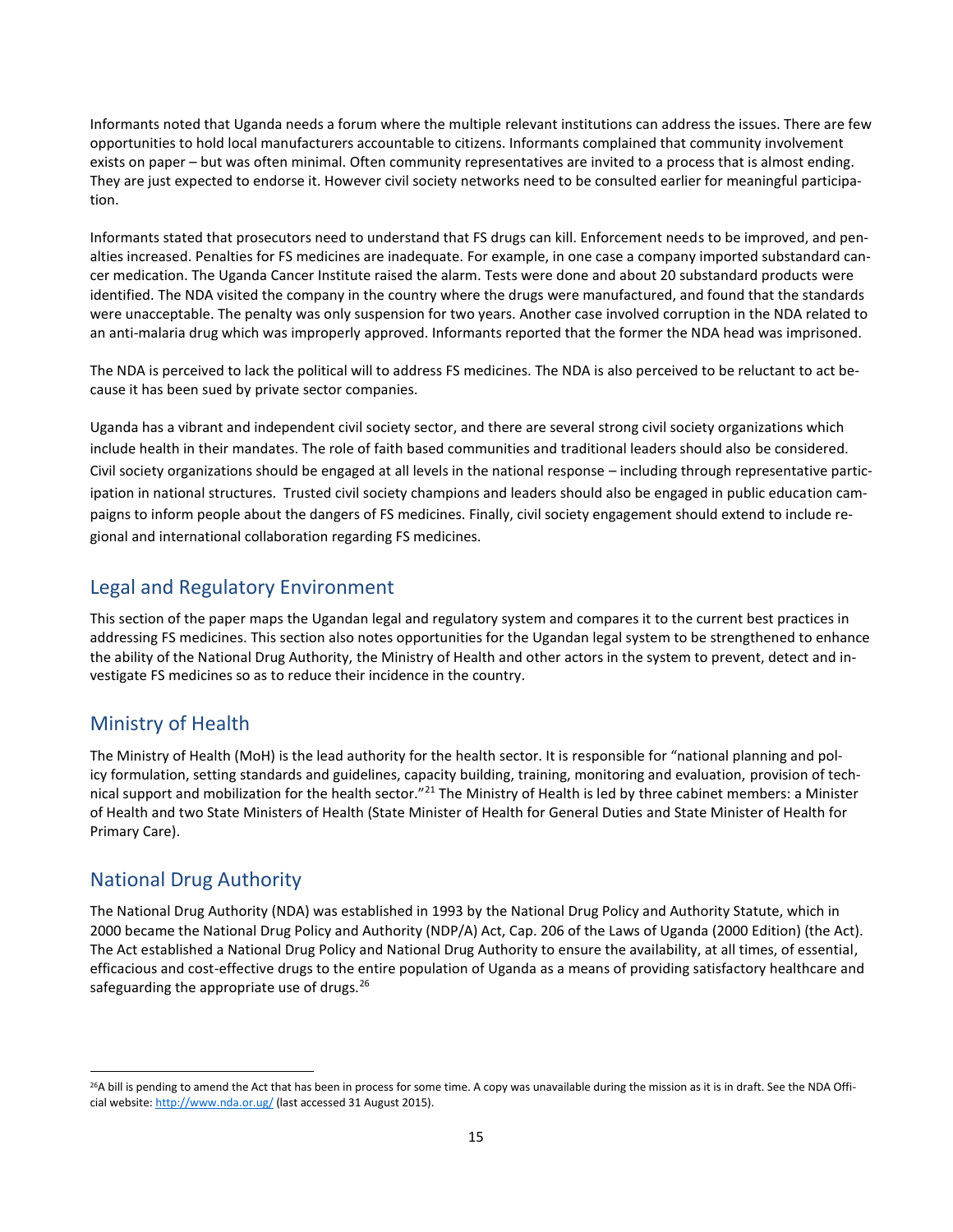The Act is the main law governing medicines regulation in Uganda. The Act is accompanied by a set of nine regulations, all dated March 2014, covering Licensing, the Suitability of Premises, Ectoparaciticides, Field Trials, Conduct of Clinical Trials, Control of Publication, and Advertisement, Fees, Pharmacovigilance, Importation and Exportation and Drug Registration.

The scope of the Act is limited to "drugs", which are defined as substances or preparations for humans and animals for treatment, prevention or for improving physiological functions or for agricultural or industrial purposes (Art. 1), including herbal medicines. Devices, cosmetics, foods, reagents, products for diagnosis, surgical supplies, blood and other products that are typically found in health systems are generally not defined or mentioned specifically in the Act.<sup>27</sup>

The Act provides for the establishment of the NDA, control of the drug supply through restrictions on who can supply and dispense drugs and on narcotics; the licensing of sellers and other persons, the places where drugs may be supplied; and on who can conduct wholesale trade, provide transport, or import and export of drugs. The Act also grants the NDA the enforcement powers to enter and investigate premises, vehicles, vessels and documents.

Importantly, the Act provides for the licensing of (non-pharmacist) 'sellers', who may retail restricted drugs (other than Class A or B). These sellers operate the so-called 'licensed drug shops.' The NDA drug information department is responsible for authorizing drug advertisements, so for example herbal medicines require approval before being advertised.<sup>28</sup>

Offenses, crimes and penalties are enumerated in the Act. In general the law of Uganda and related regulations empower the NDA to conduct the main functions of a regulator. Other relevant laws, regulations and guidance materials are noted in the Annex.

### Functions of the National Drug Authority

The Act defines the functions of the National Drug Authority in Art. 5:

- $\geq$  deal with the development and regulation of the pharmacies and drugs in the country;
- $\triangleright$  control the importation, exportation and sale of pharmaceuticals;
- **EXECO** control the quality of drugs;
- ×. promote and control local production of essential drugs;
- s. encourage research and development of herbal medicines;
- ×. establish and revise professional guidelines and disseminate information to the health professionals and the public;
- X. provide advice and guidance to the Minister and bodies concerned with drugs on the implementation of the National Drug Policy; and
- $\mathbf{S}$ perform any other function that is connected with the above or that may be accorded to it by law.

### Location and Main Activities

The National Drug Authority has its headquarters in Kampala and has regional offices in in seven regions/ sub-regions:

- $\triangleright$  Nakawa Central Region
- $\rightarrow$  Hoima Western Region
- > Lira Northern Region
- $\triangleright$  Tororo Eastern Region

 $\overline{a}$ 

- $\triangleright$  Arua West Nile Sub-region
- > Jinja Southeastern Sub-region
- X. Mbarara – Southwestern Sub-region

<sup>&</sup>lt;sup>27</sup> Art. 30(a)) prohibits the sale of any substandard 'drug, medical appliance or similar article.' This is the only reference in the Act to other health products.

<sup>&</sup>lt;sup>28</sup>It was reported that often, even when approval is not granted, the herbal medicines are often still advertised.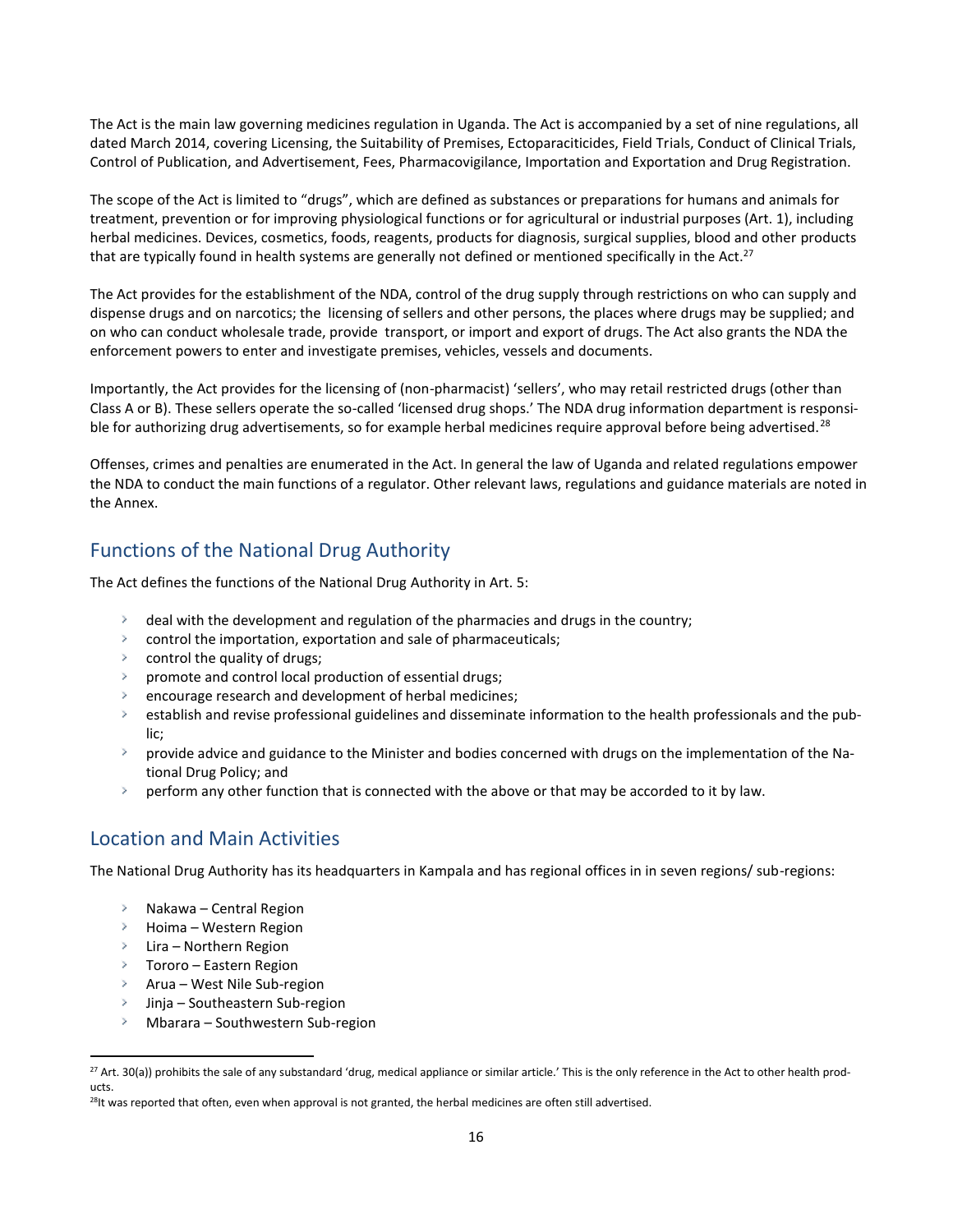Each region has one drug inspector and each sub-region or zone has 1-2 pharmacy technicians. The main regulatory functions, which are to implement the Act, are regularly carried out by NDA officers, called "inspectors" in the regions and zones. They perform the following particular duties relative to the matter of FS medicines:

- 1. The central office licenses persons to operate pharmacies and drug shops and others but the regional and zonal inspectors inspect them to make sure they are in compliance with requirements. Pharmacies and drug shops sell different types of drugs, and there are different types of academic and professional qualification are required to operate them. For example, a drug shop can also be run by nurses, with a pharmacy diploma, without the need for a higher academic degree. In the Western Region, where there are currently 45 pharmacies, and about 1,500 drug shops, there are four NDA staff including two pharmacists, a secretary and cleaner.
- 2. Inspection of manufacturers in order to see if they comply with the Guidelines on Good Manufacturing Practice for Medicinal Products.
- 3. Inspection including Good Pharmacy Practice and Good Distribution Practice inspection.
- 4. Post market surveillance.

Part VII of the Act specifies the powers of entry and of investigation for NDA inspectors (Art. 50, 51). According to informants, the NDA draws a schedule for inspections to be carried out district by district, and inspects more frequently in districts with lower levels of compliance. The inspectors can check licenses and determine whether pharmacies and drugs shops are run by qualified people, and whether manufacturers have suitable premises. All the NDA inspectors use a check list which is standardized in order to harmonize the activities carried out by the Authority in the different regions. Inspectors are reported to have found significant drug quality issues in unlicensed drug shops. Under the law the NDA has the power to close unlicensed drug shops and any other actor in the sector that is subject to licensing but is not licensed. Indeed, drug shops and pharmacies are closed by the NDA. However, it appears there are numerous unlicensed shops in Uganda as there are simply too few NDA inspectors to address this regulatory challenge.

The NDA inspector can also check the qualification of the person running a pharmacy or the drug shop, but there are reports of fake academic and professional certificates, which make confirmation more difficult. NDA inspections of pharmacies and drug shops usually entail physical checks on the drugs on the premises, but do not include detailed checks of inventories.

### Records and Databases

There is a national electronic database of licensed persons (pharmacists) or sellers (drug shops), wholesalers, manufacturers, importers or of any other actor in the medicines supply chain required to be licensed. It is not however, interoperable with existing regional databases, thus it is not possible to cross reference applicants, wrongdoers or for the purpose of coordinating inspections.

In addition, there are record keeping requirements in the law that make surveillance more effective. The Act requires pharmacists and drug sellers who supply class A, B or C Group II drugs keep specified details in a 'Classified Drugs Book.' Only some retail pharmacies have computerized data management systems. Details that are required to be maintained for two years include the name and quantity of the drug, the name and address of the person who requires the drug, and the purpose for which the drug is required. Signed orders for drug purchases are also required. Penalties include a fine of up to two million shillings and imprisonment for up to five years. Nonetheless, informants reported that correct book management is very hard to enforce.

### Definitions

Clear definitions that are consistent throughout the legal system will be important to the ability of the NDA to manage the problem of FS medicines. Currently there is no definition of 'counterfeit' in the Act, though Art. 30 refers to impure drugs.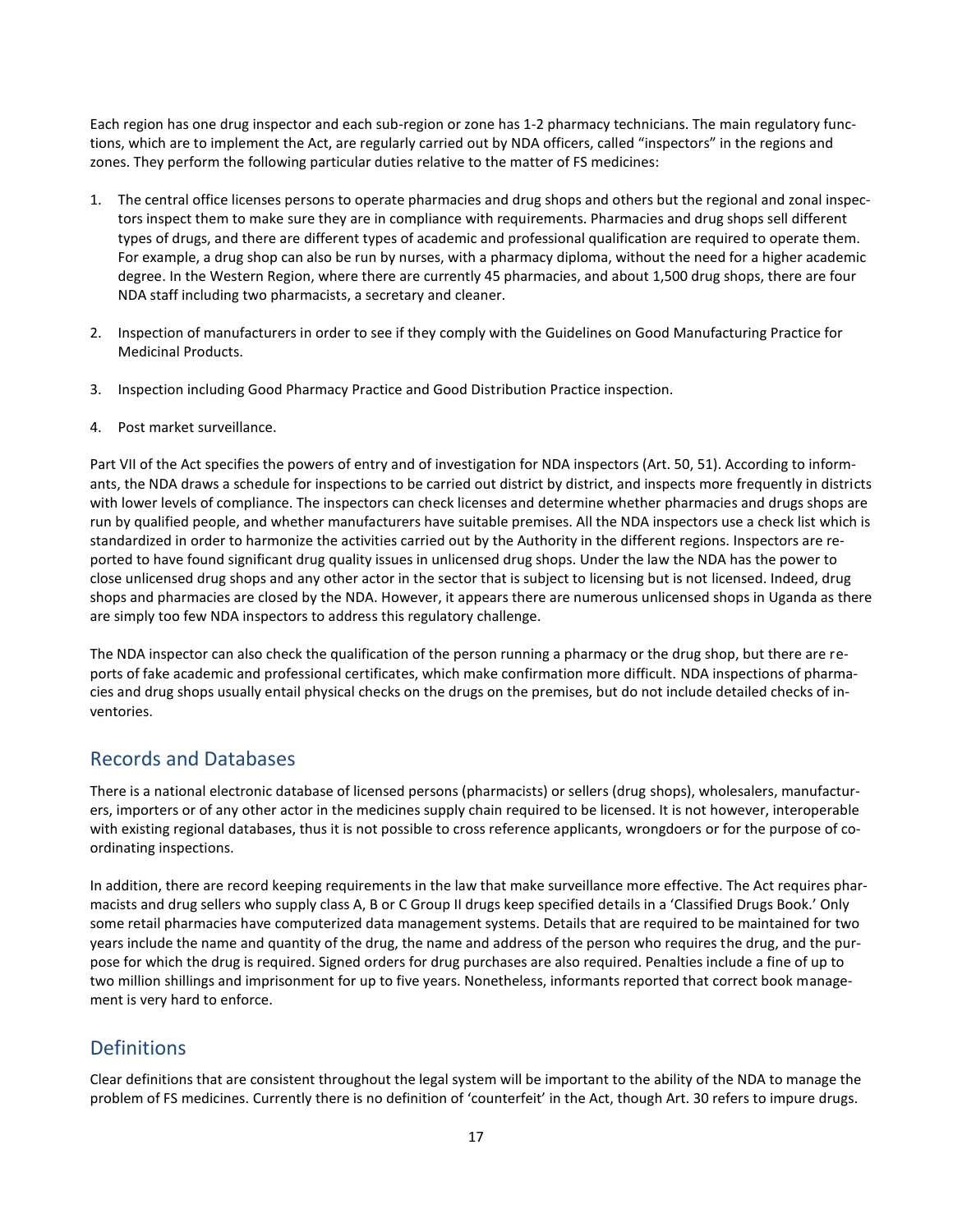The Regulation on Pharmacovigilance (PMV Regulation) defines "counterfeit drug" to mean "a drug which is deliberately or fraudulently mislabeled with respect to its identity, content or source." But as is the case for other regulations, their content has limited applicability from a legal perspective unless the content is grounded or referenced in the Act. The definition of counterfeit is not, thus unless a falsified medicine is also impure it cannot be the subject of regulatory action. Substandard drugs are not necessarily impure.

A full definition of FS medicines could include elements that distinguish accidental substandard, negligent substandard, and intentional substandard, or accidental false label or packaging, as compared to intentional falsification (such as changing expiration dates). Clear and comprehensive definitions in the law are also important because substandard drugs may result from deliberate or unintentional failure in manufacturing to follow good manufacturing practices and the requisite pharmacopeia. Or good medicines may degrade due to negligent transport and storage, or degradation may result from genuine error, with no criminal intent.

Drugs may also be illegal, though of good or adequate quality. For example, they may have been imported without an import license, or they may not be registered on the national formulary. It was reported that due to the high cost of importation and registration, importers are finding ways to circumvent the regulatory process and thus illegal drugs are in the market. While an inspector can take action if product is not registered this must occur along with the many other duties of the inspector.

These different situations require a different regulatory approach; for intentional cases the criminal law will apply as will punitive measures one would not use against an honest manufacturer who made a mistake. Regulatory systems can also accommodate a step between observation of a non-compliant condition and punishment and that step is remediation. However, regulatory systems including that of Uganda, need to develop a process to allow for remediation. Such a process can include empowering inspectors to grant time to honest actors that are willing to make corrections and give guidance and direction. If the actor continues to conduct itself in a manner that is not compliant with law and regulation, the inspector may then proceed to the steps that result in the application of sanctions.

The law of Uganda will need to be amended to clarify the definitions so that related actors and offenses can be comprehensively described and thus the legal gaps eliminated. During the amendment process, effort can be directed to ensuring that wherever terms and definitions are used remain consistent throughout the law and any regulations and are not in conflict with the intent of the law. Amendment to the law cannot be done with a regulation as gap in the law can only be corrected with a law. There are a number of regulations enacted after the Act that add requirements not defined in the Act thus the Ugandan regulations may be subject to challenge and not enforceable.

### Prevention and Detection

Prevention begins with a functioning regulatory system that is able to ensure a safe medicines supply of good quality so that few to no FS medicines enter the supply. Prevention is the by-product of a functioning system. In Uganda, though the main elements of the regulatory system are present in the law and represented by the departments of NDA, a number of examples of poor enforcement and gaps in the law and conflict of interest cases were reported by various informants. Examples given included:

- influential persons who own pharmacies and hospitals and public sector health professionals are able to block inspections when faced with enforcement,
- $\geq$  inspection staffing is insufficient to manage the multiple actors in the system, and
- У. private hospitals and clinic pharmacies are not inspected on a regular basis, and then only in Kampala.

Some informants report the level of FS medicines to be as much as 50% of the medicines supply. The local WHO office noted the common complaint that "medicines are not working", and that there is a plan in process to measure the failure rate of authorized medicines. These reports and the obvious challenge facing the central office team of just 14 inspectors for thousands of pharmaceutical actors confirm that systemic weaknesses are the key factors contributing to the presence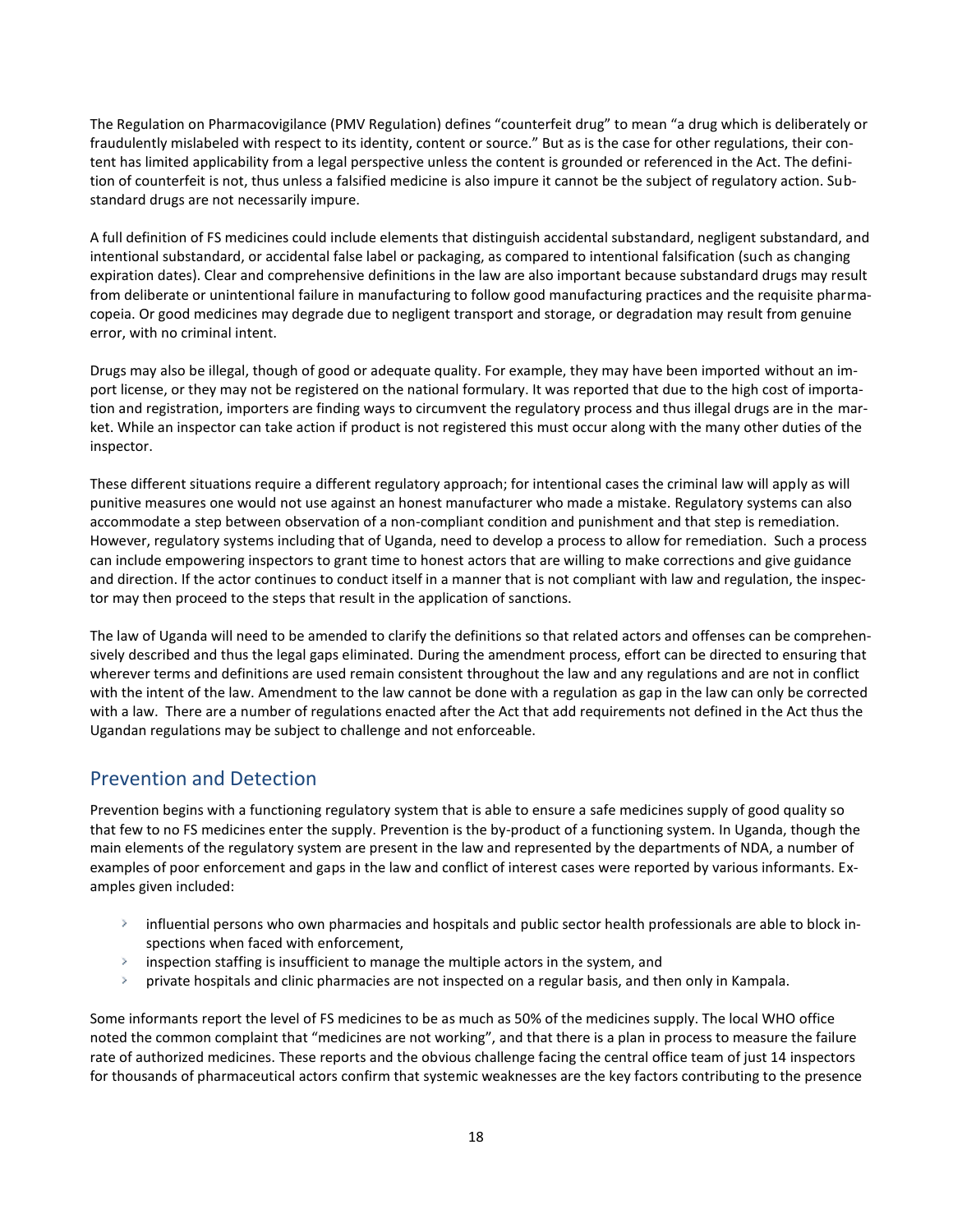of FS medicines in Uganda. Also gaps in the law as described in this report hamper the NDA. Even though law does not implement or enforce itself; having the right laws clearly empowers inspectors, defines the rights, duties and limitations on all actors and prohibited behaviors. Perhaps most importantly for any country, once there is law to mandate any regulatory actions, Parliament must provide budget so the regulator can fulfill its mandates.

No country is exempt from the problem of FS medicines. No matter the level of prevention, detection is the second line of defense. Detection allows the regulator to manage the problem by preventing further circulation and additional entry of FS medicines in the country. Detection - the identification of actual or suspicious products - can occur at any point along the supply chain (both legal and illegal) from starting ingredients to the point of dispensing. The main process of detection is by quality monitoring. This occurs through inspections, pharmacovigilance, reports and with alerts. Each must be in effect and supported by law and regulations, and implemented and enforced by the regulator against public and private actors in the supply chain and by other branches of government, most notably Customs, police, law enforcement and judiciary.

The following graphic describes the ways in which FS medicines may enter the medicines distribution system in Uganda:



*Credit: W. Koehling 2015*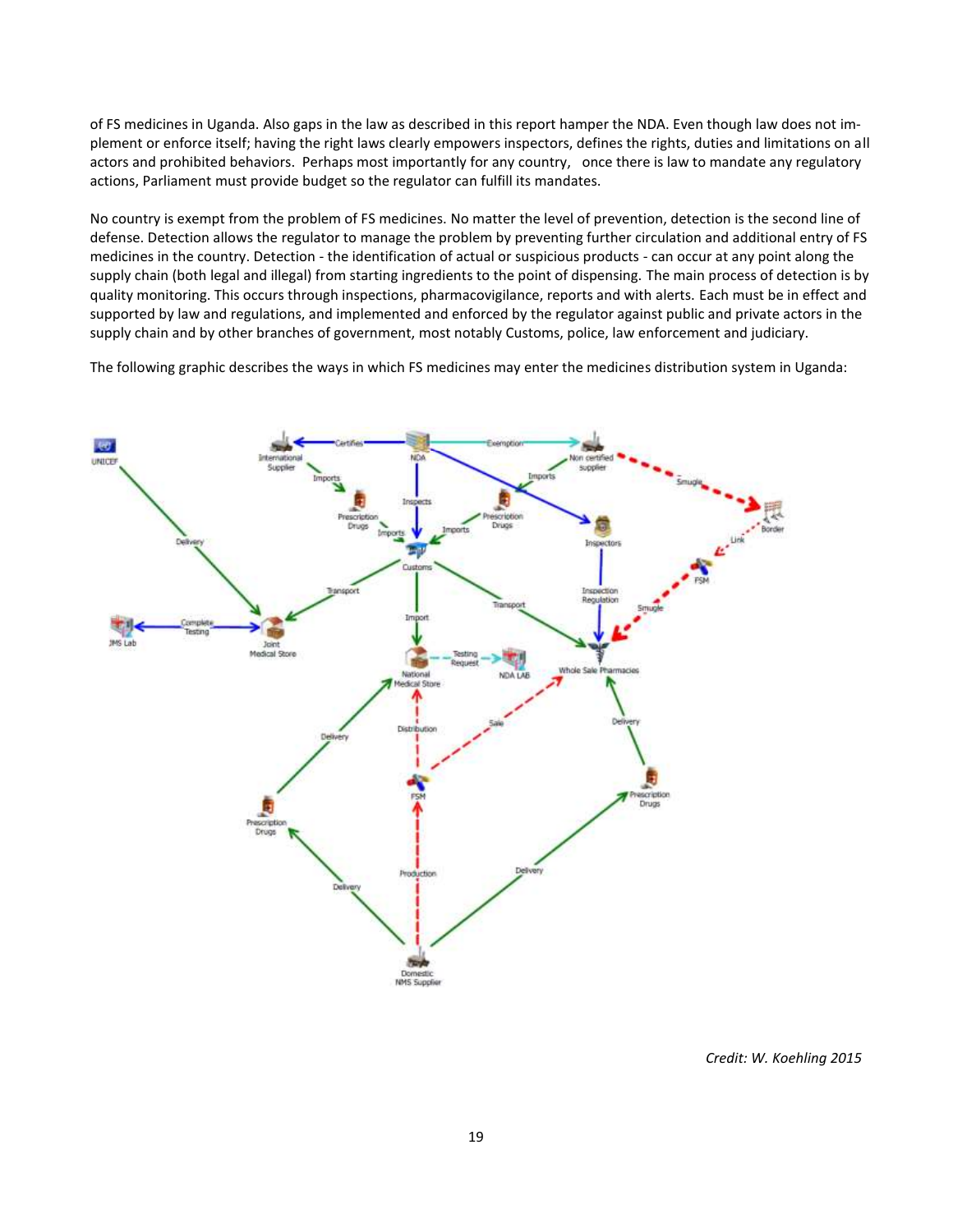### National Medical Stores

In public facilities it is rare to find falsified medicines because the procurement is managed by the Central Medical Stores. Approximately 40% of drugs in the country are purchased in this way. Informants stated that the problem of diversion of medicines from public hospitals has been reduced, as drugs sourced through the public procurement system are now labelled 'Republic of Uganda - not for sale'. Diversion of medicines from hospitals is still occurring, however. The stolen medicines may then be illegally exported to, for example, South Sudan and the Democratic Republic of the Congo.

### Quality Monitoring (QM)

QM is the process of surveillance of the distribution chain, manufacturing and procurement. In general for the pharmaceutical sector, QM is conducted by the regulator of the public and private sector actors subject to its jurisdiction, by the regulator of national producers, and by any central medical store on public procurements. QM is also conducted by the private sector of products for which it is the marketing authorization holder (MAH) and for products that it procures, sells, or distributes. For the regulator, the process of QM is conducted according to good QM practices now often documented through an International Standards Organization (ISO) standard.

The NDA is in process of strengthening the capacity of quality monitoring, and has established a main QM department, which is responsible for all QM across the agency including the Inspectorate and the Pharmacovigilance Unit. The NDA QM system is based on ISO 9001. QM across the NDA covers

- a. documents their management and control,
- b. internal quality audits of equipment, materials, personnel, methods and procedures, and the environment,
- c. non-conforming products meaning those that either do not comply with authorization requirements during assessment or those that enter the country and do not comply, and
- d. preventive and corrective actions.

The legal basis of QM relevant to FS medicines is two-fold. The first part is the authority and responsibility of the NDA to conduct inspections on a periodic basis and in response to safety signals of regulated or licensed actors and activities and places, vehicles or vessels, or non-regulated actors, vessels when there is a suspicion of FS medicines. The second part is to require regulated actors to submit PMV reports, to conduct their own pharmacovigilance, and to respond to alerts such as for recall. For the overall QM system to function there must be some legal link to the regulated and non-regulated actors. As mentioned for non-regulated actors the link is a reasonable suspicion of FS medicines. For regulated actors, the strongest link is licensure, including permits or certification of some sort. Licensure is a legal privilege for which conditions can be imposed and the loss of which is a severe sanction.

A contract for procurement can also provide the legal authority for action. For the private sector, QM is part of good business practice and can be integrated into the procurement contract as a requirement for vendors. In this sense QM in a private sector contract is a function of the law between the parties, a concept discussed at length elsewhere. In Uganda the Joint Medical Stores, a not for profit private procurement and medical stores entity, conducts quality assurance actions on deliveries. JMS reports that 7% of deliveries fail visual screening, preliminary and full confirmatory screening tests even though JMS conducts supplier verification every three years and at the time of procurement. Response to failures are based on the procurement contract and include a rejection of the delivery, a query or an opportunity to correct depending on the nature of the failure. JMS is developing a new protocol to inform NDA if the non-conforming delivery is likely to cause harm to health so NDA can seize the products. JMS also conducts its own PMV through a customer service department and reports from clients.

### Licensure

In Uganda the NDA Act only requires pharmacies and drug sellers (drug shops) (Art. 14, 15) and wholesalers (Art. 37) to be licensed. A Licensing Regulation requires manufacturers to be licensed, although this regulation has questionable enforceability. Actors such as transport operators are not required to be licensed. The Act only requires a premises such as a storage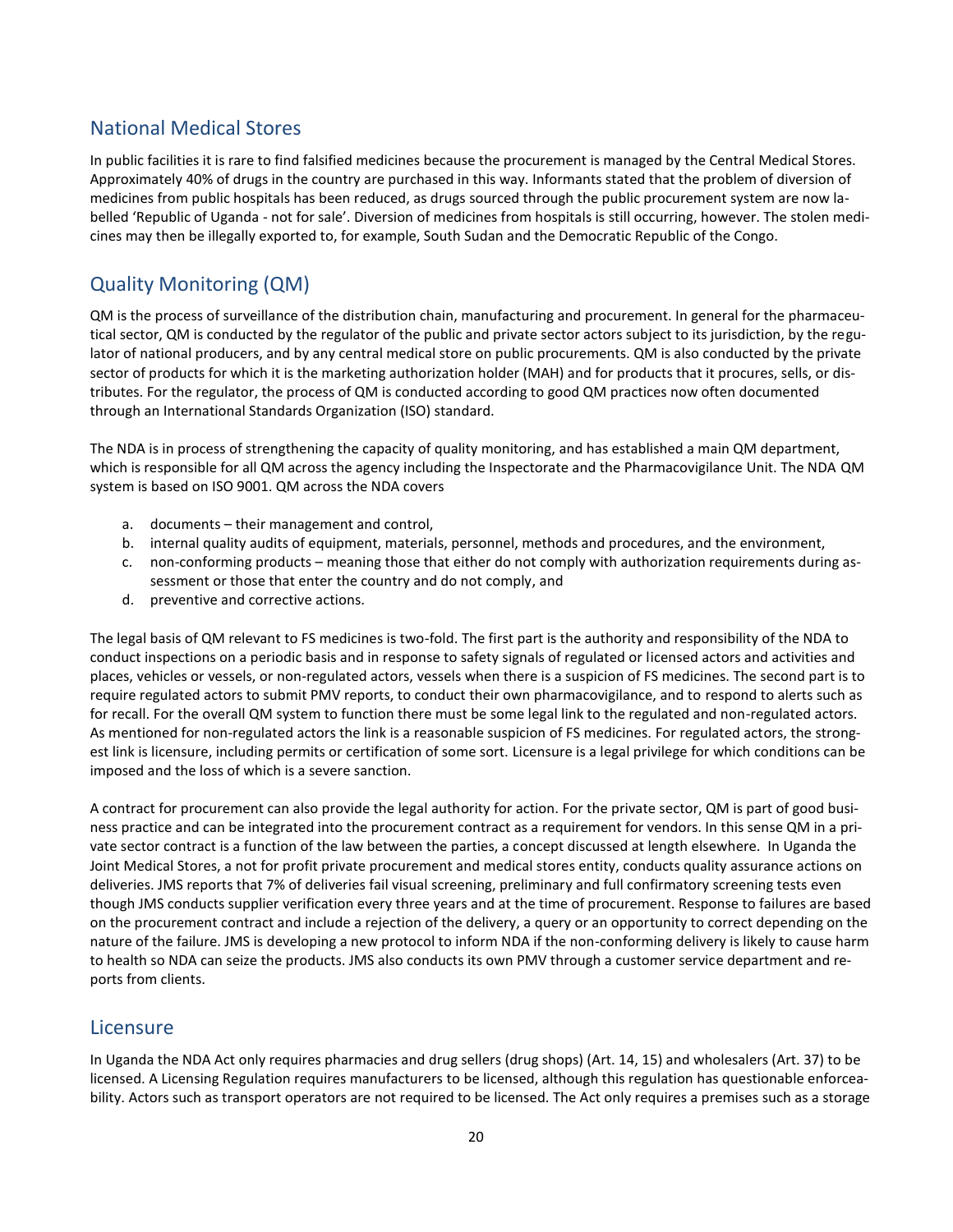facility to be certified as to suitability (Art 17), and this certificate is tagged by the NDA to a licensed company. The Act also requires an import or export to be authorized by a permit (Art. 44, 45).

Although there may be some aspect of Ugandan law that differs, in general a regulation such as the Licensing Regulation is insufficient to legally mandate manufacturers to be licensed operators if there is nothing in the legislation. This is especially important as wholesalers, manufacturers, importers and exporters, transport and storage operators are private sector actors who function under corporate umbrellas. Thus the law must act against the regulated actor for it to have optimal effectiveness. For many reasons this patchwork of licensure requirements should be harmonized and as is likely the case, must be corrected with an amended law and not another regulation.

### Inspection

NDA inspectors are authorized by Part VII, Article 50 of the Act to enter and investigate, at all reasonable times,

- any premises for which a certificate of suitability has been issued,
- any premises, vessel or vehicle if the inspector has reasonable cause to suspect an offense under the Act has been or is being committed, or
- any premises where narcotic drugs are being manufactured or supplied.

In effect inspectors are granted wide scope to enter and inspect any actor or location where medicines may be located or be in production, on sale, under transport, or in storage. Once an inspector enters or investigates, he or she may inspect, require persons to furnish information as to the activities conducted there or in the vehicle or vessel, and to take away any drug or records or documents found (Art. 51).

For the purpose of periodic or as needed inspections of the places where medicines might be found, the law is sufficient in terms of inspections but is weak in terms of whether the inspector can "seize" permanently or temporarily the other items that are found concurrently with FS medicines such as production equipment or packaging materials. This gap in the law cannot be filled without legislation as the taking of property, even if used in illegal activity, affects legal property rights. Seizure, both temporary and permanent, should be authorized and circumscribed by law.

#### **Seizure and confiscation of property**

To take property - even if used in illegal activity - sufficient legislative authority is required. This should include the power to seize any and all property, including production equipment or packaging materials, labeling, starting materials and API related to a suspected FS medicine. It should include confiscation of the property in the event FS medicines are confirmed.

### **Wholesalers**

Wholesalers are licensed to carry on a business of "supplying" restricted drugs by wholesale (Art. 37). 'Wholesale' is not explicitly defined in the Act. Informants indicated that some wholesalers are selling on a retail level, and visual observation of some outlets self-defined as wholesalers suggest that retail trade is underway.

Informants also noted that wholesalers do not keep records of what is sold and to whom. It was also reported that wholesalers have "branches", which may be a euphemism for a retail sites operating without a license under Article 14 or 15 of the Act. A license under Art. 14 or 15 refers to the term "supply" defined in (Art. 1) to mean *administration of drugs.* A common understanding of administration of drugs refers to a clinical activity that is not the same as the common meaning of wholesaling which is to *sell goods in large quantities*. Further Art. 14 refers to supply by *retail.* As this term "supplying" is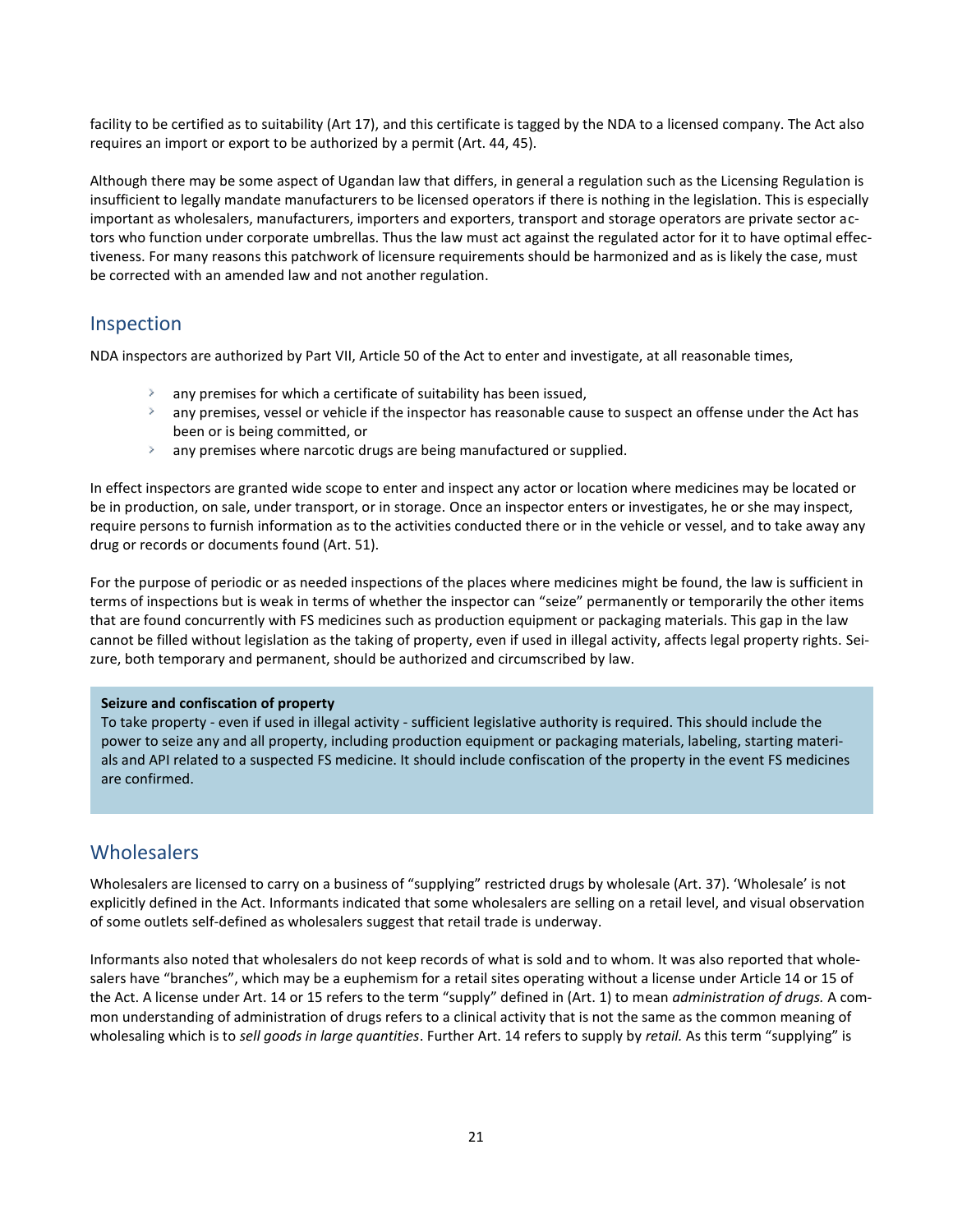used in reference to a wholesaler license, it does not cover the typical activity of a wholesaler. It is not clear if this definitional conflict has caused any challenges but if the Act is amended this should be cleared up so as to clarify the scope of who and what is regulated.



*Credit: M Forzley 2015*

### Manufacturers

The Act declares that no manufacturing should occur in the absence of supervision by a pharmacist and that no product other than those on the national formulary are to be manufactured. The Regulation sets out requirements to obtain a license, including compliance with the Guidelines for Good Manufacturing Practice for Medicinal Products (June 2013), but does not require compliance with Good Distribution Practices (GDP). The Regulation can be amended to include the range of good practices guides.

### Import and Export – Tack and Trace

The NDA has dedicated staff at the port of entry, together with Customs, in case an import is expected. The ASYCUDA<sup>29</sup> system used by Customs checks the code of the medication and informs the NDA. Unregistered medicines imports are allowed in case of emergency, but the manufacturer needs to be registered with the National Drug Authority of the country of origin. The NDA can also inspect foreign manufacturers, as drugs need to be registered before being imported.

The transactions of import and export are licensed for a period of one year under Articles 45 and 46. There is nothing in the law that circumscribes the activity of import or export other than the prohibition without a permit, the duration of the permit and that the "range of preparations" imported or the "drugs or range of preparations" to be stated to the NDA. The importer or exporter is not required to have a pharmacist on staff and there are no requirements to comply with nor is any system of 'track and trace' required.<sup>30</sup>

For any country that imports medicines the importer is a primary actor in the system and should be required to comply with GDP and track and trace. Exporters should also be regulated - this will be very important as the regional harmonization

 $\overline{a}$ <sup>29</sup> Automated System for Customs Data. For more information, please se[e http://www.asycuda.org/](http://www.asycuda.org/) (accessed on 18 June 2015) <sup>30</sup>See WHO Good Distribution Practices for Pharmaceutical Products. WHO Technical Report Series, No 957, 2010, Annex 5. Available at <http://apps.who.int/medicinedocs/en/d/Js18678en/> (accessed 31 August 2015).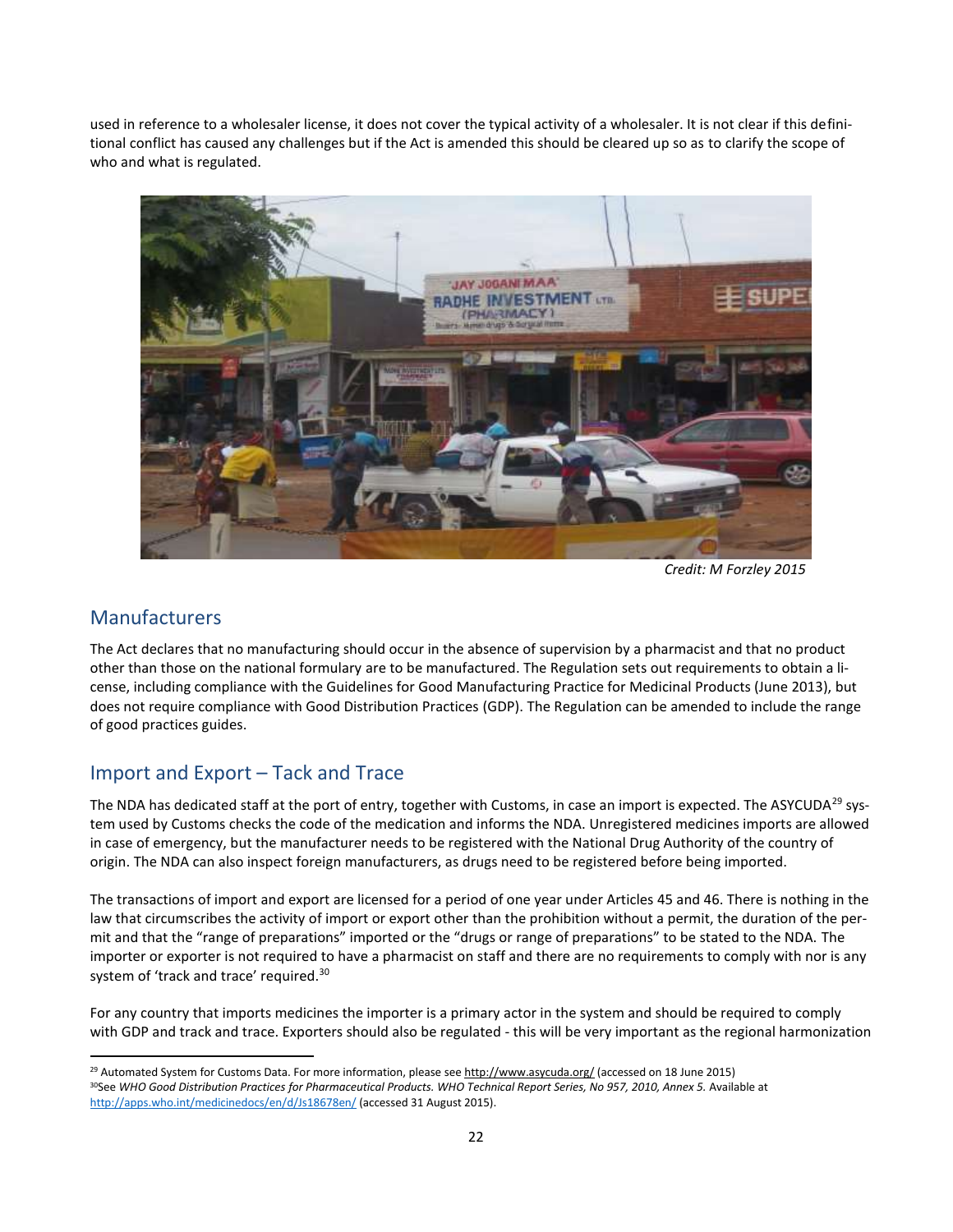systems are more established and products move more readily between countries. Tracking and tracing products will be essential to any capacity to recall or to send alerts, etc.

### Transport and Distribution

Transport is mentioned in the Act as a subject of control but the Act provides no measures nor are there any applicable regulations. Thus though the vehicle used to transport products might be subject to inspection, the person or entity doing the transport is not subject to any limitations or requirements. The product could be seized but unless there is some requirement under which an offense can be found to take action against the transporter there is a wide opportunity for those engaging in FS medicines to operate without limitations.

### Storage and Premises

There is an inconsistent mix of requirements for storage of medicines that does not provide a sufficient set of storage standards and which may then result in medicines becoming substandard. These standards and requirements need to be revised. There is no license requirement for those that store drugs though the facility where drugs are stored must hold a Certificate of Suitability as per regulation and the Seventh Schedule of the Act. $31$ 



*Photo: M. Forzley 2015*

The Seventh Schedule only requires a lock and key and separation of medicines from other products, two important requirements but by themselves insufficient storage standards. The Certificate of Suitability adds many more requirements and makes these applicable to wholesalers, retailers, manufacturers, and storage facilities. Meeting these requirements is a pre-condition for licensure except for manufacturers and storage facilities. A survey of drug shops and retail pharmacies on the road between the airport in Entebbe and the city of Kampala and the road from Kampala to Murchison Falls National Park indicates that many of the pharmacies and drug shops do not meet the standards of the regulation or schedule. This

 $\overline{a}$ <sup>31</sup> Certificate of Suitability of Premises Regulation of, 2014.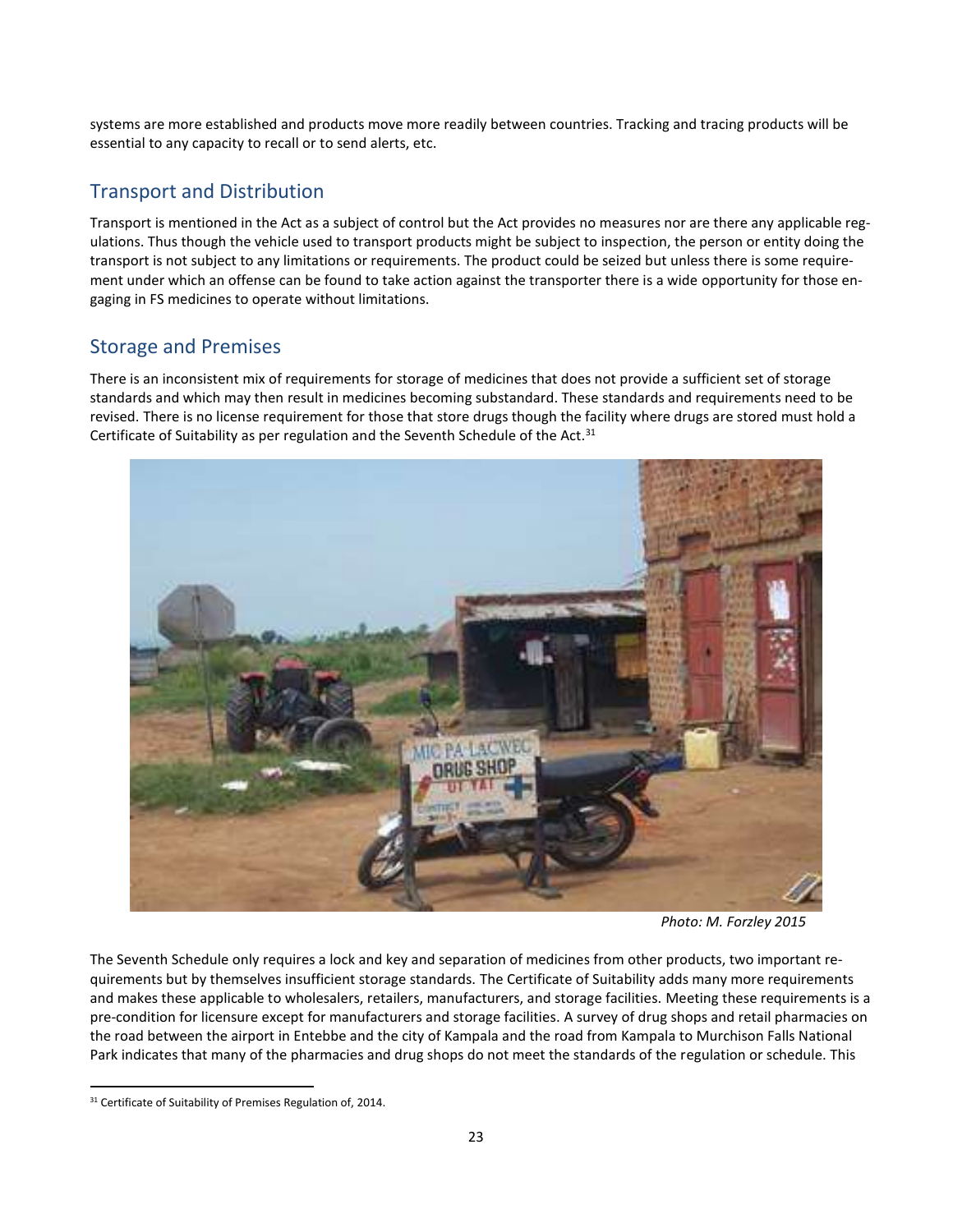factor alone may account for the presence of substandard medicines. Moreover, it is hard to imagine that many of these pharmacies and drug shops are even licensed as a quick visual observation while driving by along indicates many do not meet the minimum standards for suitability and therefore for licensure.

One example is the drug shop on the road to Paara Lodge. Though Art. 15 of the Act allows for the approval of a drug shop in a location not sufficiently served by existing facilities, it is hard to justify the approval of one such as this that is so clearly inadequate.

### Pharmacies and Pharmacists

Pharmacists are regulated by the Pharmacy and Drug Act Chapter 280 of 1970 and the Standards of Pharmacy Practice of 2001. Pharmacists and pharmacies cannot be treated separately in this report as the regulatory requirements are inseparable: a pharmacist is essential to obtaining a license to open a pharmacy. Informants stated that the requirements are the same for private and public sector pharmacies and this would be the case if the pharmacy were in a public or private hospital or clinic or a stand-alone outlet. Pharmacists are also required on site for wholesale businesses.

The Pharmacy Council is the governing body of the Pharmaceutical Society, which was created under the Pharmacy and Drug Act. This Act contains a number of provisions important to managing the problem of FS medicines and requiring pharmacists to:

- s. keep records of sales and storage conditions,
- obtain product only through an authorized source of supply, У.
- ×. appropriately store products,
- ×. report suspected defective or counterfeit medicines,
- ×. comply with recall warnings,
- comply with GMP if the pharmacist works for a manufacturer, У.
- sell to licensed outlets and keep records on sales only if the pharmacist works in wholesale and distribution (not ×. defined),
- ×. follow standards for disposal of unwanted and expired drugs, and
- ensure the Chief Inspector of Drugs witnesses destruction of such drugs. ×.

Misconduct is defined in a schedule to the Act and lists a number of actions relevant to the management of FS medicines, including:

- $\rightarrow$  imitating labels or other signs or symbols on products,
- **Misleading or exaggerating claims,**
- s. not supplying drugs if the pharmacist has reason to suppose the drugs are destined for illicit channels, and
- ×. applying proper pharmacopeia names to substances of different compositions.

These give the Pharmacy Council a power to discipline for actions that could be related to FS medicines through the cancellation or suspension of a license. No data on how many disciplinary proceedings are held each year was collected during the mission.

The on-site pharmacist is personally required by his or her license to comply with the Pharmacy Standards of Practice that include GMP (though not Good Distribution Practices (GDP)). Failure to do so may result in disciplinary proceedings that could result in license revocation or suspension. However, a pharmacist whether in a manufacturing facility or retailer or wholesaler is only required to be on site 40% of the time according to the Standards of Practice but not the law. Therefore there is ample opportunity for unsupervised activity and activity that falls outside the scope of any good practices. This may account for some of the substandard medicines in circulation.

As with any such requirement, there must be periodic inspection with sufficient frequency and in accordance with risk based inspection procedures to confirm compliance. For cases of non-compliance a procedure must be in place to impose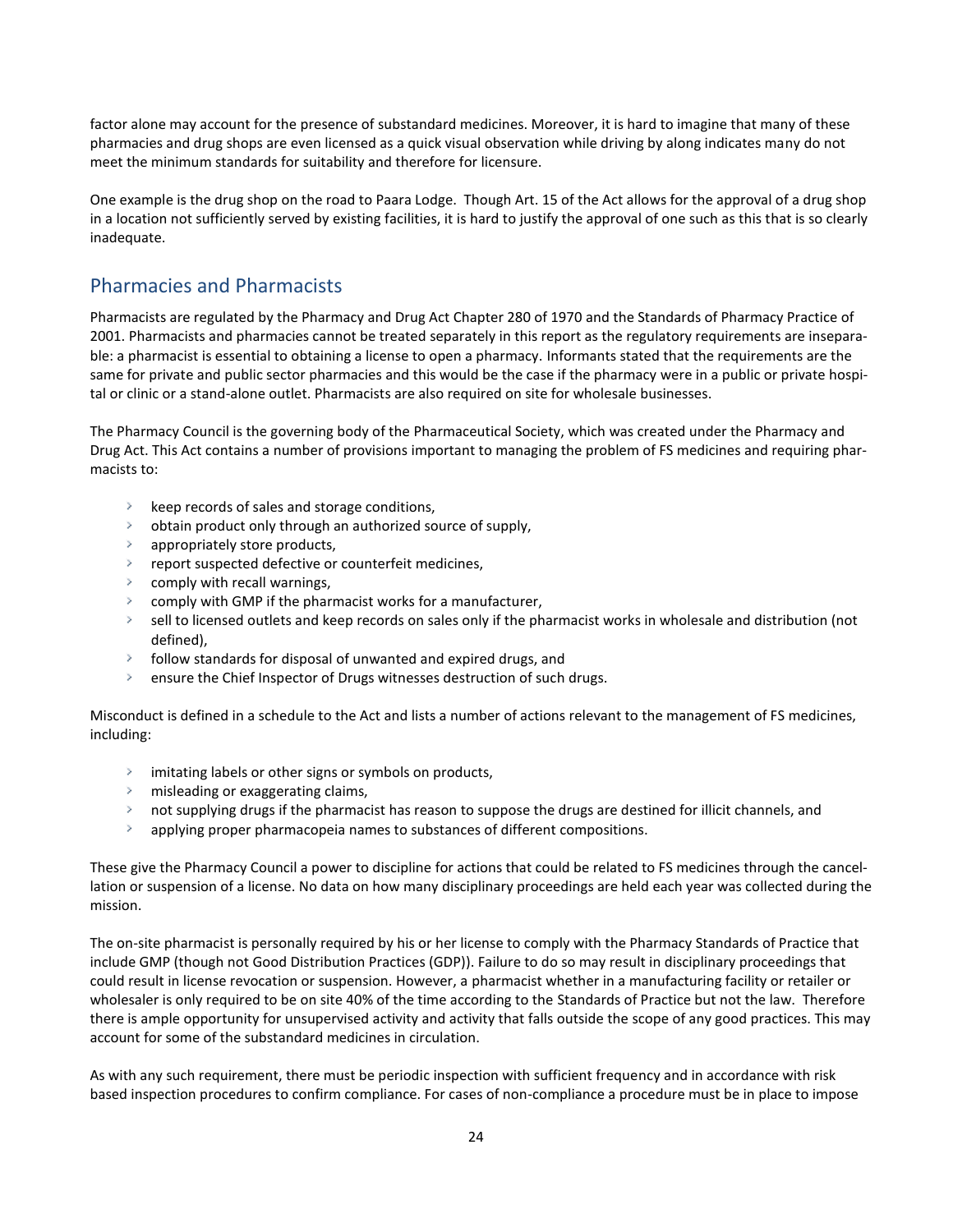consequences. The Pharmacy Council has prescribed such a procedure, and set of penalties that it can impose on the pharmacist. It is not clear that the Council or the NDA inspectors are sufficiently monitoring compliance across the country for these measures to have the intended effect.

This indirect form of regulation can only work through and on the pharmacist. Most wholesalers and other actors operate in corporate name. This means the pharmacist might be punished but not the licensed actor. If corporate actors lose a pharmacist employee due to a contravention of the prescribed procedures, they can hire another pharmacist and carry on with business as usual. A simple change is to make add corporate liability and sanctions to the law.

### Pharmacovigilance and Reports

Pharmacovigilance (PMV) is a set of activities undertaken by the medicines regulatory system – both the NDA and the various actors within –relating to the detection, assessment, understanding and prevention of adverse effects or any other drug-related problem after release on the market. Post-marketing surveillance is part of the process. Inspection and reports are two key tools of PMV. Both are important to identifying or detecting suspicious and actual FS medicines which is the essential step before further circulation can be prevented.

The reports are used to collect data, as are other data gathering means such as epidemiological studies, and these data are analyzed to identify safety signals of risks. Once the risks are evaluated and investigated incident handling and risk minimization efforts can be taken.

Without the data from reports and inspections the PMV system will be of no use in solving the problem of FS medicines. Most PMV systems are designed to capture data on adverse drug reactions (ADR), as defined as noxious and unintended effects resulting only from an authorized use at normal doses. They also capture date from medication errors, and uses outside the terms of the marketing authorization, including misuse and abuse. The challenge with the use of the PMV ADR system in terms of FS medicines is that health care providers or other actors who report ADR may not consider the possibility that an ADR is related to a FS medicine. $32$ 

Reports can be voluntary or mandatory and can come from pharmacovigilance reports of ADRs or of FS medicines, from Customs and health officers at borders, MAH, pharmacies and pharmacists, patients, health care workers and professionals, procurement agencies and from the process of inspection and quality monitoring discussed above. The best practice for pharmacovigilance obligates *all* the varying actors in the system to report ADRs, and to develop a system to differentiate those ADR events that might be related to a FS medicine.<sup>33</sup>Correspondingly, the NDA is obligated to establish a PMV system that assesses reports, maintains an information data base, an office and to issue alert when significant risks are identified. The foundation of the system is however two part: the obligation to report ADRs to the NDA, and the NDA obligation and process to confirm and contain FS medicines.

There is a pharmacovigilance unit in the Ugandan NDA, following Regulation37 of 2014, (PMV Regulation) but the Act does not specifically require or authorize PMV or reporting. Again we note the problem of the potential challenge to a regulation where there is no enabling law. The PMV Regulation defines adverse drug events and reactions. Both definitions seem adequate for the potential risks of exposure to a FS medicines. However the definition of a counterfeit drug does not include all the potential variations that result in a FS drug, such as being expired, not stored correctly or other condition but it does capture some of the elements that might confirm a product as a FS medicine.

Article 5 of the PMV Regulation *only obligates* a *licensed person* as defined in the Act Art. 14 as a pharmacy to submit safety reports. Pharmacy Standards of Practice require pharmacists to report defective and counterfeit medicines to the relevant authorities and pharmacists to comply with warnings or recall notices. No other actors are obligated in the regulation to

 $\overline{a}$ 32 Forzley, M. The Nomenclature of Counterfeit Medicines Around the World, 2010 Report to WHO Director General, available at[: http://www.mich](http://www.micheleforzley.com/counterfeit-medicines-counterfeit-goods-and-the-publicrsquos-health-and-safety.html)[eleforzley.com/counterfeit-medicines-counterfeit-goods-and-the-publicrsquos-health-and-safety.html](http://www.micheleforzley.com/counterfeit-medicines-counterfeit-goods-and-the-publicrsquos-health-and-safety.html) (accessed 30 October 2015).

<sup>33</sup> See for example: Legal requirements related to the European Medicines Agency (EMA) pharmacovigilance system for human medicines are laid down in Regulation (EC) No 726/2004, Directive 2001/83/EC and Commission Implementing Regulation (EU) No 520/2012.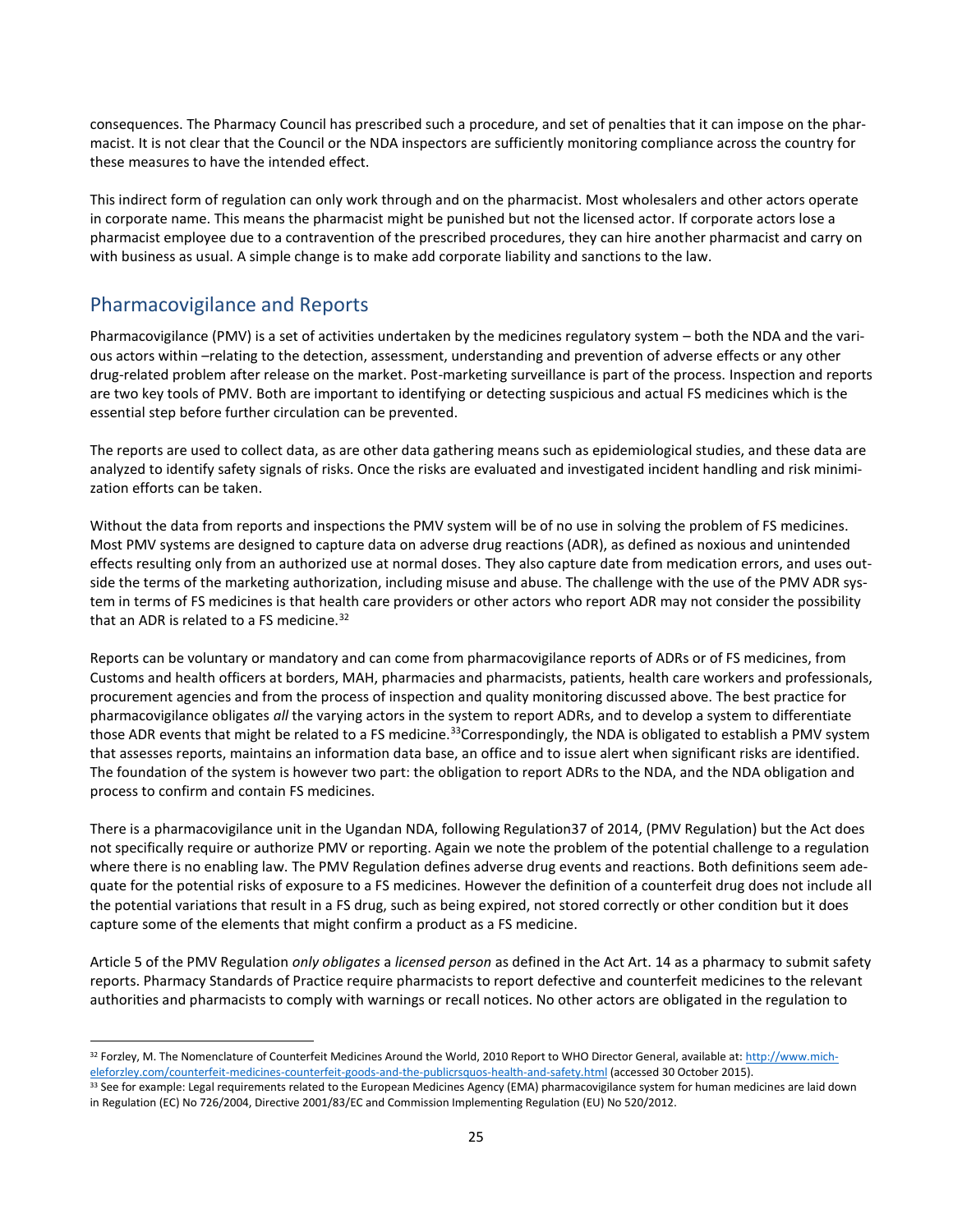report. Licensed persons must submit periodic safety reports only annually and only on drugs that have been manufactured, sold or supplied in Uganda for less than ten years, and for those over ten years every three years.

The PMV Regulation suffers the same gap due to this reference to the Article 14 licensed person. Manufacturers, importers, doctors, NGOs, public health programs or any other person as may be determined by the authority are to have a pharmacovigilance system but are not obligated to report on the safety, efficacy and quality of drugs *unless requested.* In the case of a suspected *counterfeit drug* any person who suspects is to report to the NDA and not deal in the drug according to the PMV Regulation.

Health professionals are obligated to report any adverse event immediately, but the PMV unit reports there is little to no reporting from anyone. Based on informants' comments on the PMV system in Uganda, the challenge is to collect reports from anyone. The process is so difficult the staff actually go to the offices of the various actors to collect the reports. Clearly if the reports are not being submitted it makes little difference how effective the NDA investigation might be.

Alerts are another way the NDA gathers data to guide its investigations and incident handling. Alerts can come from regional or international partners such as WHO or Interpol, or other sources. To be a recipient of alerts a country must participate in regional and international organizations. Uganda does so as a member of the EAC harmonization initiative, the WHO Global Surveillance and Monitoring System (GSMS), and is a member of Interpol, among other organizations.

#### **The three C's of Response to Surveillance Safety Signals**

On receipt by NDA of a "safety signal", i.e., an inspection or PMV report, or an alert from any source, the next phase of managing an FS incident is to take the steps of investigation to confirm whether the item is an actual FS medicine and to determine the degree of risk the item presents. Incident handling follows investigation and involves containment and communication. One could use the shorthand of the three C's to manage FS medicines: confirm, contain and communicate. Sufficient legal authority and obligation by the various stakeholders is essential to the ability of the NDA to manage the three C's.

*Confirmation*: Investigate, inspect, sample, test, retain samples of batches, packaging, labeling, document and verify the chain of custody, cooperate with the police, prosecutor for potential crimes and collect evidence necessary to prosecute a criminal case or civil administrative proceeding.

*Contain:* Seize product, equipment, materials, packaging, labeling and related equipment, , close or suspend facilities or operators, arrest, destroy or dispose of FS medicines, remove from the market, alert members of supply chain.

*Communicate*: Recall, inform public and health care system, inform global WHO and regional EAC system and neighbors, share information and data.

The Ugandan NDA is not obligated by its enabling law to conduct investigations on receipt of a safety signal or take further actions. It *may* do so according to Articles 5 and 8 of the Pharmacovigilance Regulation. It is obligated however to control the quality of drugs, by Article 5 of the Act but the Regulation limits the obligation. A stronger, clearer statement on the elements or activities of control could be helpful in the new law if and when amended and may provide a basis to seek additional resources to carry out the mandate.

As part of the EAC harmonization initiative, there might be reason to require the NDA to investigate alerts of a certain type such as for public health medicines such as an anti-retroviral treatment. The legislation for such a mandate might flow from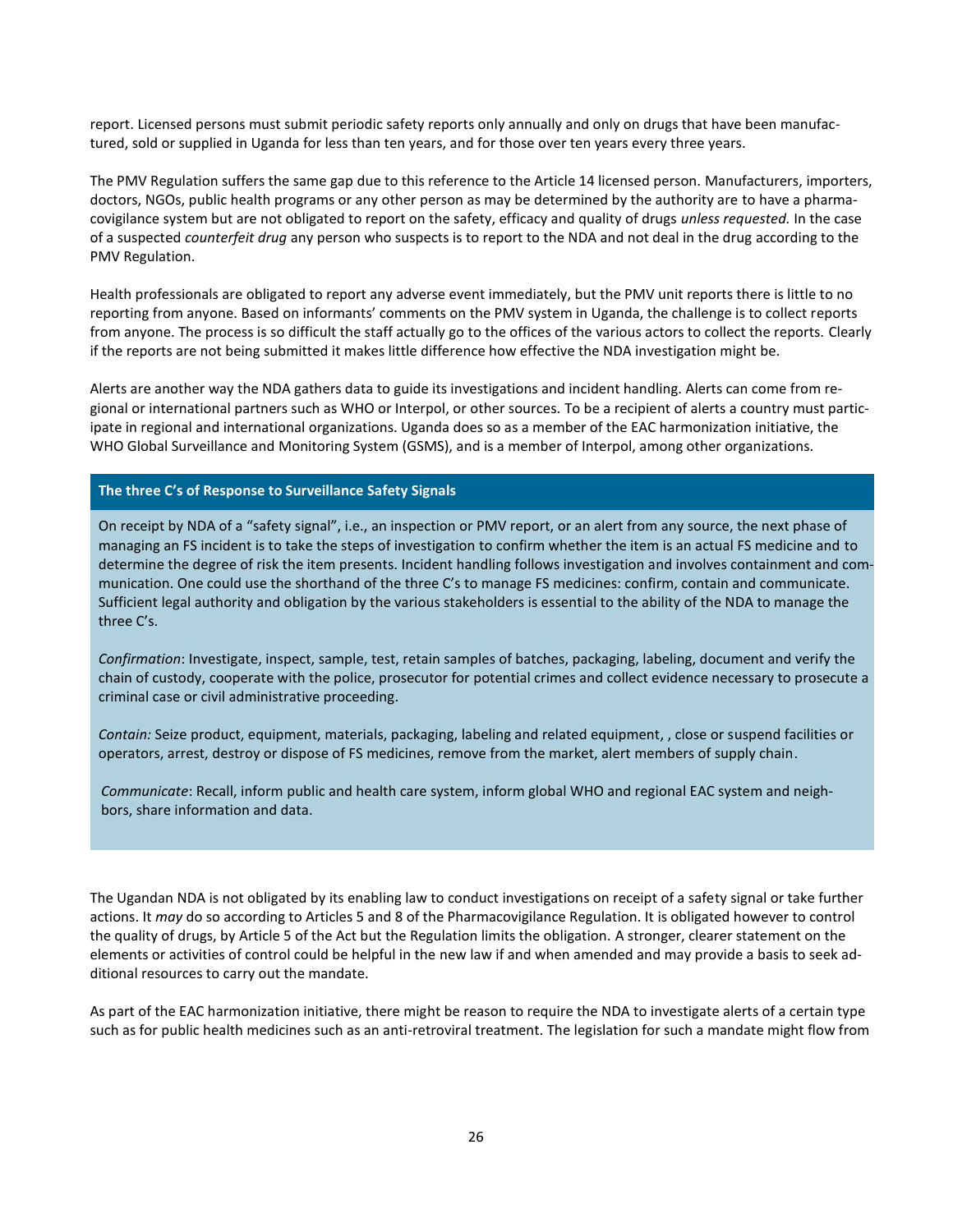any EAC system, or the NDA might adopt the operational guidance on how to handle investigations and incidents as outlined in the WHO Member State Mechanism (MSM) into an amended act and a regulation.<sup>34</sup>It is important to keep in mind however, that these are only operational guidelines; other elements must be added in order for the NDA to have sufficient legal authority to take certain actions and for the actors in the system to be obligated to report. Having a strong PMV system will be important as the EAC regional system evolves not just for FS medicines but for all medicines. The MSM operational steps note their limitations but as the NDA has a wider mandate, it must undertake actions that go beyond the operational steps. These are the three "C's" of response to surveillance safety signals

#### *Confirmation*

 $\overline{a}$ 

With regard to confirmation, the first "C", or investigation, the NDA at a minimum must be required to investigate those cases that are of such a nature as to reasonably conclude there is risk to the public's health and safety. The dimensions of what such a risk looks like will hopefully be outlined in subsequent work of the MSM and until then this determination, once obligated by law, regulation, policy or national strategy , will have to be done according to the scientific and technical capacity of the NDA. To conduct an investigation or confirmation NDA must be able to take samples and retain them after analysis, without compensation to the person or entity from whom the samples were taken. The NDA has this authority in Article 51 of the Act.

The Act is deficient in that it only authorizes the taking of a drug, record or other documents but not labeling or packaging materials or finished ones, materials or production equipment. Falsified drugs are often, but not always, rudimentary, but as technical testing equipment is not generally used during inspections, a drug sample must be sent to a laboratory for analysis. This can delay regulator action and allow a wrong doer to hide evidence or leave the jurisdiction. Moreover, the laboratory only analyses composition, but does not trace for the source of the products. It is common to detect products with both falsified labels and contents. Moreover since Ugandan law does not have a pedigree<sup>35</sup> requirement or track and trace requirement<sup>36</sup>, the documents that might be available may not lead to useful information on the source of finished FS medicines, API or excipients, packaging or labeling or equipment.

"Pedigree" means a record, containing information regarding each transaction resulting in a change of ownership of a drug, from sale by a manufacturer. A complete record that traces the ownership of and transactions relating to a pharmaceutical product as it is distributed through the supply chain**.**

Tracing illegal transactions and actors involved in the FS product is made more difficult if there is no documentation of the chain of custody. The record keeping requirements in the Licensing Regulation only refer to wholesalers who must keep records on the immediate source of the finished products imported or for immediate sales - not all the details for the entire chain of custody. For manufacturers, batch starting materials and other records must be kept according to Licensing Regulation Art. 22, but these are limited to the immediate process of production and immediate vendors and no information regarding subsequent buyers or sources earlier in the supply chain is required.

Manufacturers and importers are not required to comply with GDP, so the information they are required to keep is too limited to assist in tracing the sources of FS medicines. Solving the problem of FS medicines will require among other things that investigations up and down the supply chain can occur. To do this and to keep a tight supply chain, a pedigree and

<sup>35</sup>See the definition of pedigree in World Health Organization WHO Technical Report Series, No. 957, 2010

<sup>&</sup>lt;sup>34</sup> Substandard/spurious/falsely-labelled/falsified/counterfeit medical products, Report by the Director-General, A68/33, 20 March 2015, available at: [http://apps.who.int/gb/ebwha/pdf\\_files/WHA68/A68\\_33-en.pdf](http://apps.who.int/gb/ebwha/pdf_files/WHA68/A68_33-en.pdf) (accessed May 20, 2015).

Annex 5 WHO good distribution practices for pharmaceutical products[. http://www.who.int/medicines/areas/quality\\_safety/quality\\_assurance/Good-](http://www.who.int/medicines/areas/quality_safety/quality_assurance/GoodDistributionPracticesTRS957Annex5.pdf)[DistributionPracticesTRS957Annex5.pdf](http://www.who.int/medicines/areas/quality_safety/quality_assurance/GoodDistributionPracticesTRS957Annex5.pdf) (accessed 6 August 6 2015).

<sup>&</sup>lt;sup>36</sup>Substandard/spurious/falsely-labelled/falsified/counterfeit medical products, Report by the Director-General, A68/33, 20 March 2015, available at: [http://apps.who.int/gb/ebwha/pdf\\_files/WHA68/A68\\_33-en.pdf](http://apps.who.int/gb/ebwha/pdf_files/WHA68/A68_33-en.pdf) (accessed 20 May 20 2015).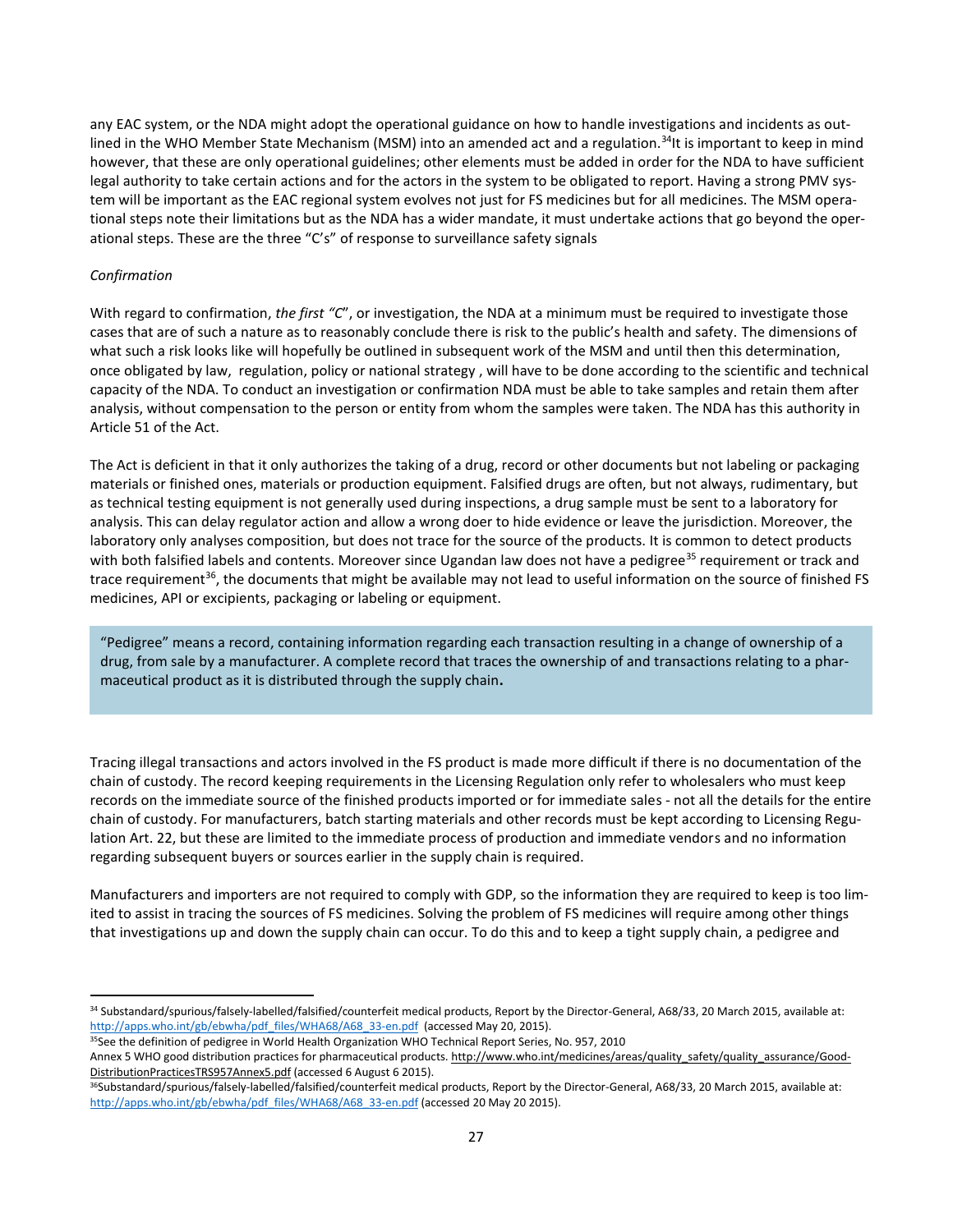track and trace system and clear guidance on the records to be kept by the actors in the supply chain should be implemented by law, regulation, standard or guidelines.

A full investigation will require more than the confirmation by scientific testing to demonstrate if a product is FS. It will also be necessary to collect or verify other information, such as a copy of a wholesaler license, which will give rise to a prima facie case that an administrative violation or offense under the Act has been committed. This list of information an inspector should collect does not need to be in the law, but the inspectors need to understand the elements of the offenses in order to collect relevant evidence. A list of the offenses under the Act is included in the Annex. The NDA can prepare a checklist of the types of information to collect or verify so inspections are more productive. Finally, the process of confirmation requires that the NDA cooperate with the police or prosecutor to collect evidence to establish the elements of a crime.

#### *Contain*

*The second "C"* is contain, which means to make sure the suspicious or actual FS medicine is blocked from circulation in the market. This step prevents any potential harm the FS medicine might cause. To contain the situation, there are two phases; first on arrival to the location where suspected FS medicine is found, the marketplace or the receiving dock or elsewhere. Here the NDA must be able to temporarily seize all suspicious goods, materials etc. pending confirmation by testing of the suspected goods.

The Act provides inspectors the right to 'take away" drugs, records or documents, but not the right to impound suspicious items where they are found (Art. 51).This means that the NDA has to immediately remove suspicious products, which may be in large quantities. This gap in the seizure authorization has caused NDA problems in the past and must be filled by legislation to authorize the best and most efficient means to hold the goods and other items pending testing. These powers include the facility closure, suspension of license, padlocking the door, posting a guard, and the right of seizure must be extended to the materials and equipment of production and those for packaging, labeling and other items used in relation to FS medicines. To ensure the good governance of such a procedure, a process to present the findings to a board or court for an order permitting final seizure and destruction should be included in an amended or new law.

Once the status of FS is confirmed, the next phase is to permanently remove the items from the market, or to 'take away' in the language of the Act. Following seizure, the next step is to dispose or destroy according to national and international guidelines for the hazardous or medical waste, after the conclusion of court proceedings. The Act does not authorize the NDA to destroy or dispose of FS medicines once confirmed. This authority, since it has an effect on title to goods, must be in the law otherwise there is a risk of claim of conversion, as has happened in Uganda. This process must also be done according to procedures that demonstrate good governance and rule of law. This means there is an opportunity to present the case to a board or court and for the owner of the products to defend after which the board or court will make a determination.

#### *Communicate*

The third "C", communicate, means the NDA can and will alert members of supply chain, recall products, inform the public and health care system, inform global WHO and regional EAC system and neighbors, share information and data, and prosecutorial information. The power to recall is not in the NDA law. This power may be implicit in the power to issue a registration or authorization, which includes the power to revoke a registration, which to some extent what a recall order is. Rather than risk legal claims by a MAH, a legislative measure would be advisable, adding a measure to authorize removal of unregistered products from the market wherever found if they are confirmed to be FS medicine. Sharing data and other information relevant to prosecutions should also be authorized in the law.

#### Harmonization

The Act does not provide any authority to the NDA to enter into harmonization activities that result in reliance or recognition of the decisions of foreign regulatory agencies or any regional regulatory authority, should one be created in the EAC. Decisions could be for any of the regulatory functions of assessment, registration, inspection, pharmacovigilance analysis or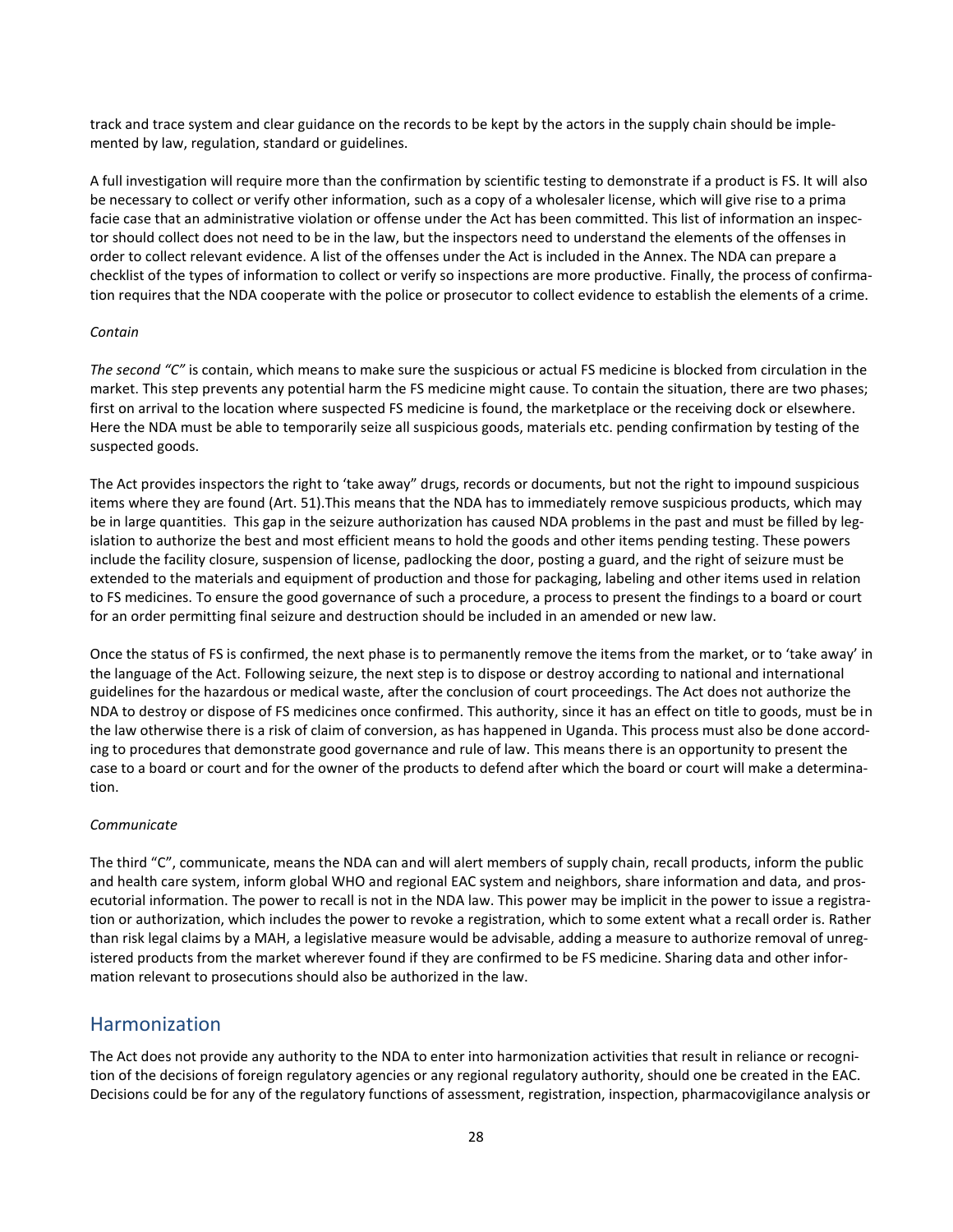other. Uganda is bound by Article 118 of the East African Community treaty. Provisions for harmonization could be made clear in the new bill. Uganda is a member of the EAC harmonization initiative and has been participating in the voluntary joint assessment activities thereunder.

#### **Should reform be undertaken through legislation or by regulation? Are there other options?**

In general, any regulator including the Ugandan NDA has choices amongst a variety of legal instruments or regulatory approaches to manage the medicines sector and the matter of FS medicines. For any regulator and particularly for resource constrained environments adopting the choice with the least amount of associated work may be desirable, but not necessarily the best in the long run. A regulation is clearly fast to finalize than legislation as it can be implemented within the regulatory agency without approval from Parliament. Some regulatory options require a law; an existing law, an amendment to existing law or an entirely new law. The questions is a law required? Law is required when a right is granted or limited or a duty or responsibility imposed on any actor or the regulator. This includes regulatory offenses and crimes, the elements of and the upper and lower boundaries of sanctions of which must be in the law. Once the basic framework is in the law, then a regulation can be issued to provide the details, procedures, forms or other information to the regulator and the regulated.

An example is for licensure; the law must state who is to be licensed as this is the grant of a right and limitation on actions of citizens. Medicines regulation generally includes a prohibition to sell or market regulated products unless licensed or otherwise exempted by way of an exclusion such as for orphan drugs or in emergencies. The elements of the application to get a license and procedure can be the subjects of a regulation.

Once the law is in place, a variety of regulatory approaches can be implemented according to a reasonable interpretation of the law. Often regulators are not well guided or knowledgeable on how to reasonably interpret the law. Two examples demonstrate how important it is for regulators to be more fluent in the law in order to do their work. Example one is the question, "if a regulator can issue a license is it necessary to have a law that empowers the regulator to revoke it?" The answer is no as a reasonable interpretation of the right to issue is the right to revoke. Example two is the question "whether the license issuance and renewal process can be used to implement legally binding obligations?" In the case of Uganda and other countries, the law says a license can be issued with conditions as stated by the regulator. This provision in the law, permits the NDA to attach a set of conditions to the license that fill some of the gaps identified in this assessment. In effect license conditions are a third legal option in addition to regulations and legislation if the right to impose conditions is in the law. This becomes a management matter – first establishing a set of conditions that are published and transparent that are referenced in the license, and second that these are added them on license issuance or renewal. This is a regulatory approach totally within the control and capacity of the regulator. This is an immediate action that can be taken while waiting for Parliament to fill gaps in the law which is of course the optimum approach.

However, in the long run to serve the intended purposes of harmonization and for participation in any centralized system that may evolve, the bill to amend the Act should include measures to allow harmonization activities and to ratify the EAC Council Regulations. These Regulations are not self-implementing – a specific act of Parliament must be undertaken for these to have effect in Uganda and other EAC countries. Moreover, it is important to note that the measures currently in the draft NEPAD model medicines regulation law on harmonization are insufficient to legally empower the Uganda NDA or any NDA to take a legal action, such as recognition or reliance. Even with the recent version of the NEPAD model law, Uganda, like all other countries will have to align any model provisions with national law and regulation and also address the legal implications of harmonization.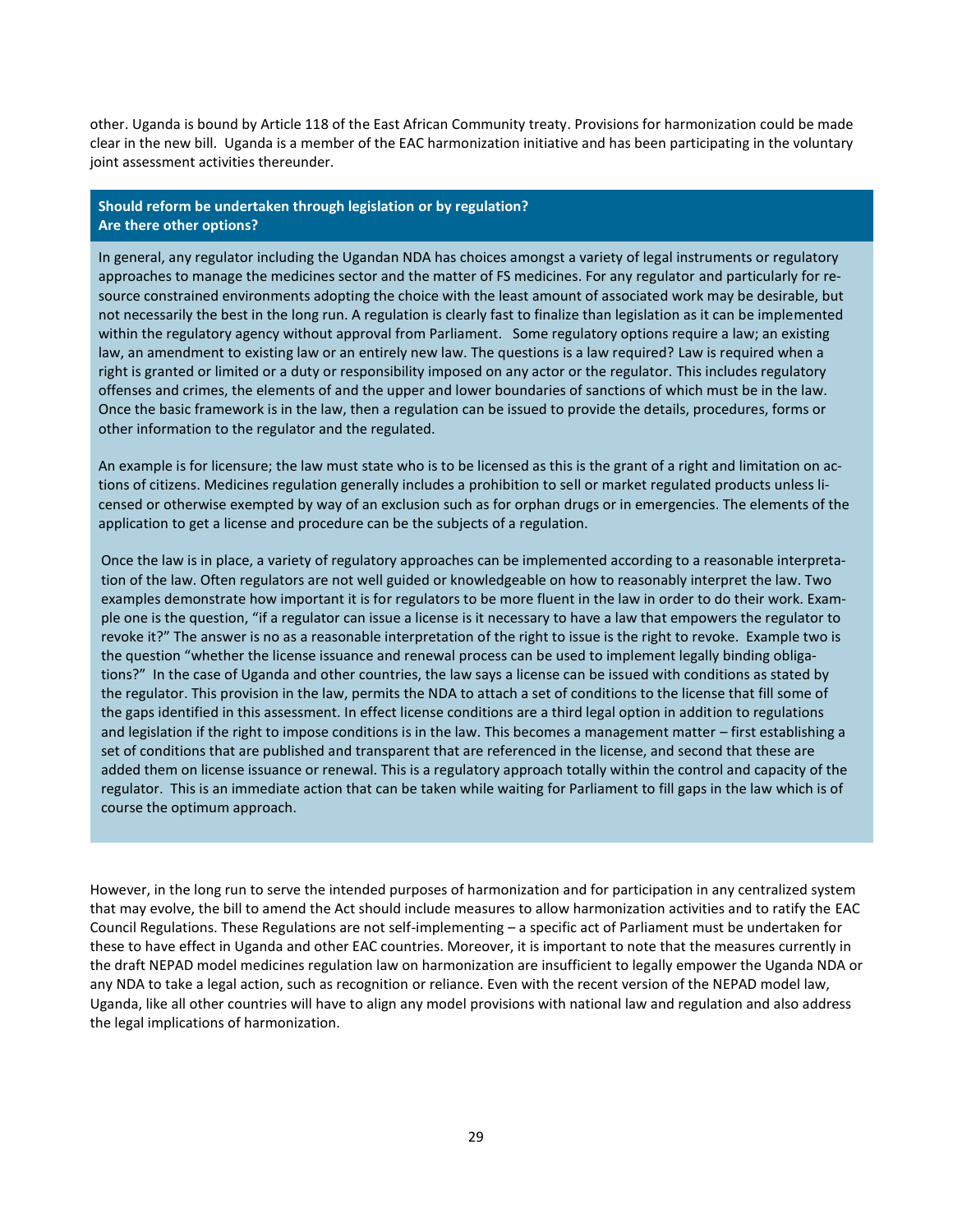Informants indicated there is an initiative underway to draft a mutual recognition agreement among the EAC members to effectuate some level of harmonization. This effort should be closely monitored to ensure the bill to amend the Act has sufficient language to permit the NDA to recognize the decisions of other EAC members according to the proposed agreement, in addition to the steps above mentioned.

### <span id="page-29-0"></span>Law Enforcement and Criminal Justice Sector

### Customs Department – Uganda Revenue Authority

The Customs Department is administered by the Uganda Revenue Authority (URA). The priorities for Customs are related to fiscal matters. Though drugs are not taxed at entry into the country, import permits are routinely checked by Customs.

The Customs Department has a list of prohibited items which cannot enter the country, among which are 'counterfeit items' (including medicines). Customs officials most commonly conduct random checks as they lack the technical capacity to determine whether the imported medicines are falsified or substandard. Customs informally reports that a few interventions have taken place such as operations in the Eastern Region, where the Customs Department has created rapid response units.

The URA provides the NDA and other agencies at the borders access to the URA information system, including information on consignments entering the country. Imports need to be cleared by all agencies prior to entering the country.

The NDA and Customs have joint offices at some border crossings, e.g. at the Malaba border with Kenya. The Eastern border is the most porous. There are four Customs stations along this border, but there are many more roads that cross the country. There is only one international airport in Uganda, where the NDA inspects drugs imports. Informants suggested an approach to solve this issue is to form a task force on medicines, to aggregate data to indicate countries of origin known to be exporters of falsified and substandard medicines so as to profile flights arriving from countries on the list.

### Directorate of Public Prosecutions

The Directorate of Public Prosecutions is established by the Constitution and is responsible for criminal prosecutions, including crimes related to falsified and substandard medicines. The NDA has held training workshops in which prosecutors have participated, either as participants or as trainers for inspectors on the prosecution of relevant crimes and offenses. Falsified medicines are found with both falsified packaging as well as with falsified or substandard content.

One of the main challenges for the prosecutor is that the evidence that needs to be collected in order to build the case is often insufficient. In June 2015, a case involving a big supplier and many small drug shops was investigated. However, as in a number of other previous cases, inspections leading to the prosecution of the case mainly involved small drug shops and retail pharmacies, rather than wholesalers and manufacturers.

Informants reported that on average a prosecutor receives about 4 cases every six months. However, as there are very few inspectors and police to investigate offenses, more cases could be investigated if there was more capacity.

There is currently no specific legislation regarding FS medicines in Uganda. A bill on counterfeits, the Uganda Anti-Counterfeiting Bill (2010), is currently in Parliament. The Bill addresses intellectual property law but expressly excludes medicinal products. The Bill does provide for a penalty which is 10 times the cost of the counterfeit product or a jail term of up to 20 years, which is greater than the penalties currently in the medicines law and regulations.

There are applicable offenses in both the National Drug Policy and Authority Act and the Penal Code Act. Conspiracy offenses carry substantially heavier penalties. One significant limitation of the provisions of the Penal Code is to consider the adulteration of drugs and the sale of adulterated drugs (which are, as said, limited categories of acts) as misdemeanors. One first step that might be taken with an adequate law reform process would be, for example, to consider these acts as felony.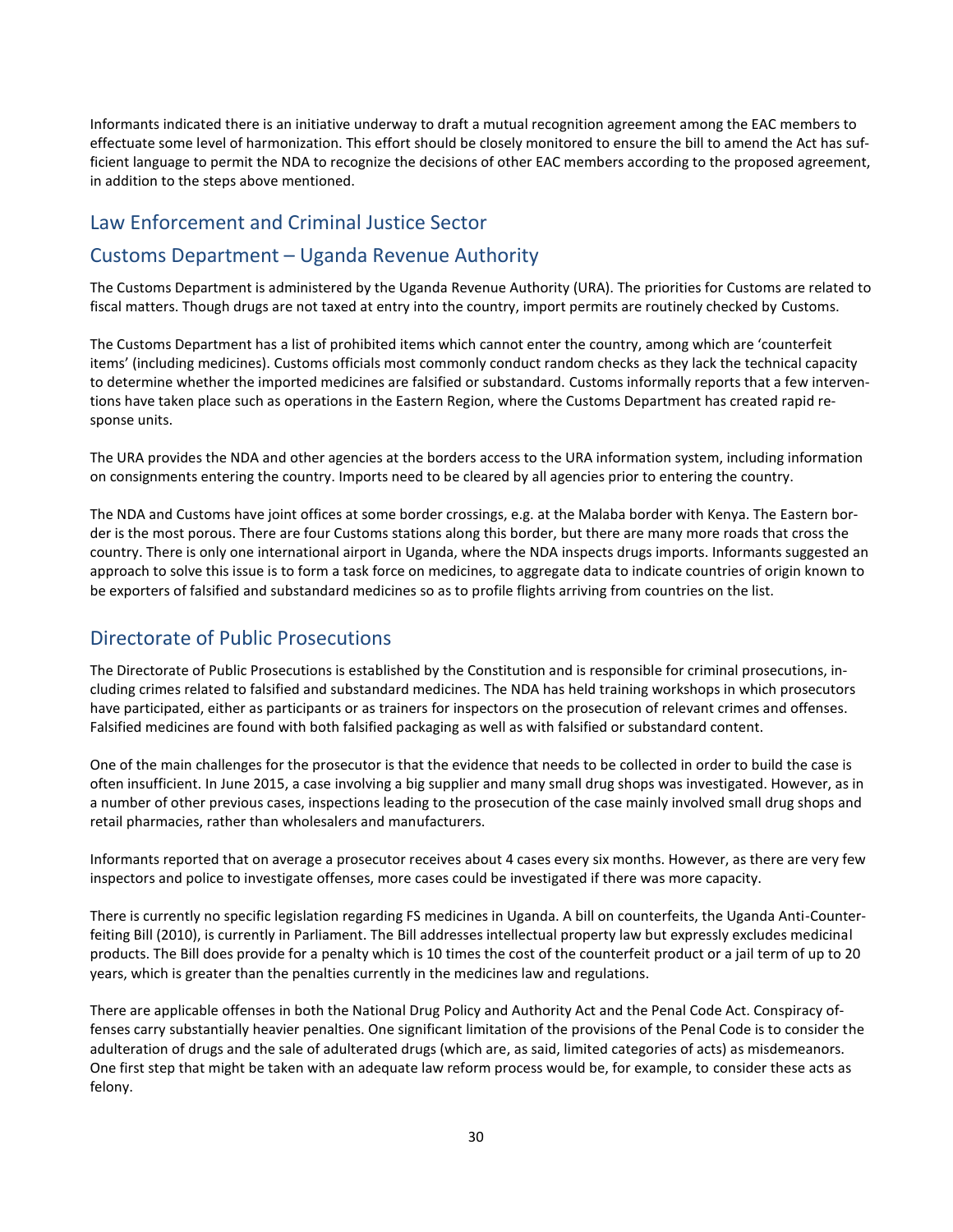#### **Offenses related to falsified and substandard medicines in Uganda**

Offenses relevant to falsified and substandard medicines exist in both the National Drug Policy and Authority Act and the Penal Code Act. As above mentioned, there is no specific provision for falsified medicines, (though substandard medicines are mentioned) therefore we take into consideration the possible criminal law provisions that, with their different limits, might be applied.

#### *National Drug Policy and Authority Act (the Act)*

The Act prohibits the sale of 'any drug, medical appliance or similar article which is not of the nature, substance and quality demanded or which… does not conform to the standards laid down in the authorized pharmacopoeia' (Art. 30(a).) The Act also prohibits the supply of 'any drug which is unwholesome or adulterated, or which does not conform to the prescription under which it is supplied…' (Art. 30(b)).

Any person who does so commits and offence and is liable to a fine not exceeding five million shillings or to imprisonment for a term not exceeding ten years or to both. 'Supply' includes, in relation to a drug, the administration of any such drug (Art. 1).

Part IX of the Act provides for offences and penalties (Art. 60):

- 1. A person contravening a provision of this Act commits an offence and, where no punishment is provided, is liable—
- a) to a fine not exceeding one million shillings;
- b) to a withdrawal of the license or permit for a period not exceeding five years;
- c) to cause the items in contravention to be impounded, forfeited, destroyed or disposed of in a manner prescribed by the Minister;
- d) to imprisonment not exceeding one year; or
- e) to any two of the above punishments, and
- f) for any subsequent offence under this Act, a person is liable to a fine not exceeding two million shillings or to a term of imprisonment not exceeding five years or to both.
- 2. A person who commits an offence under this Act and no other punishment is provided is liable—
- a) where the offence relates to class A drugs, to a fine not exceeding two million shillings or to a term of imprisonment not exceeding five years or to both;
- b) where the offence relates to narcotic drugs or psychotropic substances under international control and is a second or more subsequent offence, to a term of life imprisonment;
- c) where the offence relates to manufacturing, smoking or having possession of any narcotic drug or psychotropic substance under international control and is a second or more subsequent offence, to a term not exceeding ten years.

Corporate liability and the liability of directors, secretaries and body corporate managers, and company partners, is envisaged in the section "Vicarious criminal responsibility" (Art. 61).

An example of the limits of the current legislation is that, for example, this provision does not include transport, manufacture, or storage. Similar limitations are identifiable in the following provisions of the Penal Code Act.

#### *Penal Code Act*

The Penal Code Act (1950) addresses the adulteration of drugs (Art.174) and the sale of adulterated drugs (Art.175).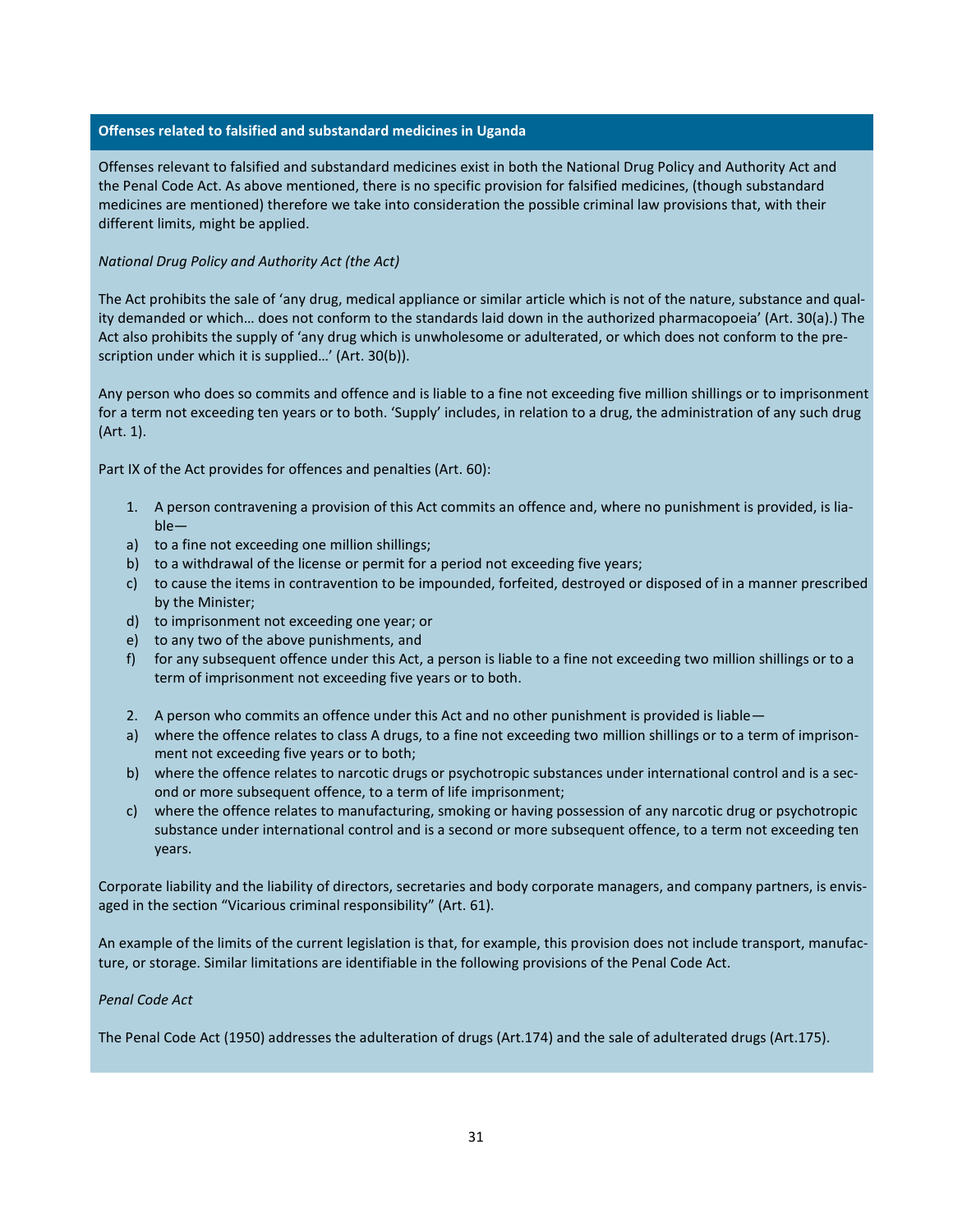Any person who adulterates any drug or medical preparation in such a manner as to lessen the efficacy or change the operation of such drug or medical preparation, or to make it noxious, intending that it shall be sold or used for or knowing it to be likely that it will be sold or used for any medicinal purpose, as if it had not undergone such adulteration, commits a misdemeanor (Art. 174).

Any person who, knowing any drug or medical preparation to have been adulterated in such a manner as to lessen its efficacy, to change its operation, or to render it noxious, sells the same or offers or exposes it for sale, or issues it from any dispensary for medicinal purposes as unadulterated, or causes it to be used for medicinal purposes by any person not knowing of the adulteration, commits a misdemeanour (Art. 175).

Both the above offenses in the Penal Code Act are misdemeanors, with a maximum penalty of imprisonment for two years (Art. 22). However, it is important to note that the offense of conspiracy to commit a misdemeanour (such as above) carries a more substantial penalty. It would also cover conspiracy in any part of the world to adulterate drugs or sell adulterated drugs (Art. 391).

Any person who conspires with another to commit a misdemeanour, or to do any act in any part of the world which if done in Uganda would be a misdemeanour, and which is an offence under the laws in force in the place where it is proposed to be done, commits a misdemeanour and is liable to imprisonment for five years (Art. 391).

Where an offence under the National Drug Policy and Authority Act or the Penal Code Act causes the death of a person, the offence of manslaughter may also be applicable.

Any person who by an unlawful act or omission causes the death of another person commits the felony termed manslaughter (Art. 187(1)).

There is no need for the prosecution to prove intention to cause death or bodily harm.

An unlawful omission is an omission amounting to culpable negligence to discharge a duty tending to the preservation of life or health, whether such omission is or is not accompanied by an intention to cause death or bodily harm (Art. 187(2)).

The Penal Code Act also provides for offenses of criminal recklessness and negligence, including specifically relating to medicines.

Any person who, by any rash or negligent act not amounting to manslaughter, causes the death of another person is liable to imprisonment for a term not exceeding seven years or to a fine not exceeding seventy thousand shillings or to both such imprisonment and fine (Art. 227).

Any person who, in a manner so rash or negligent as to endanger human life or to be likely to cause harm to any other person—

(e) gives medical or surgical treatment to any person whom he or she has undertaken to treat; … commits a misdemeanour (Art. 228).

…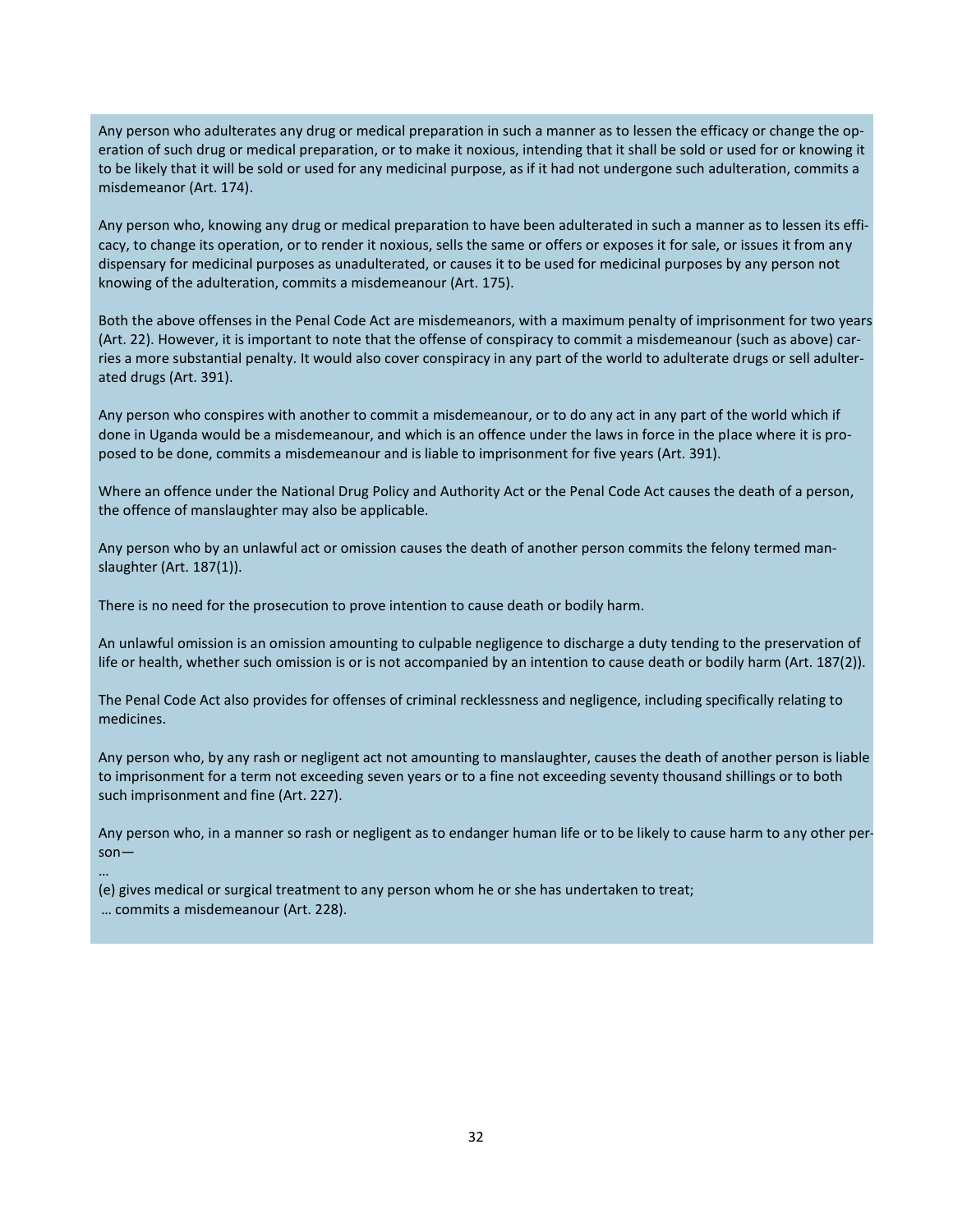### Transnational Organized Crime

Medicines counterfeiting is an activity that is mainly conducted with the clear involvement of organized criminals (both small and large scale groups), and involving perpetrators that are often connected and operate in different countries. At the international level, the United Nations Convention against Transnational Organized Crime (UNTOC) may play a crucial role to enhance the fight against medicines' counterfeiters.<sup>37</sup> Uganda has ratified both the United Nations Convention against Transnational Organized Crime (UNTOC)<sup>38</sup> and the United Nations Convention against Corruption (UNCAC).<sup>39</sup> Article 3 of the Convention identifies the scope of applicability of the UNTOC, affirming that it shall apply -- apart from the other forms of crime specifically mentioned --to offences that are transnational in nature and involve an organized criminal group<sup>40</sup> as well as to 'serious crimes'.<sup>41</sup> Furthermore, article 5 of the UNTOC also criminalizes the participation in an organized criminal group and its related activities.<sup>42</sup>

The UNTOC contains several articles aimed at setting the basic standards for a series of very important matters related to organized crime investigation and prosecution. It is worth noticing that in this respect, specific provisions are dedicated to:

- Prosecution, adjudications and sanctions of the crimes indicated in the convention among which, we have to remember, is the participation in an organized criminal group (Art. 11).
- У Confiscation and seizure of: the proceeds of crime, the instruments and equipment used to commit such crimes, of the property into which proceeds of crime have been transformed or converted, income or benefits derived from proceeds of crime (Art.12).
- Extradition (Art. 16).

 $\overline{a}$ 

- the manufacturing of counterfeit medical products.
- supplying, offering to supply and trafficking in counterfeit medical products.
- the falsification of documents.
- the unauthorised manufacturing or supplying of medicinal products and the marketing of medical devices that do not comply with conformity requirements.

<sup>&</sup>lt;sup>37</sup> It might be relevant to mention that there are specific international instruments currently developed in the field of counterfeiting of medical products. The Council of Europe drafted a convention which constitutes, for the first time, a binding international instrument in the criminal law field on counterfeiting of medical products and similar crimes involving threats to public health (MEDICRIME Convention).The Council of Europe Convention on the counterfeiting of medical products and similar crimes involving threats to public health (CETS No.: 211) has not entered into force yet. The status of signatures and ratifications is available here[: http://conventions.coe.int/Treaty/Commun/ChercheSig.asp?NT=211&CM=8&DF=18/11/2014&CL=ENG.](http://conventions.coe.int/Treaty/Commun/ChercheSig.asp?NT=211&CM=8&DF=18/11/2014&CL=ENG) The MEDICRIME Convention would establish as offences:

<sup>&</sup>lt;sup>38</sup> See, United Nations Convention against Transnational Organized Crime, adopted by General Assembly resolution 55/25 of 15 November 2000, available at[: http://www.unodc.org/unodc/en/treaties/CTOC/index.html](http://www.unodc.org/unodc/en/treaties/CTOC/index.html)

<sup>&</sup>lt;sup>39</sup> See, United Nations Convention against Transnational Organized Crime, adopted by General Assembly resolution 55/25, annex I, available at: <http://www.unodc.org/unodc/en/treaties/CAC/index.html#UNCACfulltext>

 $40$ The Convention does contain a definition of 'organized criminal group'. In Article 2(a): a group of three or more persons that was not randomly formed; existing for a period of time; acting in concert with the aim of committing at least one crime punishable by at least four years' incarceration; in order to obtain, directly or indirectly, a financial or other material benefit. Since most 'groups' of any sort contain three or more people working in concert and most exist for a period of time, the true defining characteristics of organized crime groups under the Convention are their profit-driven nature and the seriousness of the offences they commit.

<sup>41</sup> Serious crime is defined in article 2, subparagraph (b), of the UNTOC as meaning "conduct constituting an offence punishable by a maximum deprivation of liberty of at least four years or a more serious penalty."

<sup>42</sup> UNTOC Article 5. Criminalization of participation in an organized criminal group: 1. Each State Party shall adopt such legislative and other measures as may be necessary to establish as criminal offences, when committed intentionally: (a) Either or both of the following as criminal offences distinct from those involving the attempt or completion of the criminal activity: (i) Agreeing with one or more other persons to commit a serious crime for a purpose relating directly or indirectly to the obtaining of a financial or other material benefit and, where required by domestic law, involving an act undertaken by one of the participants in furtherance of the agreement or involving an organized criminal group; (ii) Conduct by a person who, with knowledge of either the aim and general criminal activity of an organized criminal group or its intention to commit the crimes in question, takes an active part in: a. Criminal activities of the organized criminal group; b. Other activities of the organized criminal group in the knowledge that his or her participation will contribute to the achievement of the above-described criminal aim; (b) Organizing, directing, aiding, abetting, facilitating or counselling the commission of serious crime involving an organized criminal group.

<sup>2.</sup> The knowledge, intent, aim, purpose or agreement referred to in paragraph 1 of this article may be inferred from objective factual circumstances. 3. States Parties whose domestic law requires involvement of an organized criminal group for purposes of the offences established in accordance with paragraph 1 (a) (i) of this article shall ensure that their domestic law covers all serious crimes involving organized criminal groups. Such States Parties, as well as States Parties whose domestic law requires an act in furtherance of the agreement for purposes of the offences established in accordance with paragraph 1 (a) (i) of this article, shall so inform the Secretary-General of the United Nations at the time of their signature or of deposit of their instrument of ratification, acceptance or approval of or accession to this Convention.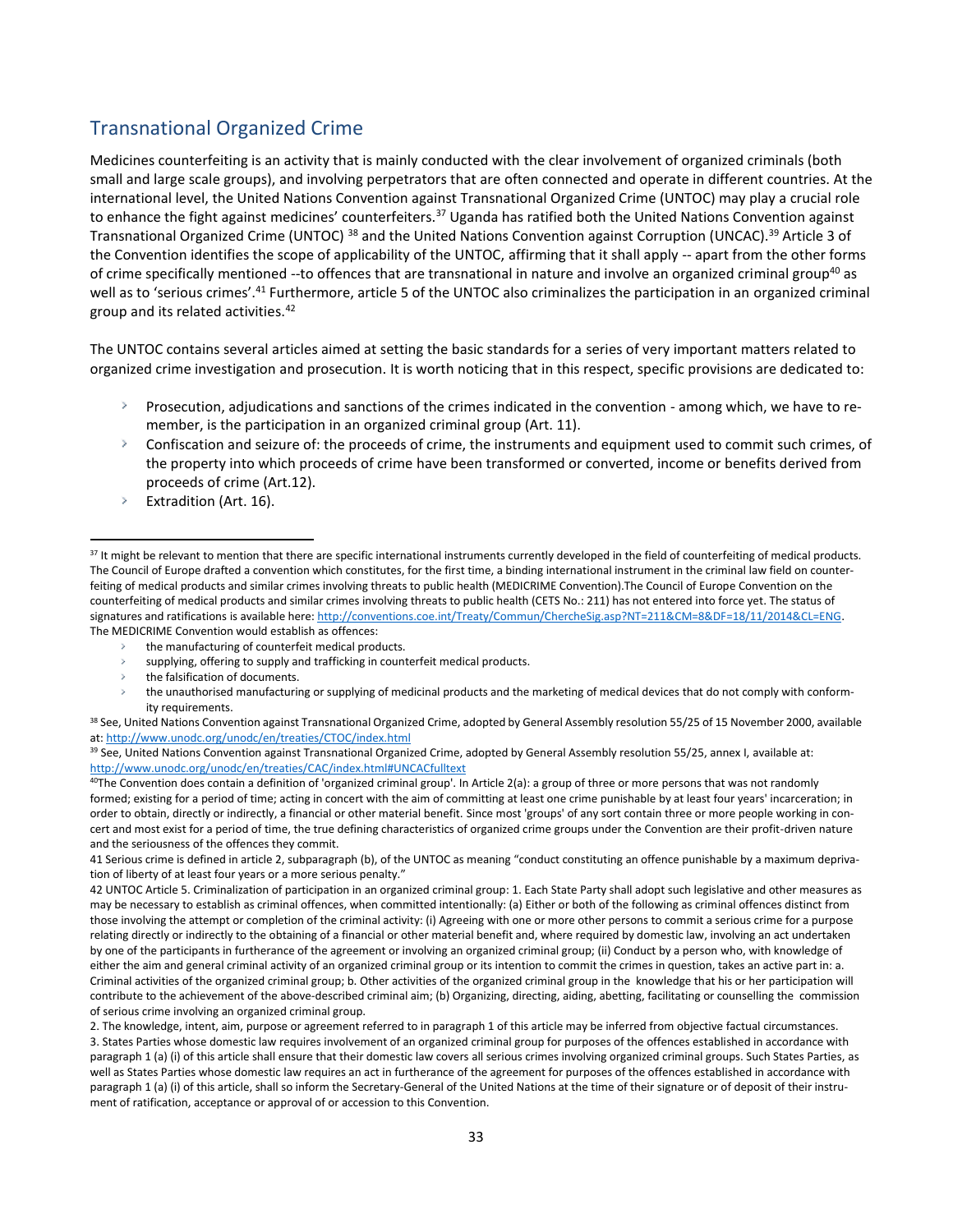- Mutual legal assistance (Art. 18).
- Protection of witnesses (Art. 24).
- **Law enforcement cooperation (Art. 27).**
- $\triangleright$  Prevention of crime through the development of national projects and best practices.

Regarding confiscations, UNCAC envisages the freezing, seizure and confiscation of proceeds of crime derived from offences established in accordance with the Convention (art. 31).

Since currently in Uganda there is no specific legislation regarding FS medicines, there is no corresponding regulation on confiscation of proceeds of crime in case of FS medicines. In the Anti-Money Laundering Act (2013), confiscation is envisaged in a dedicated section. Similar legal provisions might prove effective for FS medicines.<sup>43</sup>

### Inspectorate of Government

The Inspectorate of Government (IG) was initially established by the Inspector General of Government (IGG) statute in 1988. The Inspectorate of Government is now established by chapter 13 of the Uganda Constitution, which prescribes its mandate, functions and powers and other relevant matters. The Inspectorate of Government is an independent institution charged with the responsibility of eliminating corruption, abuse of authority and of public office. The powers enshrined in the Constitution and Inspectorate of Government Act include to; investigate or cause investigation, arrest or cause arrest, prosecute or cause prosecution, make orders and give directions during investigations; access and search – enter and inspect premises or property or search a person or bank account or safe deposit box among others.

The Inspectorate of Government has the mandate to oversee the work of the specialized agencies, including the National Drug Authority, to make sure that the public service is rendered in a proper and effective way.<sup>44</sup>

### **Corruption**

Informants reported corruption as being present at all levels and across institutions. Corruption in the court system was also reported, where a certain level of political pressure has also been perceived. Corruption in the media is also reported to be widespread. The mining sector is also reported to be most affected.

The relations of the Inspectorate with the Uganda Revenue Authority (URA) seem to be quite good. The Inspectorate has carried out a study on the link between corruption and distribution of vaccinations. The Republic of Uganda requires mandatory disclosure of financial records of individual candidates and political parties, which is carried out in collaboration with URA.

A limited number of investigations by IG seem to have been conducted in the sector of falsified medicines. One case was cited in which a magistrate was accused of not ordering the destruction of fraudulent medicines, which then disappeared. It is reported that sometimes seized drugs disappear, instead of being destroyed.

A major DFID-funded project, "Strengthening Uganda's Anti-Corruption Regime (SUGAR)", will explore how administrative sanctions can be used as a valuable tool against corruption, along with criminal sanction and confiscation.<sup>45</sup> This project represents a new approach, moving away from "single institution action" model towards strongly co-ordinated teamwork involving a range of agencies. The Whistle Blower Protection Act of 2010 will assist in the investigation and response to corruption.

 $\overline{a}$ 43The UNICRI study, "Confiscation of the Proceeds of Crime: a Modern Tool for Deterring Counterfeiting and Piracy" might serve as guidance to explore how sound legislation on confiscation of proceeds of crime and asset recovery can serve as an effective tool in counterfeiting cases. Available at: [http://www.unicri.it/news/article/2013-04-25\\_Proceeds\\_of\\_Crime\\_Legislation](http://www.unicri.it/news/article/2013-04-25_Proceeds_of_Crime_Legislation) (accessed 30 October 2015). 44 Activities to date appear to have been limited to investigating specific cases.

<sup>45</sup>[https://www.gov.uk/government/world-location-news/international- anti-corruption-day-uk-working-with-uganda,](https://www.gov.uk/government/world-location-news/international-%20%20anti-corruption-day-uk-working-with-uganda) an[d https://www.gov.uk/govern](https://www.gov.uk/government/world-location-news/international-anti-corruption-day-uk-working-with-uganda)[ment/world-location-news/international-anti-corruption-day-uk-working-with-uganda](https://www.gov.uk/government/world-location-news/international-anti-corruption-day-uk-working-with-uganda) (accessed 30 October 2015).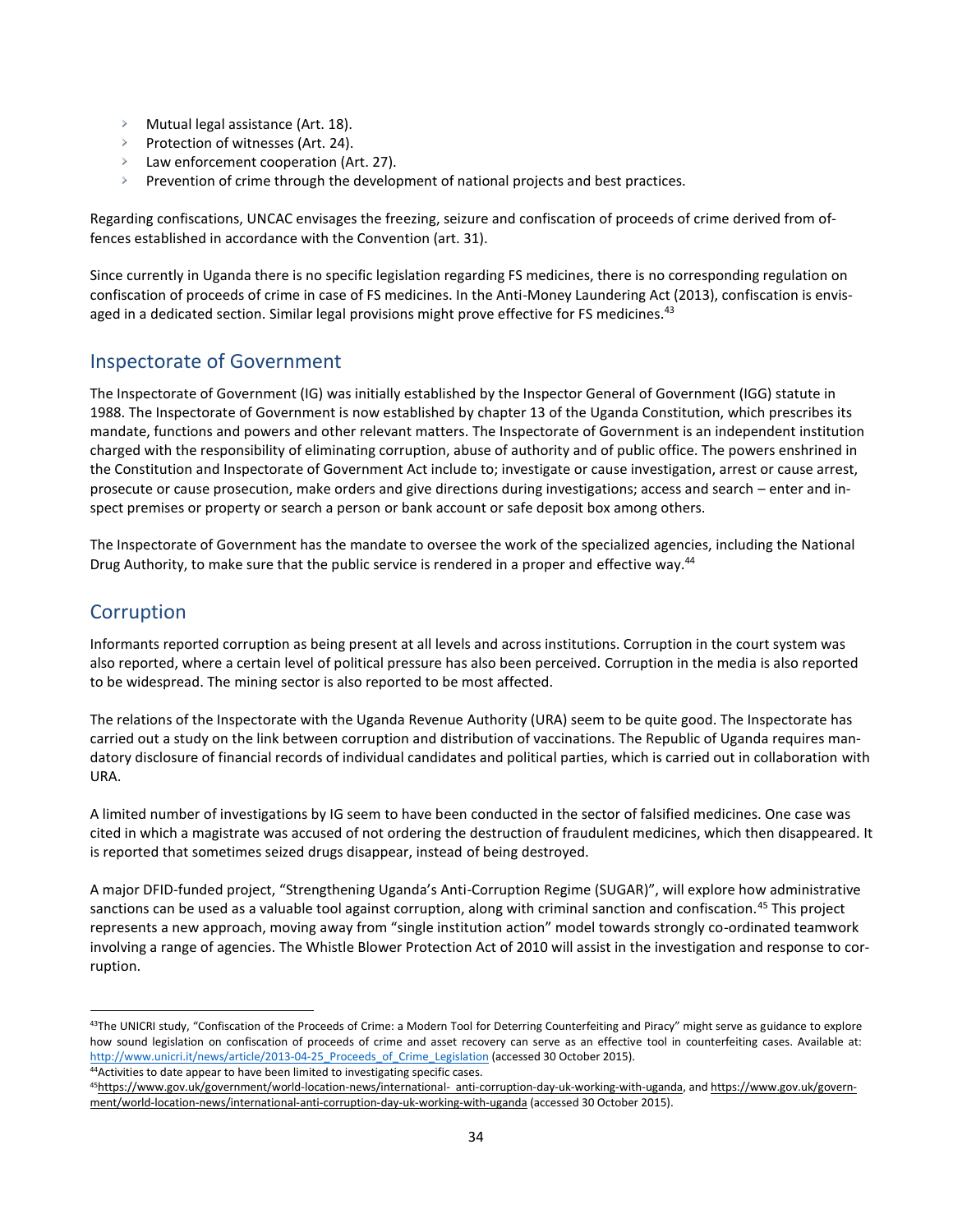### Police and Interpol

 $\overline{a}$ 

*During the June 2015 assessment mission there was no opportunity to meet with the local police. This should be remedied at the next opportunity, as this discussion is incomplete without the police perspective*.

Interpol noted that organized crime syndicates were involved in the manufacture, distribution and sales of FS medicines. Many sales of FS medicines occur online. Operations such as Pangea VIII (June 2015), in which Uganda participated, aimed to address sales of illegal medicines online.<sup>46</sup> The NDA has been performing work and activities with Interpol. The contact point within the NDA is the Senior Inspector of Drugs in charge of Market Surveillance and Enforcement.

Interpol noted that counterfeiting of goods was extensive in Uganda, including of cosmetics, pesticides, food, electronics, and tires. However resources to address the issue are limited.

Interpol confirmed that multi-agency training on this issue would be very useful. Interpol has a training module on how to use Interpol tools (e.g. Red Notices, which seek the location and arrest of wanted persons, and can lead to extradition), and includes organized crime. Interpol has a strong commitment in combating illicit goods and counterfeit through its various activities, ranging from operations to capacity building and training, awareness raising and legal assistance provision.<sup>47</sup>

Interpol has assisted with the coordination of transnational investigations (e.g. cases in which criminals operate under proxies, or where fake companies abroad are involved). This has included, for example, assisting in the identification of suspects and telephone numbers.

#### **Example: Prosecution for operating an unlicensed drug shop**

If an unlicensed drug shop is discovered by an NDA inspector, a warning letter to close the shop is issued to the owner or operator. If no compliance follows, after two weeks the NDA inspector requests the police to issue an arrest warrant, and to arrest and charge the person operating the unlicensed drug shop. NDA inspectors are also responsible for collecting the evidence. They may need, for example, to make photos, to keep records and to prepare a file for the case with the police. When the file is ready, the police forward the file to the Directorate of Public Prosecutions. The DPP then determines if the case is to be prosecuted, or dismissed.

The exchange of information with regulatory agencies in East Africa and neighboring countries is crucial to address the importation of FS medicines. Most cases of FS medicines are identified in the Eastern part of Uganda, near to the border with Kenya. There are performance indicators by region, with information on enforcement operations, and preliminary intelligence gathering. In 2008 - 2010 Uganda was part of the international Operation Mamba, led by Interpol, with the goal to disrupt the activities of transnational organized criminals involved in the trafficking of counterfeit medical products in Eastern Africa.<sup>48</sup>

The criteria for international investigations are established at Interpol Headquarters. An operation to address FS medicines may start with an alert via text message from WHO Headquarters.<sup>49</sup> Local or international manufacturers might also inform the NDA.

<sup>46</sup>See[: http://www.interpol.int/Crime-areas/Pharmaceutical-crime/Operations/Operation-Pangea](http://www.interpol.int/Crime-areas/Pharmaceutical-crime/Operations/Operation-Pangea) (last accessed on 31 August 2015).

47 For more information, see[: http://www.interpol.int/Crime-areas/Trafficking-in-illicit-goods-and-counterfeiting/Trafficking-in-illicit-goods-and-coun](http://www.interpol.int/Crime-areas/Trafficking-in-illicit-goods-and-counterfeiting/Trafficking-in-illicit-goods-and-counterfeiting)[terfeiting](http://www.interpol.int/Crime-areas/Trafficking-in-illicit-goods-and-counterfeiting/Trafficking-in-illicit-goods-and-counterfeiting) (last accessed on 4 September 2015).

<sup>48</sup>See Interpol, "Operations", available at: http://www.interpol.int/Crime-areas/Pharmaceutical-crime/Operations/Operation-Mamba

<sup>49</sup> WHO Rapid Alert System for combating counterfeit medicine, available at[: http://www.wpro.who.int/mediacentre/factsheets/fs\\_20050503/en/](http://www.wpro.who.int/mediacentre/factsheets/fs_20050503/en/)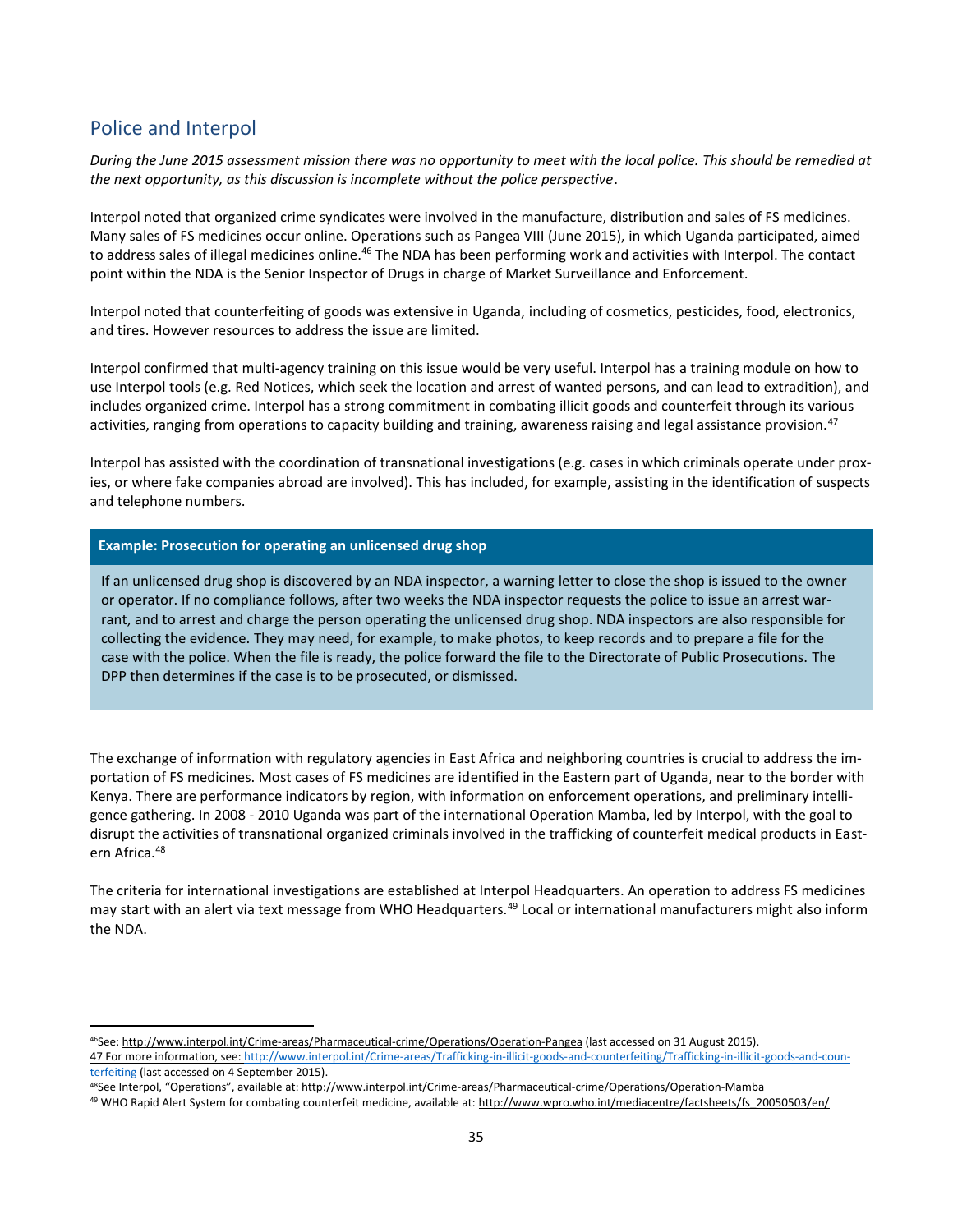Uganda has ratified both the UNTOC and the UNCAC. The Ugandan authorities may use the instruments provided for in these conventions to cooperate with other countries in investigating and prosecuting international cases involving FS medicines.

### <span id="page-35-0"></span>Private Sector Capacity Building and Engagement

Relevant private sector actors include drug importers, wholesalers, and retailers, and health sector corporations. They all need to be informed and engaged in the legal and regulatory reform to address FS medicines. Capacity building will be necessary, and public forums should include private sector representatives.

### <span id="page-35-1"></span>International and Regional Cooperation

International and regional cooperation is paramount in the fight against FS medicines. Uganda has participated in various international operations, including several of the Pangea operations. The official contact point of Interpol within the NDA to facilitate cooperation is the Senior Inspector of Drugs in charge of Market Surveillance and Enforcement.

From the legislative perspective, there is no regional treaty specifically dealing with FS medicines. Nevertheless, consideration has to be given to the Council of Europe (COE) Convention on the Counterfeiting of Medical Products and Similar Crimes Involving Threats to Public Health (Medicrime Convention).50 The Medicrime Convention is a recent response by the COE to the need to develop an international criminal justice instrument to fight counterfeiting of medical products and similar crimes involving threats to public health. Although it has been adopted in the framework of a regional organization, the Medicrime Convention is open for ratification by non-Member States and it could become a useful tool also for Uganda.

The MEDICRIME Convention requires State Parties to establish as criminal offences the following:

- $\triangleright$  the manufacturing of counterfeit medical products;
- $\rightarrow$  supplying, offering to supply and trafficking in counterfeit medical products;
- $\rightarrow$  the falsification of documents;
- the unauthorized manufacturing or supplying of medicinal products and the marketing of medical devices that do not comply with conformity requirements.

The Convention also lays down a framework for national and international cooperation between the competent health, police and customs authorities on both the national and international levels, measures for crime prevention by also involving the private sector, and the effective prosecution of crime and the protection of victims and witnesses. Furthermore, it provides for the establishment of a committee to follow up the implementation of the Convention by the signatory states.

In terms of prevention, it requires that States parties adopt measures to establish the quality and safety requirements of medical products and to ensure their safe distribution (art. 18).

Expressing the interest in signing the Medicrime Convention might help in showing the political will necessary to concretely reinforce the current legal framework and it will place Uganda among the Countries that actively show their commitment at the international level.

Another good example might come from cross-sectoral criminal justice treaties, specifically the two most relevant and nearly universally ratified instruments that are the United Nations Convention against Transnational Organized Crime (UNTOC) and the United Nations Convention against Corruption (UNCAC).

As mentioned in the report, Uganda has ratified both the UNTOC and the UNCAC. The Ugandan authorities should actively use the instruments provided for in these conventions to cooperate with other countries in investigating and prosecuting international cases involving FS medicines.

 $\overline{a}$ 50Available at: http://conventions.coe.int/Treaty/EN/Treaties/Html/211.htm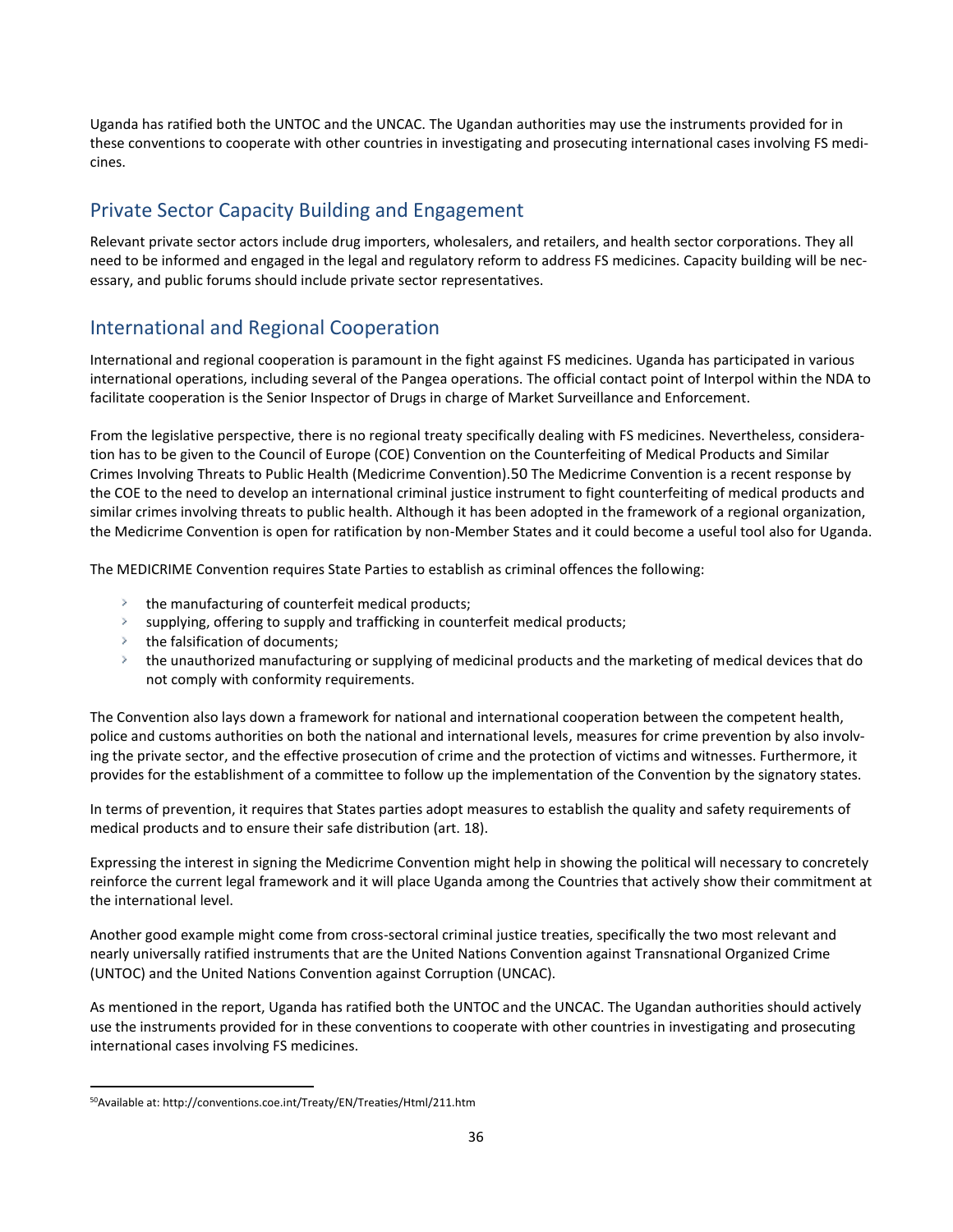As mentioned in the relevant section in the report, the UNTOC contains several articles aimed at setting the basic standards for a series of very important matters related to organized crime investigation and prosecution. For example, the UNTOC outlines a broad legal framework for the identification, tracing, freezing and confiscation of instrumentalities and proceeds of crime (art. 12). This type of provision is currently missing in the current Uganda national legal framework.

The UNTOC provides for extensive provisions covering extradition, mutual legal assistance and law enforcement cooperation (art. 16-18, 27). Cooperation among all involved countries is key to make criminal investigations and subsequent prosecutions a success. International cooperation measures can be regarded as "bridges" between jurisdictions. On this regard, a fundamental role is played by data and information sharing initiatives at the international (and regional) level. In both UNCAC (art.48) and UNTOC (art. 27) States parties are required to strengthen the channels of communication among their law enforcement authorities, provide each other with items or substances for purposes of analysis, etc.

On secure communication channels and databases, INTERPOL is playing a vital role.

As regards the provision of secure global police communications services, operational data services and databases, these allow law enforcement from all member countries to communicate with each other securely, providing them with the means to share crucial information on suspected criminals, criminals and criminal activities.

The Member State Mechanism on substandard/spurious/falsely-labeled/falsified/counterfeit medicines of the World Health Organization provides an international forum for addressing the issues.<sup>51</sup>

 $\overline{a}$ 

<sup>51</sup> Se[e http://apps.who.int/gb/ssffc/e/a\\_msm1.html](http://apps.who.int/gb/ssffc/e/a_msm1.html)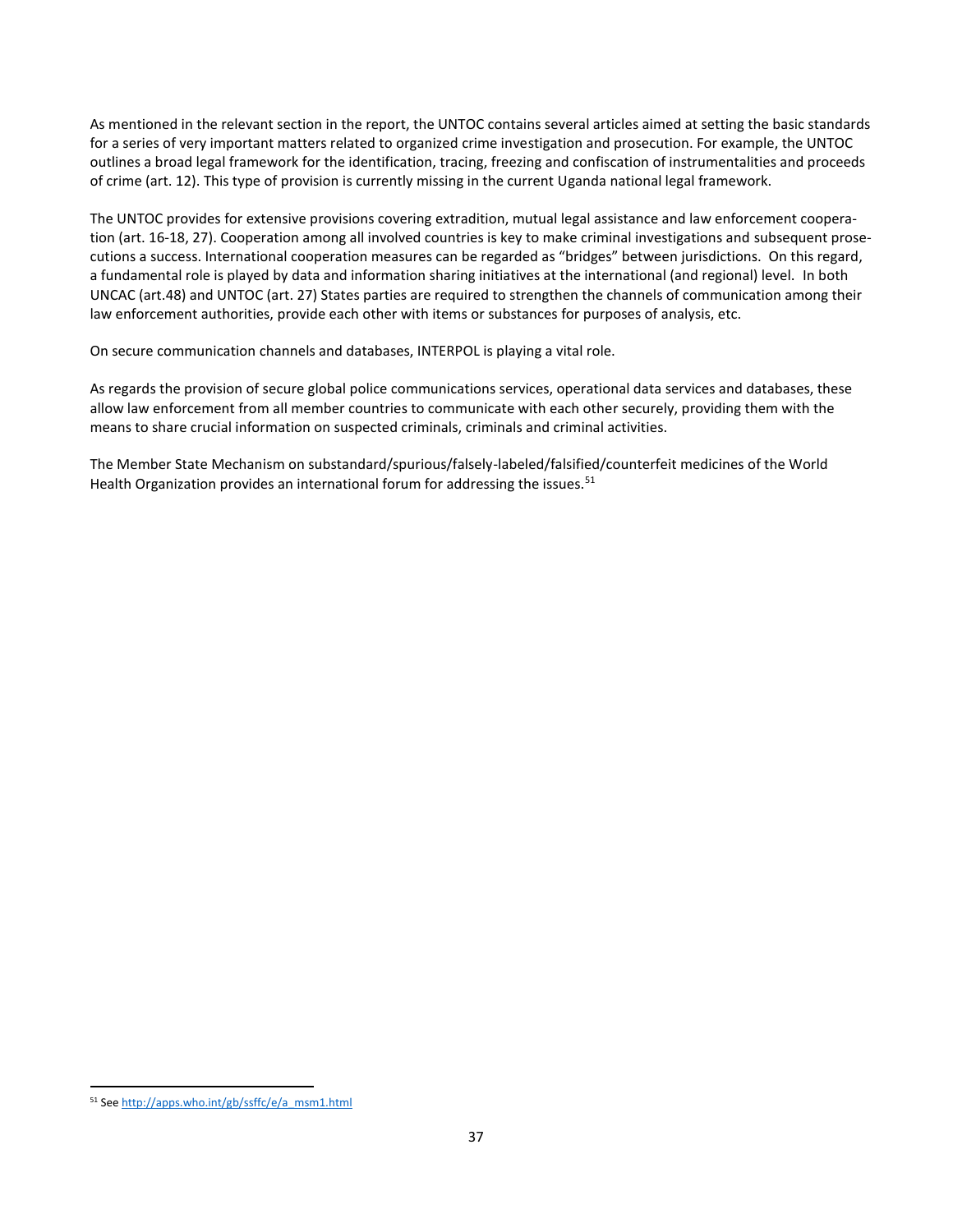### <span id="page-37-0"></span>Draft Uganda National Strategy and Recommendations to Eliminate FS Medicines

### <span id="page-37-1"></span>Introduction

This "*first draft*" national strategy to eliminate falsified and substandard medicines has been organized around the following five components:

- **EXECUTE:**  $\triangleright$  civil society,
- $\triangleright$  the national drug authority and the medicines law,
- $\rightarrow$  the law enforcement and criminal justice sector,
- ×. the private sector, and
- X. international and regional cooperation.

These components are related to the legal and regulatory environment necessary to support a national response to FS medicines. They are drawn from the literature, international best practices and the work of scholars and international organizations.<sup>52</sup> The precise elements of each component were developed after a desk review of the law of Uganda and literature review and an assessment mission to Uganda in June 2015. As with any first draft, this draft strategy will require a more in-depth consultation with concerned stakeholders and further analysis of existing regulatory and legislative frameworks for it to be finalized. A comparative analysis of the current legal framework with international and regional legal provisions will also inform the strategy.

As is clear in this report, a number of critical gaps have been identified in the existing legal framework applicable to FS medicines which hamper the ability of the NDA to address the problem of FS medicine. This situation in addition to the sheer lack of sufficient staff make managing the problem very challenging and lead to an unacceptable level of circulation of FS medicines in the marketplace.

As underlined by the WHO there is no simple or standard solution that might be applicable worldwide to eliminate the FS medicines problem.<sup>53</sup> Each country has to develop a national strategy based on its own situation. Each relevant stakeholder has to be involved and the role of each party needs to be clearly defined to ensure accountability. The progress on the implementation of the strategy should be regularly monitored and evaluated to timely identify successes or failures and therefore to possibly take corrective measures. Political will and the feeling of a shared commitment (and consequent shared responsibility) in the elimination of FS medicines are a must for an effective design and implementation of a national strategy.

### <span id="page-37-2"></span>Civil Society

 $\overline{a}$ 

Relevant civil society organizations include patients and consumer groups, advocacy organizations, and independent professional associations of medical practitioners and pharmacists. There is a need for all stakeholders to shift from the perception of civil society as only consumers of medicines to the engagement of civil society as full partners in the national response to FS medicines. This reflects the human rights-based approach to health and development, which emphasizes participation, accountability, equality and nondiscrimination.

Uganda has a vibrant and independent civil society sector, and there are several strong civil society organizations which include health in their mandates. The role of faith based communities and traditional leaders should also be considered.

<sup>52</sup> A guide to developing a national strategy is available for any country to use in the *Legal Information Repository.* See [http://global](http://globalforumljd.org/themes/cops/health_law.htm)[forumljd.org/themes/cops/health\\_law.htm](http://globalforumljd.org/themes/cops/health_law.htm)

<sup>53</sup>WHO, Counterfeit Drugs. Guidelines for the development of measures to combat counterfeit drugs, 1999.Available at [http://apps.who.int/iris/bit](http://apps.who.int/iris/bitstream/10665/65892/1/WHO_EDM_QSM_99.1.pdf)[stream/10665/65892/1/WHO\\_EDM\\_QSM\\_99.1.pdf](http://apps.who.int/iris/bitstream/10665/65892/1/WHO_EDM_QSM_99.1.pdf) (Last accessed on 13 September 2015).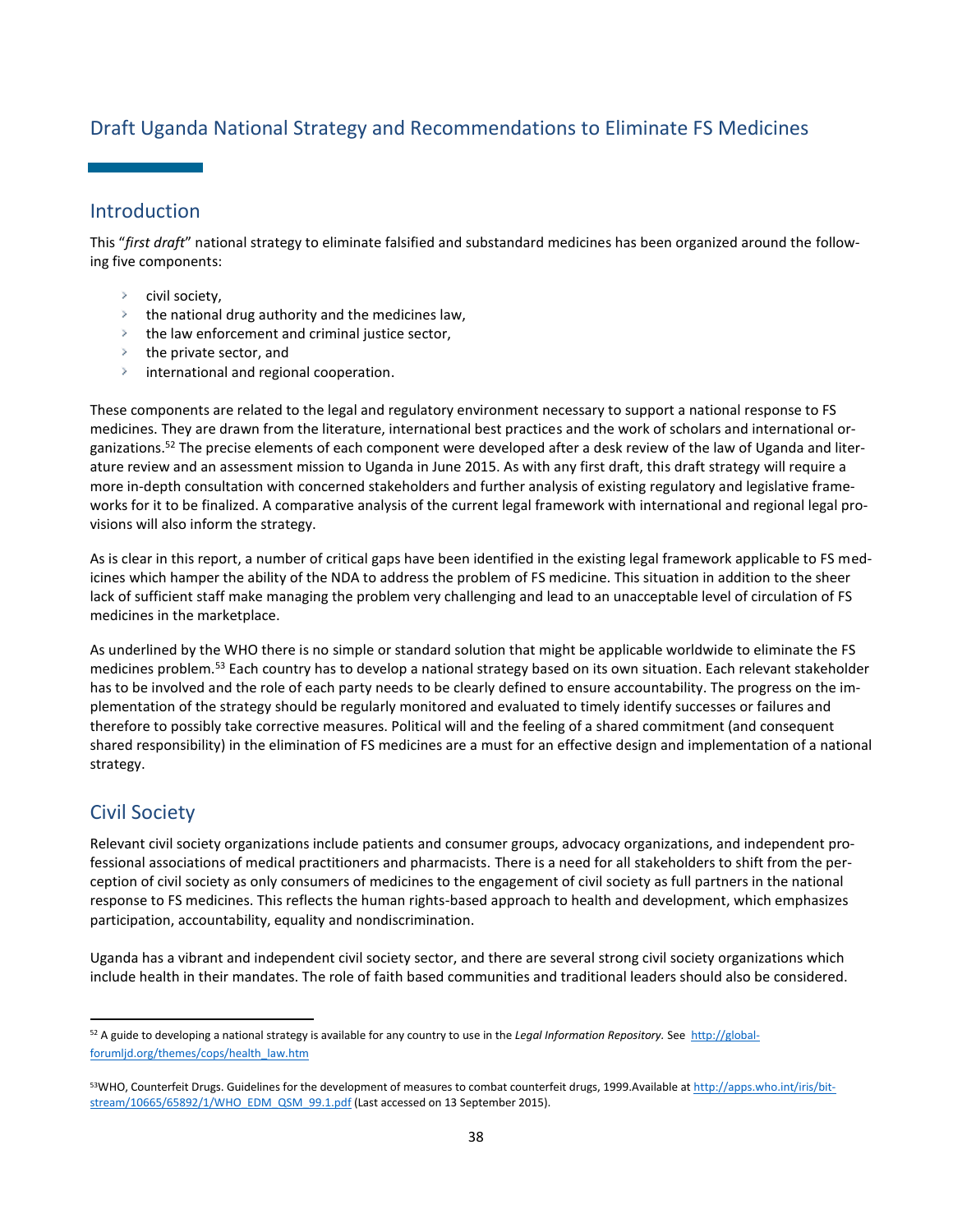Civil society organizations should be engaged at all levels in the national response – including through representative participation in national structures. Trusted civil society champions and leaders should also be engaged in public education campaigns to inform people about the dangers of FS medicines. Finally, civil society engagement should be supported to extend to include regional and international collaboration regarding FS medicines.

In parallel, cross cutting and multidisciplinary awareness raising strategies need to be implemented targeting the various law enforcement agencies, health sectors' professionals (e.g. hospitals, pharmacies, etc.) and local communities at large.

The existing awareness raising initiatives at the national, regional and international level have to be mapped in order to identify which experiences have been more successful. Proper assessment instruments to measure the impact of the implemented strategy and tools should be designed, tested and adopted, so as to make a proper financial and human resources planning and not to duplicate existing experiences/materials.

Civil society organizations focused on the health sector need to be supported to participate in related governance processes, such as on the National Drug Authority. Appropriate mechanisms of cooperation between public and the private actors, including the civil society organizations should be created on the basis of international good practices.

Civil society needs capacity building to understand the issues and where advocacy for reform needs to be focused. Capacity building for research, documentation, advocacy, and communications is needed.

National champions need to be identified who will ensure the issue of FS medicines is among the priority issues for government and civil society action in the coming years. Champions may be identified in both government and civil society.

### <span id="page-38-0"></span>Legal and Regulatory Environment

### National Drug Authority and Medicines Legislation

The legislative and regulatory framework can be strengthened by: clarifying the actors and activities subject to medicines regulation; defining FS medicines clearly and consistently across all laws and regulations, prohibiting the production, sale, distribution, import, export, transport or warehousing of FS medicines, labels or packages and the manufacturing equipment, components, packaging or labeling materials used in the production of FS medicines, add or increase penalties for the violation of any prohibition and include severe penalties if FS medicines cause or could cause harm to humans or animals.

### The Scope of the Medicines Law

The scope of the Act is limited to "drugs", which are defined as substances or preparations for humans and animals for treatment, prevention or for improving physiological functions or for agricultural or industrial purposes (Art. 1), including herbal medicines. Devices, cosmetics, foods, reagents, products for diagnosis, surgical supplies, blood and other products that are typically found in health systems are generally not specifically defined by the Act. They should be added to ensure that such items, which can be and are falsified or substandard, are covered by law, and that there is regulatory oversight of these health products.

### Expand Regulatory Infrastructure

1. The NDA must build a sufficient inspectorate to comprehensively cover the entire country and all its actors. The inspectors must be sufficiently trained and knowledgeable on how to conduct a proper inspection and what to look for in terms of compliance or lack thereof. The budget must be adequate to hire a sufficient number of inspectors who are trained on the requirements and their verification and what to do in case of a suspected FS medicine.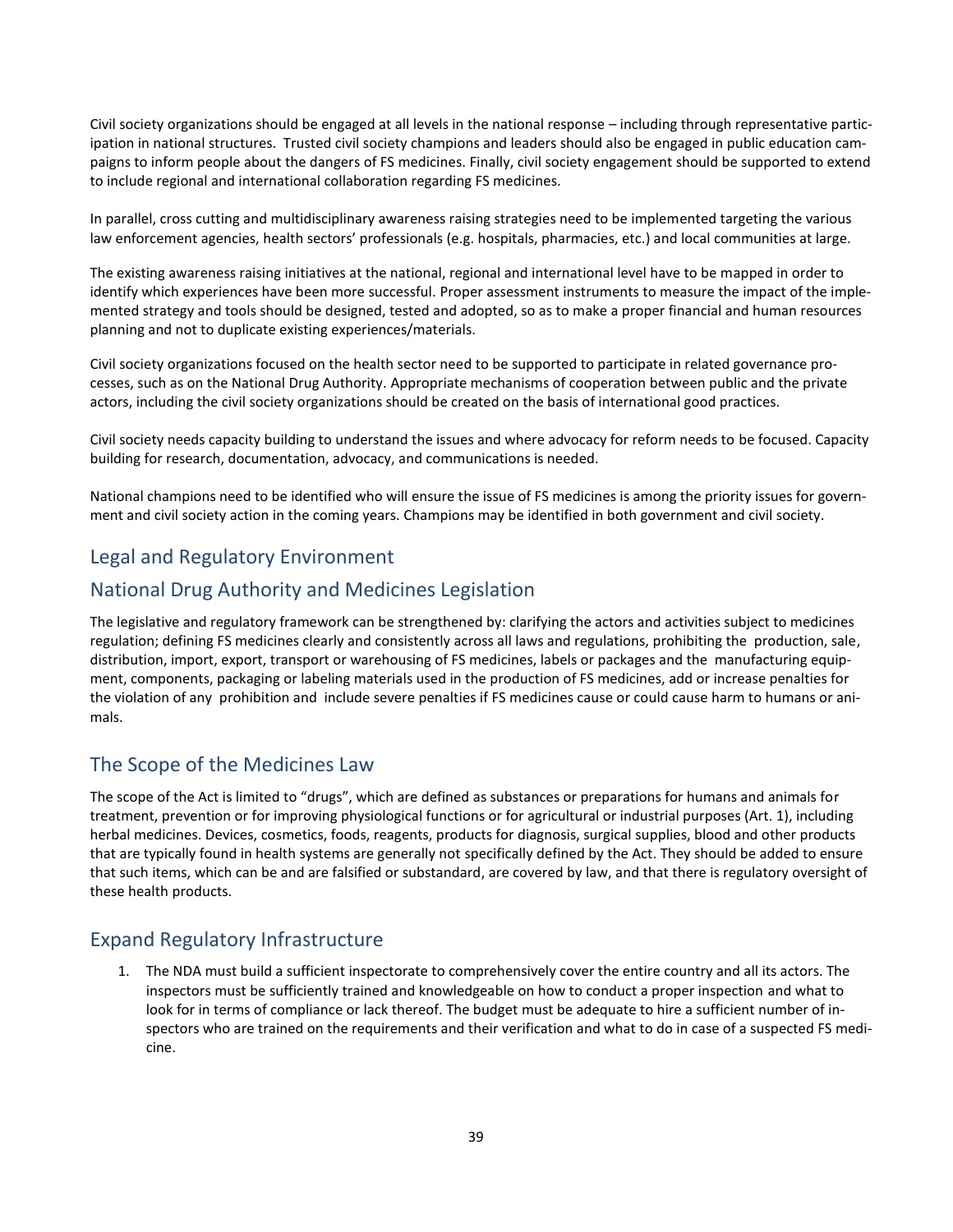- 2. Improve the capacity of the laboratory system, in terms of the numbers of labs, the speed at which tests are completed and increasing the complexity of tests that can be conducted to determine if a product is substandard. Expand field testing of medicines though rapid tests, bar coding and use of mobile technologies to verify medicines.
- 3. Creating an integrated reporting and complaint mechanisms, with NDA as focal point (using various tools, e.g. apps and electronic platforms), including a toll free telephone hotline reporting and for answering to questions on FS medicines. Build an electronic platform for information sharing across agencies with a section dedicated to exchange of case law and best practices (possibly NDA can be the focal point).
- 4. Establish a specialized task forces comprised of the NDA, MOH, MOJ, and Customs among others and create a Joint Investigation Team, to track countries of origin of FS medicines to improve surveillance at border crossings, and to finalize develop and implement a national strategy to combat FS medicines.
- 5. Create coordination between the MOH and NDA to ensure that all actors in the system are in compliance. Harmonize operating requirements for public and private pharmaceutical actors, and private and hospital pharmacies and coordinate inspections with the NDA to ensure all pharmaceutical activities are correct.
- 6. Create an internal review board Uganda lacks an internal review board which the NDA should establish and operate either alone or in conjunction with the ministry of health. It can hear cases of suspected FS medicines, issue orders for final seizure and destruction, determine if the inspector is correct in observing non-compliance and sanction with license suspension or revocation for non-compliance.

### Licensing

Review the licensing requirements and aligned these in the law and regulation so that all actors in the supply chain are required to be licensed including wholesalers, retailers, transporters, warehouseman, manufacturers, importers and exporters. The definitions in Articles 14 and 15 require revision so that there is internal consistency with the PMV regulations and all licensed actors and that the powers of inspection are clearly applicable to any and all actors in the legal and illegal supply chain.

It is also important to clarify the distinction between retails sales and wholesale activity, so that wholesalers cannot sell drugs to unlicensed persons (i.e. drug shops) and that their record keeping is extended beyond the immediate source of their supply. All actors must have a clear set of guidelines for their activities such as GDP and GMP. A realignment of the standards and scope of practice for all actors in the supply chain will be helpful to clarify gaps and ensure that a comprehensive set of standards are applicable to the relevant actors.

When considering manufacturers, as mentioned, they are licensed by the Regulation on Licensing, which sets out the requirements to obtain a license but does not require compliance with Good Distribution Practices (GDP). This sort of gap must be properly addressed.

Until such time as a new medicines law is enacted by Parliament the NDA can take action and do so immediately. The step it can take is to issue guidelines for each licensed actor and make license renewal and initial licensing contingent on an agreement to be compliant with the guideline. In this way the guidelines become legally binding as a function of the license. This approach is recognized in the existing law but underutilized by the NDA.

### Supply Chain Security Monitoring and Reporting

Adequate provisions should focus on the supply chain security monitoring. The best practice for pharmacovigilance obligates all the varying actors in the system to report ADRs, and to develop a system to differentiate those ADR events that might be related to a FS medicine. Correspondingly, the NDA is obligated to establish a PMV system that assesses reports, maintains an information data base, an office and to issue alert when significant risks are identified. The foundation of the system is however two part: the obligation to report ADRs to the NDA, and the NDA obligation and process to confirm and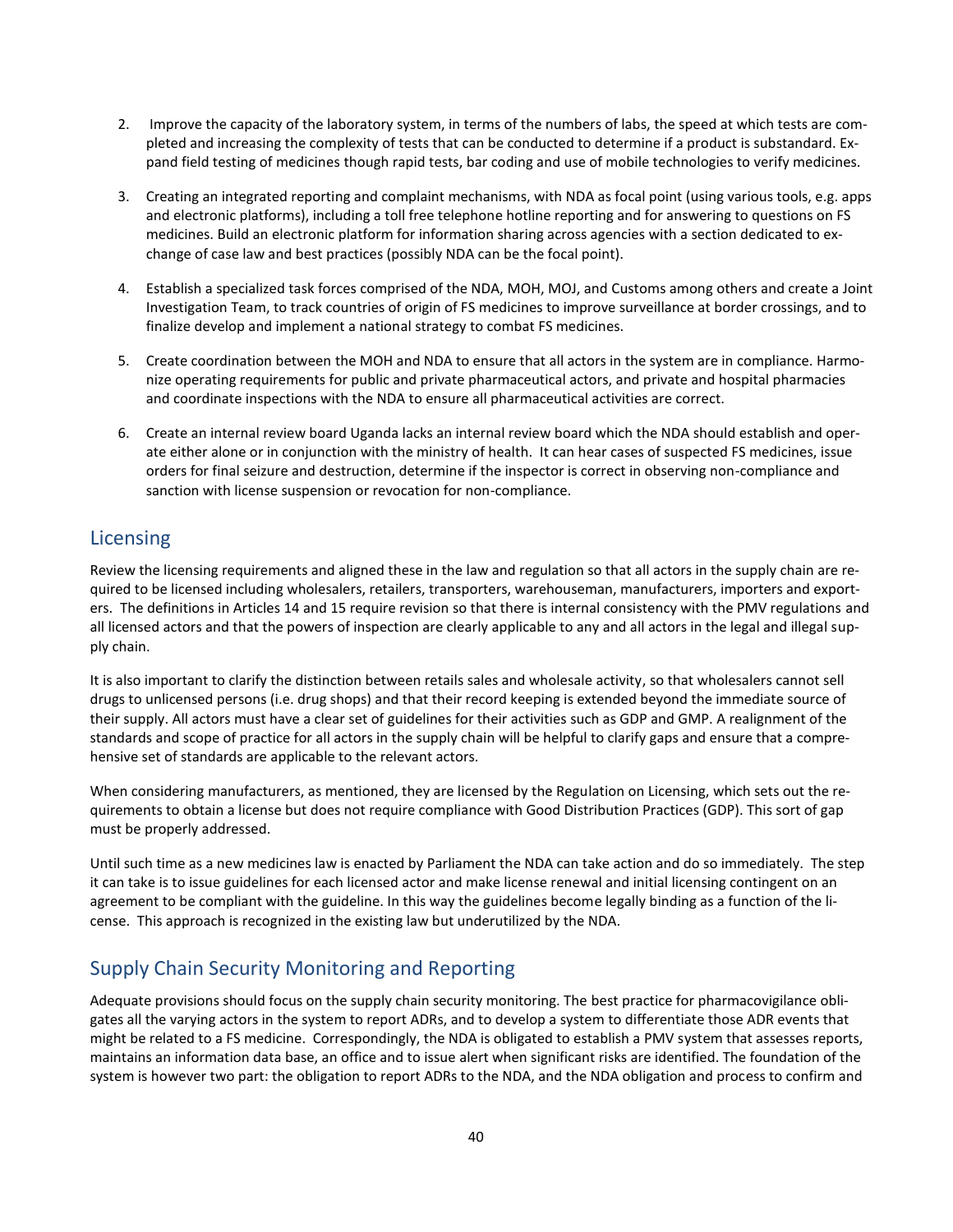contain FS medicines. Mandate NDA and the National Medical Services (NMS) to report cases of suspected or actual FS medicines to the office of public prosecution.

With regards to the private sector, QM needs to be required by law and that is done by the procurement contract and as a prerequisite for vendors. It is important that the NDA consider how the ministry of health procures medicines and the specifications for them.

A second tier of gap is represented by the fact that manufacturers, importers, doctors, NGOs, public health programs or any other person determined by the authority must have a pharmacovigilance system, but are not obligated to report on the safety, efficacy and quality of drugs, unless requested. Due to the lack of proper enforcement of the system, useful intelligence and data might be therefore lost.

Another aspect to be considered concerns the compulsory on-site presence of the licensed pharmacist, which is currently limited to 40% of the working time, leaving ample space for unsupervised and possibly illicit activities. Periodic inspections should be compulsory and undertaken in accordance with risk-based inspection procedures to confirm full compliance. Consequences for non-compliance, currently not clearly specified, should also be foreseen.

In parallel NDA inspectors' powers should be enhanced and their authority extended so as to include, for example, testing of active pharmaceutical ingredients (APIs).

In the process of import and export, NDA has dedicated staff at the port of entry together with Customs. Currently, there is nothing in the law that circumscribes the activity of import or export other than the prohibition without a permit, the duration of the permit and that the "range of preparations" imported or the "drugs or range of preparations" to be stated to the NDA. The importer or exporter is not required to have a pharmacist on staff and there are no requirements to comply with nor is any system of 'track and trace' required. For any country that imports medicines the importer is a primary actor in the system and should be required to comply with GDP and track and trace. Exporters should also be regulated - this will be very important as the regional harmonization systems are more established and products move more readily between countries.

The storage requirements and who is subject to them can be amended to include the person or entity that stores and to expand their content to a more comprehensive technical level. As mentioned in the report, there is no license requirement for those that store drugs though the facility where drugs are stored must hold a Certificate of Suitability as per regulation and the Seventh Schedule of the Act. The Seventh Schedule only requires a lock and key and separation of medicines from other products, two important requirements but by themselves insufficient storage standards. Specific provisions on storage should be integrated in the national strategy to develop proper standards (considering also the regional experiences on this regard) with the goal of harmonizing the current regulation. The NDA is not obligated to conduct investigations on receipt of a safety signal or take further actions. It *may* do so according to Articles 5 and 8 of the Pharmacovigilance Regulation. It is obligated, however, to control the quality of drugs, by Article 5 of the Act but the Regulation limits the obligation. The national strategy should envisage a stronger, clearer statement on the elements or activities of control and provide as well for adequate resources. At a minimum, the NDA should be required to investigate those cases that are of such a nature as to reasonably conclude there is risk to the public's health and safety.

The powers of inspectors need to be expanded so that the Act authorizes the taking of labelling or packaging materials or finished ones, materials or production equipment in addition to what is permitted now but limited to taking drugs and records or other documents. While not a legal matter, providing inspectors with technical equipment that might aid inspections and investigations.

Manufacturers and importers are not required to comply with GDP, so the information they are required to keep is too limited to assist in tracing the sources of FS medicines. Clear guidance on the records to be kept by the actors in the supply chain should be implemented by regulation, standard or guidelines within the national strategy.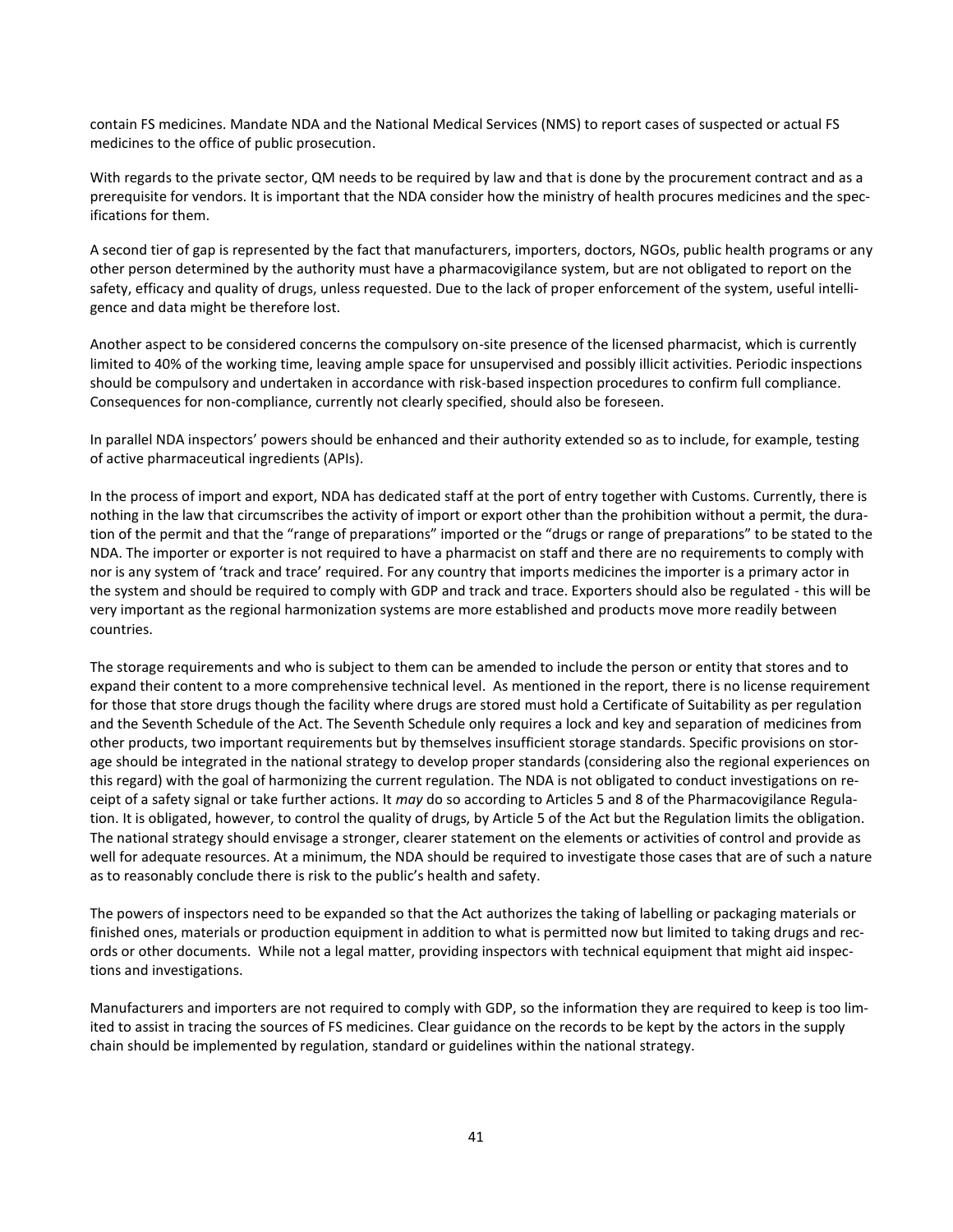Uganda does not currently have a pedigree requirement or track and trace requirement in the law. This chain of custody recording requirements should be addressed a new law and until the law is passed the NDA can attach this requirement to license renewal and initial issuance.

With regards to reporting, the national strategy should envisage the creation of an integrated reporting and complaint mechanisms, with NDA as focal point (using various tools, e.g. apps and electronic platforms).

On the awareness component of the national strategy, hotline services for reporting and for answering to questions on FS medicines within the NDA should be enhanced with a toll free number.

### <span id="page-41-0"></span>Law Enforcement and Criminal Justice Sector

### Definitions and Consistency in Both the Medicines Law and Criminal Law

As mentioned in the report, clear definitions are lacking, which need to be consistent throughout the legal system. Clear definitions that are consistent throughout the legal system will be important to the ability of the NDA and criminal justice system to manage the problem of FS medicines.

Currently there is no definition of 'counterfeit' in the Act, though Art. 30 refers to impure drugs. The Regulation on Pharmacovigilance (PMV Regulation) defines "counterfeit drug" to mean "a drug which is deliberately or fraudulently mislabeled with respect to its identity, content or source."

A full definition of FS medicines could include elements that distinguish accidental substandard, negligent substandard, and intentional substandard, or accidental false label or packaging, as compared to intentional falsification (such as changing expiration dates).

There are applicable regulatory prohibitions and criminal offenses in both the National Drug Policy and Authority Act (NDP/A Act -the Act) (mentioning impure drugs) and the Penal Code Act (addressing adulterated drugs). These different situations require a different regulatory approach; for intentional cases the criminal law will apply as will punitive measures one would not use against an honest manufacturer who made a mistake but for whom regulatory sanctions such as license suspension or financial penalties.

Finally, harmonization of definitions will also result in more harmonized data collection methodologies, allowing for the design of better policies in the fight against FS medicines.

Capacity building of justice sector actors to obtain convictions and meaningful sentences is also very much needed.

#### **Penalties**

The criminal provisions in the Act and the Penal Code Act generally provide an adequate basis for prosecutions to address FS medicines. Penalties need to be harmonized and should be effectively applied, specifically when imprisonment is applicable.

One significant limitation of the provisions of the Penal Code is to consider the adulteration of drugs and the sale of adulterated drugs (which are, as said, limited categories of acts) as misdemeanors. The offense of conspiracy to commit a misdemeanour carries a more substantial penalty (i.e. imprisonment for five years). The first step to be taken is to consider these acts as felony and raise, wherever necessary the severity of the applicable sanctions. In addition, the minimum level in existing penalties should be included along with the maximum (e.g. art.60 of the Act "…a fine not exceeding one million shillings" or "…imprisonment not exceeding one year").

Aggravating circumstances provisions are lacking as well and should be foreseen. The Medicrime Convention can be taken as a model: article 13 envisages aggravating circumstances when the offence involves: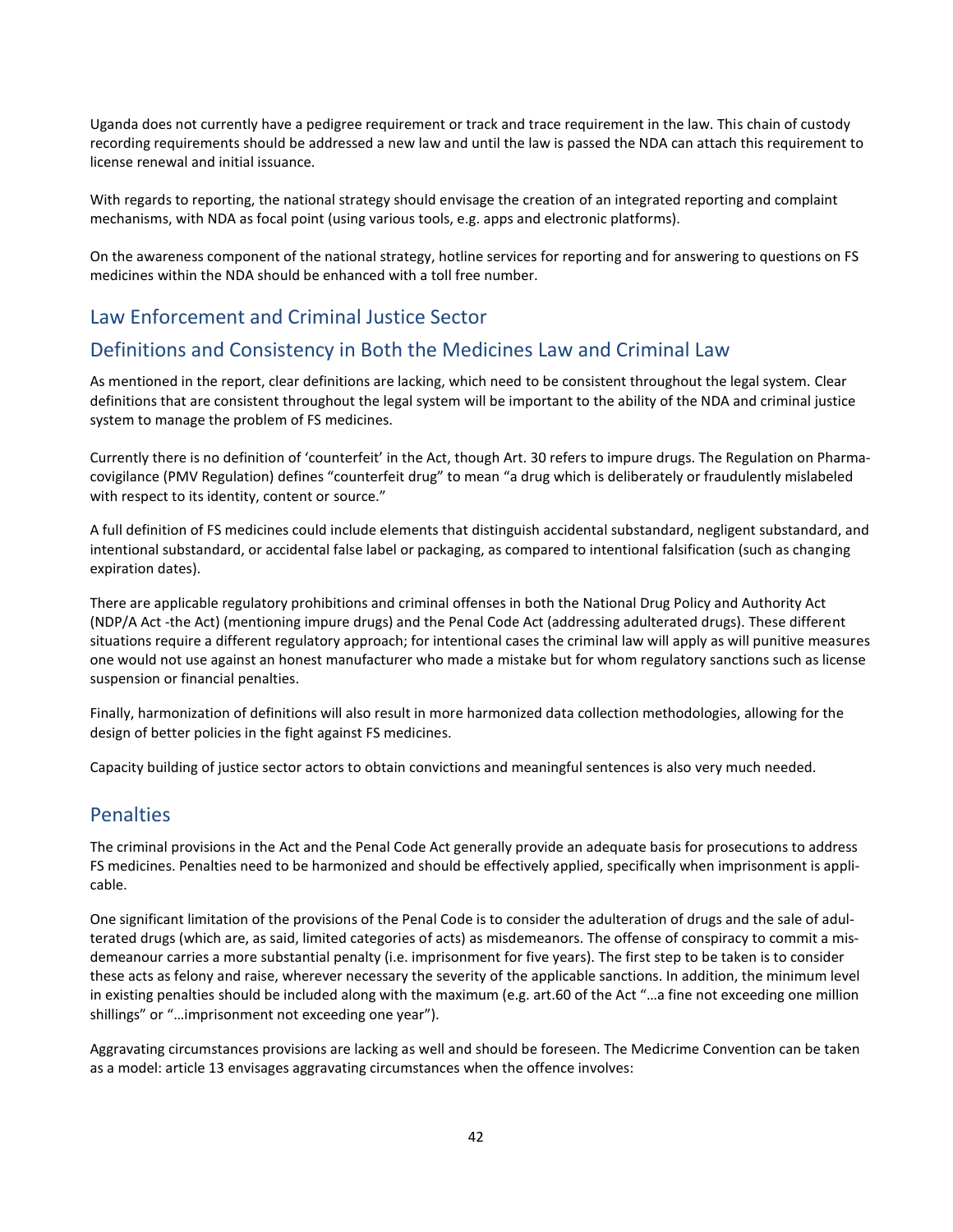- ×. Death or physical or mental damage;
- $\triangleright$  Persons acting in their capacity as professionals;
- **Manufacturers and suppliers;**
- У. Resort to means of large scale distribution, such as information systems, including the Internet;
- $\triangleright$  A criminal organization;
- $\triangleright$  Previous conviction of offences of the same nature.

These considerations are extremely important in view of the possible applicability of provisions of the UN TOC Convention to FS medicines- related crimes in Uganda.<sup>54</sup>

### Corporate Liability

 $\overline{a}$ 

In the Act, corporate liability and the liability of directors, secretaries and body corporate managers, and company partners, is envisaged in the section "Vicarious criminal responsibility" (Art. 61). This provision does not cover however transport, manufacture, or storage, which instead need to be included along with specific penalties.

Financial sanctions are typically imposed for corporate liability, but a variety of other remedies has also demonstrated to be quite effective at international level and should be introduced in the Ugandan legal framework as well. The Medicrime Convention, for instance, mentions the temporary or permanent disqualification from exercising commercial activities, placing the legal person under judicial supervision, and subjecting it to a judicial winding-up order.

### Confiscation of Proceeds of Crime

Since no specific legislation on FS medicines exists in Uganda, confiscation of proceeds of crime deriving from FS medicines is not foreseen specifically. In the Anti-Money Laundering Act (2013), confiscation is envisaged in a dedicated section. Similar law provisions have to be foreseen with regards to FS medicines. In addition, both the United Nations Convention against Transnational Organized Crime (UNTOC) and the United Nations Convention against Corruption (UNCAC), ratified by Uganda, include provisions dedicated to the issue of confiscation, which provide a useful model to draft specific provisions in this respect.

A clear definition of powers and of roles between inspectors and police (i.e. inspect, seize, shut down, arrest, citations, sample, remediate) has to be sought.

Regarding the power of inspection, for example, the current law seems to be adequate in terms of overall powers but does not permit impounding in place. An inspector must take away suspicious or actual FS medicines and does not have the legal option to impound in place. And inspectors cannot remove production equipment or packaging materials. A national strategy has to require that seizure, both temporary and permanent, is authorized and circumscribed by law. This is even more important considering that, as mentioned in the report, prosecutors have difficulties in initiating proceedings for crimes related to FS medicines because of the poor quality of the evidence collected. The final national strategy will need to include proper evidence collection and chain of custody management.

Another challenge is the storage of seized goods while the trial is pending. National authorities do not have space, nor appropriate facilities for these purposes. Goods need thus to be stored at the NDA premises, which might not be the perfect solution if there no proper requirements envisaged by law. The national strategy has to include relevant instructions for the storage and management of seized goods.

<sup>54</sup> UN TOC applies to serious crimes as defined by the Convention in article 2.b "Serious crime" shall mean conduct constituting an offence punishable by a maximum deprivation of liberty of at least four years or a more serious penalty".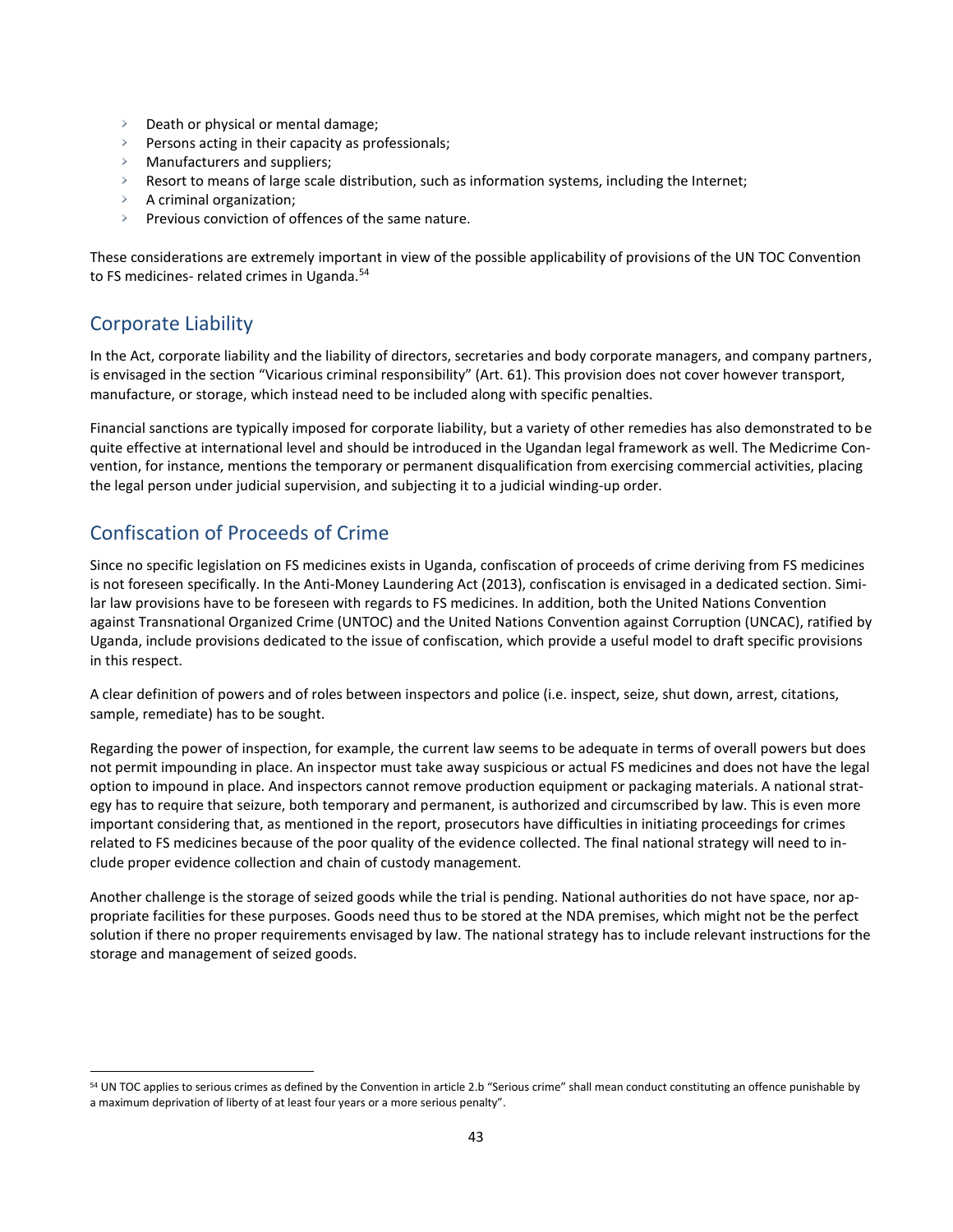### Data Sharing and Inter-Agency Cooperation

Not only data sharing is fundamental across agencies, but also within the same agency across the country. Access to different databases would greatly enhance and support stakeholders in the prevention of FS medicines.

One example is the NDA database with names of licensed persons/sellers: databases exist at regional level in Uganda, but they are not connected at national level (a person can therefore obtain more than two licenses in different regions). A key point of the final national strategy is to envisage the harmonization and interoperability of current existing instruments and provide for relevant regulations, access rights, data protection and information security provisions.

An example on good data sharing and common databases comes from pharmacovigilance that requires all actors to report adverse drug reactions (ADRs) and to develop a system to differentiate those ADR events that might be related to a FS medicine. Correspondingly, the NDA is obliged to establish a PMV system that assesses reports, maintains an information database, and to issue an alert when significant risks are identified. On the regulatory side, though, the PMV Regulation only obliges a licensed person to submit safety reports, no other actors are obligated and this might result in the loss of important data on various cases.

The national strategy should make the reporting by the NDA and National Medical Services (NMS) to public prosecution offices mandatory (details of circumstances and extent should be clearly defined by law). It should also envisage the creation of an apt system to manage complaints and cases, with the possibility to have different type of access with different privileges depending on the actor who has the authorization to accede.

Moreover, a focal person needs to be appointed in each agency (e.g. NDA, Inspectorate of Governments, etc.) to foster cooperation at national, regional and international level. The establishment of a permanent dedicated Task Force could facilitate the coordination and exchange of information across the different institutions. Legal issues related to the exchange of information among agencies should also be explored in the final national strategy, in order to overcome possible legal obstacles.

### Enforcement

More coordination is required among the agencies at the national level to ensure proper enforcement of the existing legal and regulatory framework. At the same time, FS medicines should become an investigative priority for all law enforcement agencies, including customs and police.

In addition, to enhance law enforcement actions against FS medicines, specialized task forces and/or joint investigation teams among the various agencies shall be created, thereby enhancing exchange of information and cooperation across agencies, leveraging on existing expertise and minimizing conflicting competences.

The creation of an electronic forum/platform for information sharing across agencies with a section dedicated to exchange of case law and best practices, could be considered in this respect. Information sharing is not only about the quantity of the information that is exchanged, but it is especially about the quality of the information. Training should be developed as well on how to recognize FS medicines and therefore how to exchange the proper information.

Uniform and standardized operating procedures need to be established to increase the effectiveness of the interventions and uniformity of enforcement across the country. For instance, detailed checks on inventories and books in pharmacies are not very common but they should be compulsory. From a technical perspective and as noted during the assessment mission, enforcement agencies should be provided with adequate technical equipment to detect FS medicines also in remote areas. The number of testing labs should also be increased.

Overall and foremost, to make a national strategy realistic, sustainable and therefore effective, an adequate budget and well trained human resources in all agencies is crucial for their basic functioning as well as for their specific efforts in eliminating FS medicines.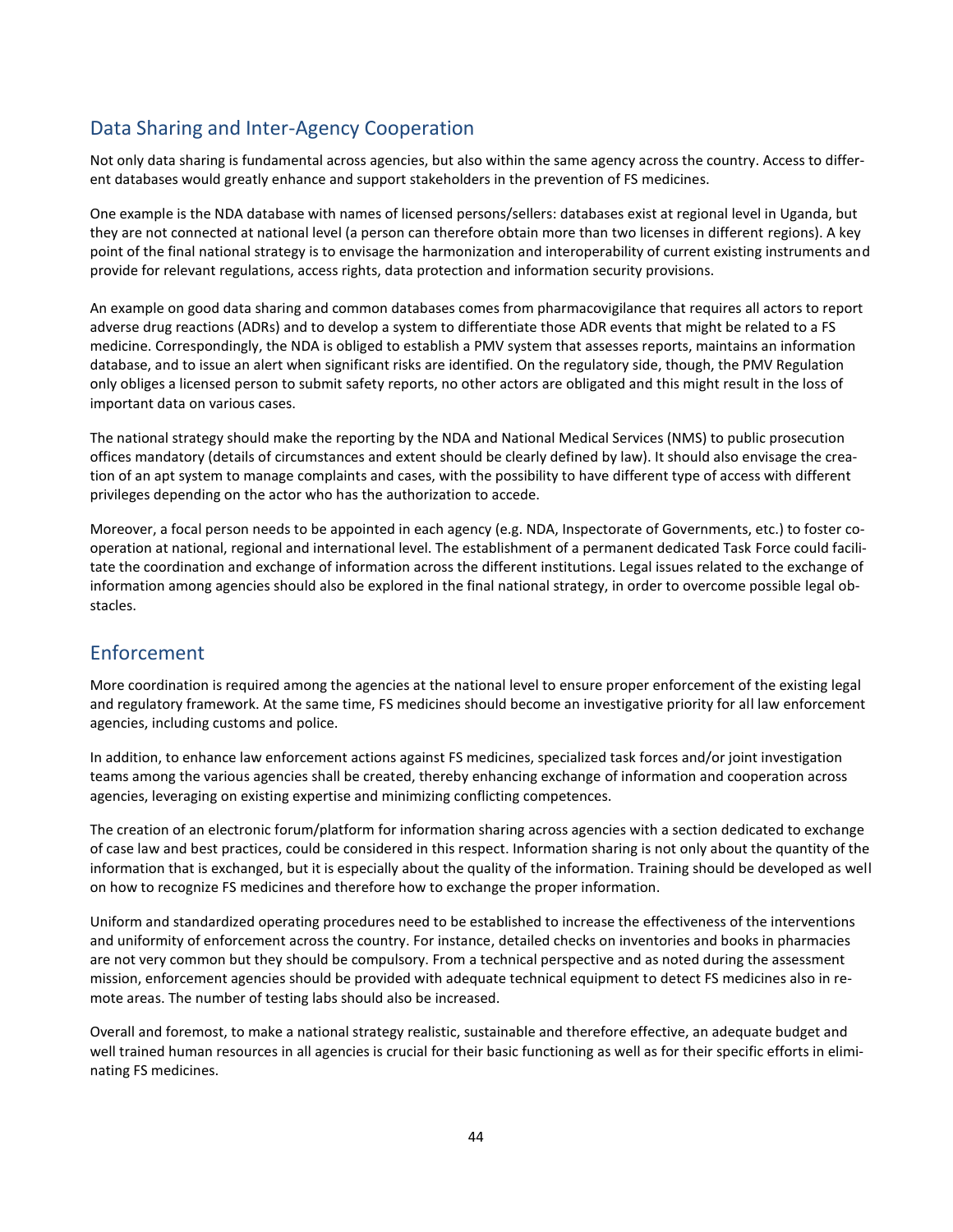Considering the NDA for instance, adequate number of trained staff need to present at all times in all departments. For instance as noted in the report, inspection staffing is insufficient to manage the multiple actors in the system. As a result, private hospitals and pharmacies are not inspected on a regular basis.

In parallel, priority needs to be given to capacity building activities for law enforcement and investigators, including officials of Inspectorate of Government, with specific focus on FS medicines- related issues and possible organized crime involvement.

Police are frequently rotated, so even if a specialized unit is created, the staff never really gets the adequate level of expertise to properly investigate. Rotation schemes within specialized units should be organized in order to ensure proper level of knowledge and awareness of the staff at all times.

The Customs Department in Uganda also suffers of limited human resources, not being able to be present at all crossing roads and border controls with neighboring countries. This issue must be properly addressed.

Capacity building of justice sector actors also has to become top priority to increase the number of convictions and meaningful sentences. Multidisciplinary and multi-agency training programs to foster both the knowledge and awareness, and the network building need to regularly carry out.

### <span id="page-44-0"></span>Private Sector Capacity Building and Engagement

Relevant private sector actors include drug importers, wholesalers, and retailers, and health sector corporations. They all need to be informed and engaged in the legal and regulatory reform to address FS medicines. Capacity building will be necessary, and public forums should include private sector representatives.

### <span id="page-44-1"></span>International and Regional Cooperation

International and regional cooperation is paramount in the fight against FS medicines.

Uganda has participated in various international operations, including several of the Pangea operations, but a proper official contact point of Interpol must be appointed within the NDA to facilitate cooperation.

From the legislative perspective, there is no regional treaty specifically dealing with FS medicines. Nevertheless, consideration has to be given to the Council of Europe (COE) Convention on the Counterfeiting of Medical Products and Similar Crimes Involving Threats to Public Health (Medicrime Convention).<sup>55</sup> The Medicrime Convention is a recent response by the COE to the need to develop an international criminal justice instrument to fight counterfeiting of medical products and similar crimes involving threats to public health. Although it has been adopted in the framework of a regional organization, the Medicrime Convention is open for ratification by non-Member States and it could become a useful tool also for Uganda.

The MEDICRIME Convention requires State Parties to establish as criminal offences the following:

- $\triangleright$  the manufacturing of counterfeit medical products;
- supplying, offering to supply and trafficking in counterfeit medical products;
- У. the falsification of documents; and

 $\overline{a}$ 

the unauthorized manufacturing or supplying of medicinal products and the marketing of medical devices that do not comply with conformity requirements.

<sup>55</sup>Available at:<http://www.coe.int/en/web/conventions/full-list/-/conventions/treaty/211> (accessed 30 October 2015).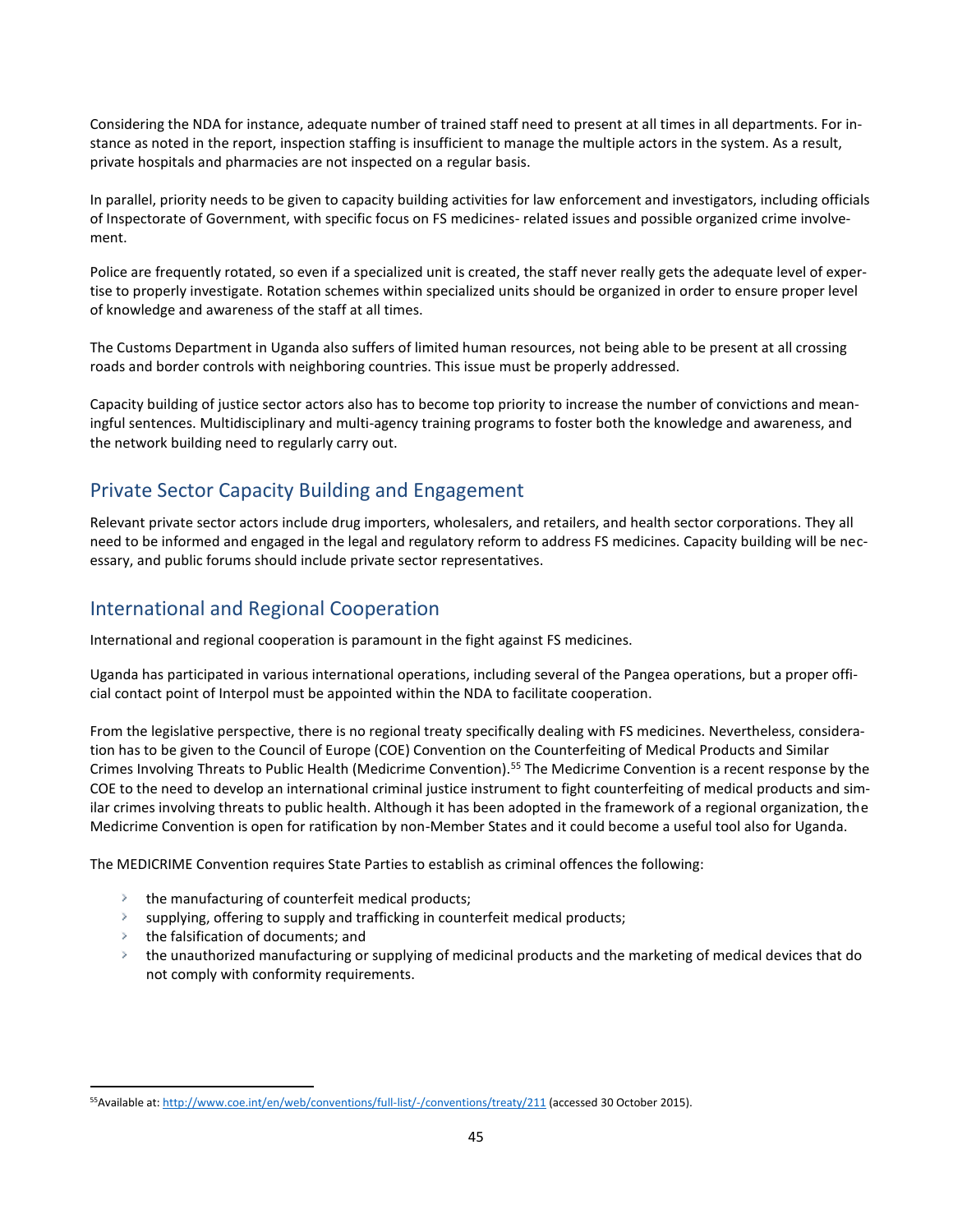The Convention also lays down a framework for national and international cooperation between the competent health, police and customs authorities on both the national and international levels, measures for crime prevention by also involving the private sector, and the effective prosecution of crime and the protection of victims and witnesses. Furthermore, it provides for the establishment of a committee to follow up the implementation of the Convention by the signatory states.

In terms of prevention, it requires that States parties adopt measures to establish the quality and safety requirements of medical products and to ensure their safe distribution (art. 18).

Expressing the interest in signing the Medicrime Convention might help in showing the political will necessary to concretely reinforce the current legal framework and it will place Uganda among the Countries that actively show their commitment at the international level.

Another good example might come from cross-sectoral criminal justice treaties, specifically the two most relevant and nearly universally ratified instruments that are the United Nations Convention against Transnational Organized Crime (UNTOC) and the United Nations Convention against Corruption (UNCAC).

As mentioned in the report, Uganda has ratified both the UNTOC and the UNCAC. The Ugandan authorities should actively use the instruments provided for in these conventions to cooperate with other countries in investigating and prosecuting international cases involving FS medicines.

As mentioned in the relevant section in the report, the UNTOC contains several articles aimed at setting the basic standards for a series of very important matters related to organized crime investigation and prosecution.

For example, the UNTOC outlines a broad legal framework for the identification, tracing, freezing and confiscation of instrumentalities and proceeds of crime (art. 12). This type of provision is currently missing in the current Uganda national legal framework.

The UNTOC provides for extensive provisions covering extradition, mutual legal assistance and law enforcement cooperation (art. 16-18, 27). Cooperation among all involved countries is key to make criminal investigations and subsequent prosecutions a success. International cooperation measures can be regarded as "bridges" between jurisdictions. On this regard, a fundamental role is played by data and information sharing initiatives at the international (and regional) level. In both UNCAC (art.48) and UNTOC (art. 27) States parties are required to strengthen the channels of communication among their law enforcement authorities, provide each other with items or substances for purposes of analysis, etc.

On secure communication channels and databases, INTERPOL is playing a vital role.

As regards the provision of secure global police communications services, operational data services and databases, these allow law enforcement from all member countries to communicate with each other securely, providing them with the means to share crucial information on suspected criminals, criminals and criminal activities.

The Member State Mechanism on substandard/spurious/falsely-labeled/falsified/counterfeit medicines of the World Health Organization provides an international forum for addressing the issues.<sup>56</sup>

 $\overline{a}$ <sup>56</sup> Se[e http://apps.who.int/gb/ssffc/e/a\\_msm1.html](http://apps.who.int/gb/ssffc/e/a_msm1.html)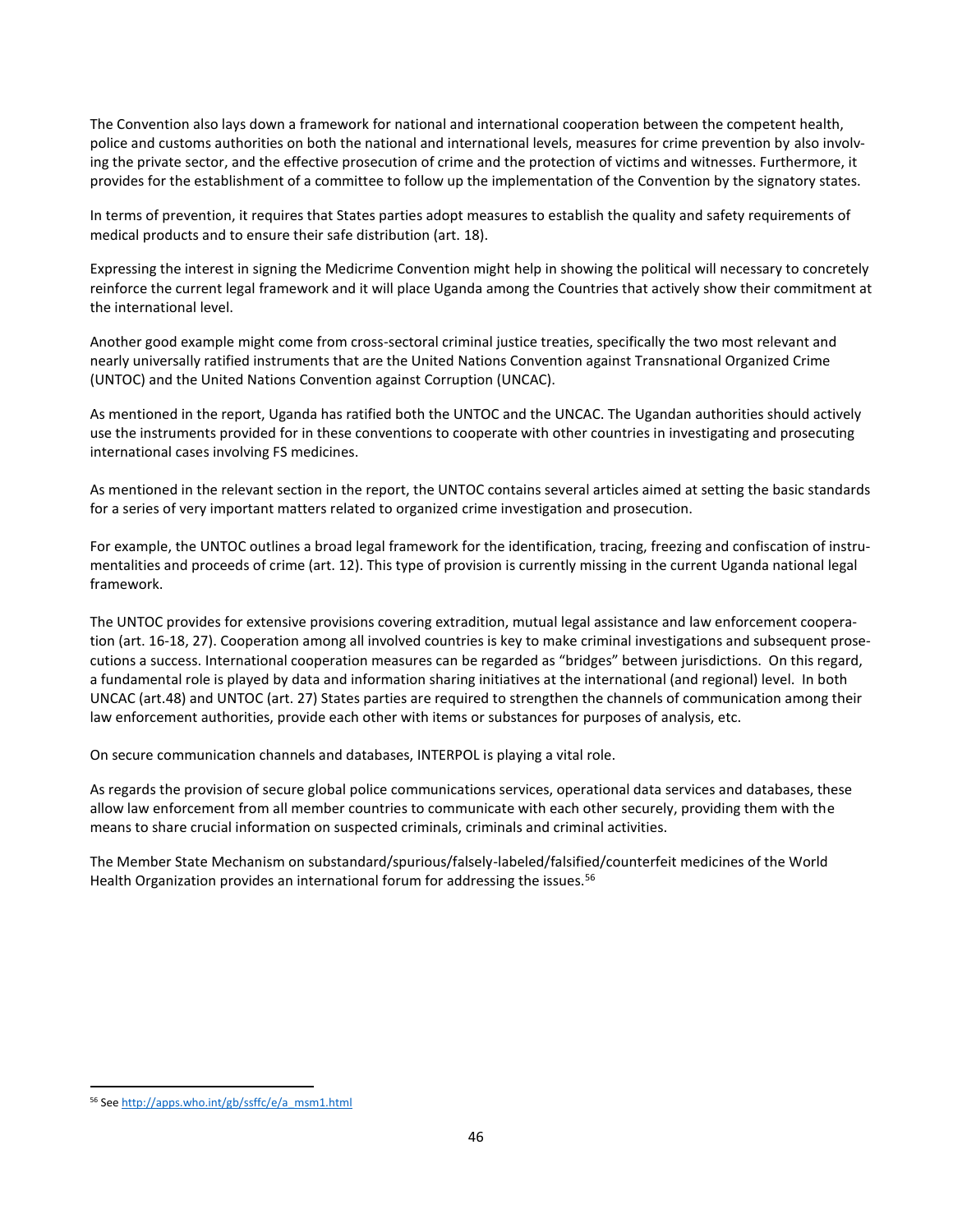### <span id="page-46-0"></span>ANNEXES

### <span id="page-46-1"></span>Annex 1: Draft Theory of Change to Address FS Medicines in Uganda and Results Monitoring Framework

**Proposed longer term goal (impact)**

*Reduction in morbidity and mortality in Uganda due to falsified and substandard medicines.*

**Proposed intermediate goal (intermediate impact)**

*Reduction in importation, manufacture, distribution and sale of FS medicines in Uganda.*

#### **Proposed outcomes (achievable within three years)**

- 1) National FS strategy and legal and regulatory frameworks initiated, strengthened and implemented.
- 2) Enhanced capacity to eliminate FS medicines through legal sector engagement across government, judiciary, civil society, academia and media.
- 3) Established and functioning mechanisms for national cross-sectoral cooperation on initiatives to address FS medicines, including between government ministries, and between government, civil society and private sector.
- 4) Greater governmental (formal) engagement in inter-governmental cooperation on FS medicines.

#### **Proposed outputs**

1) Strengthened medicines regulatory framework and capacity

The above analysis reveals that the legislative and regulatory framework to address FS medicines in Uganda is basically sound, although there are still some significant gaps. Close the gaps with the methods proposed here. Much needed, however, are more trained NDA officers to inspect and implement the existing regulations. Support infrastructure, such as an interoperable national and regional databases of license holders, are also needed.

2) Strengthened criminal justice sector framework and capacity

The criminal provisions in the NDP/A Act and the Penal Code Act generally provide an adequate basis for prosecutions to address FS medicines. The maximum fines are inadequate however, and courts may be reluctant to impose the maximum terms of imprisonment. As a result, the penalties may not be a significant deterrent to criminal activity. Confiscation of equipment and the proceeds of crime would be additional useful deterrents. Capacity building of justice sector actors to obtain convictions and meaningful sentences is needed.

3) Strengthened government capacity and engagement in regional and international responses

Uganda needs capacity building and support to be more fully engaged in the East African Community harmonization process and other international efforts to address FS medicines.

4) Strengthened civil society capacity building and engagement

Civil society engagement, broadly defined, is key to any substantial progress to address FS medicines in Uganda. Civil society needs capacity building to understand the issues and where advocacy for reform needs to be focused.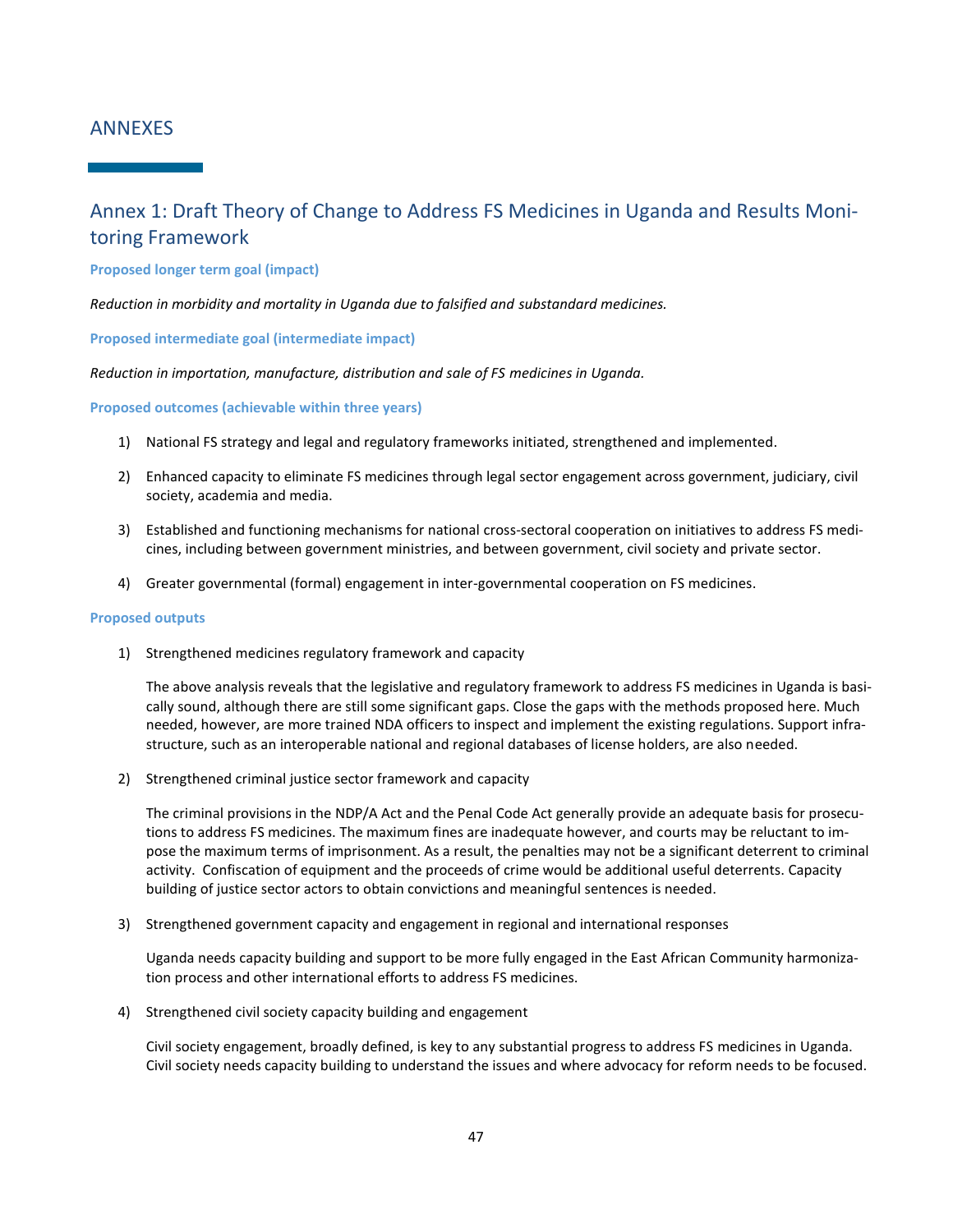Capacity building for research, documentation, advocacy, and communications is needed. Civil society organizations focused on the health sector need to be supported to participate in related governance processes, such as on the National Drug Authority.

5) Strengthened private sector capacity and engagement

Legitimate private sector actors, including private pharmaceutical and health sector corporations, need to be informed and engaged in the legal and regulatory reform to address FS medicines. Capacity building will be necessary, and public forums should include private sector representatives.

6) Champions for reform identified and engaged

National champions need to be identified who will ensure the issue of FS medicines is among the priority issues for government and civil society action in the coming years. Champions may be identified in both government and civil society.

#### **Proposed activities:**

- 1) Research and materials development
- 2) Capacity building
- 3) Communications
- 4) Networking
- 5) Technical assistance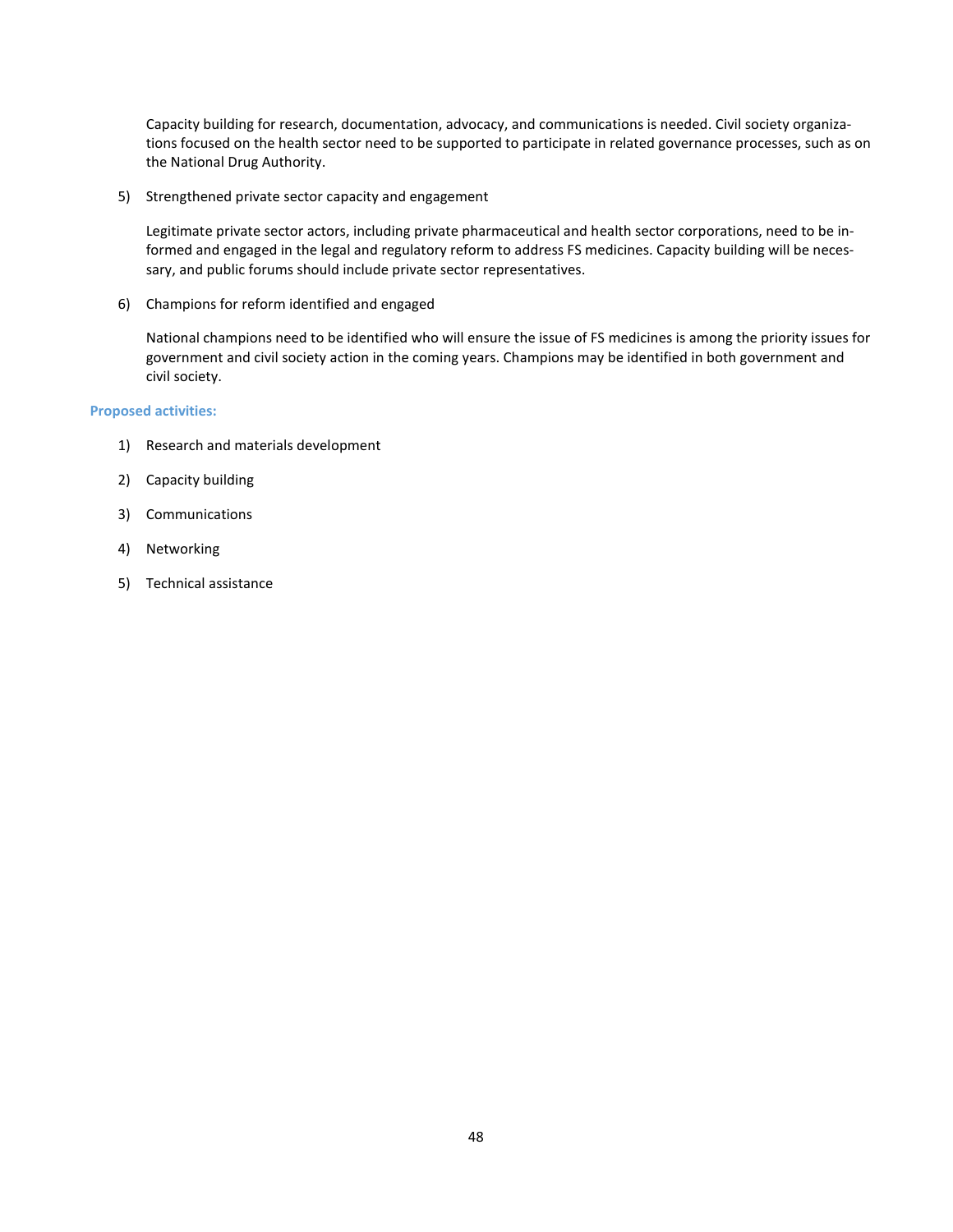#### **Draft results monitoring framework**

Proposed longer term goal (impact): Reduction in morbidity and mortality in Uganda due to falsified and substandard medicines. Proposed intermediate goal (intermediate impact): Reduction in importation, manufacture, distribution and sale of FS medicines Note: Risk analysis should include consideration of government engagement.

| <b>Outcomes</b> | <b>Results</b>                                                 | <b>Key Indicators</b>                         | <b>Data Sources</b>                       |
|-----------------|----------------------------------------------------------------|-----------------------------------------------|-------------------------------------------|
| Outcome 1       | Enhanced capacity to eliminate FS medicines through legal      | Reforms in laws and regulations, policies     | Government sources. Case law. Newspa-     |
|                 | sector engagement across government, judiciary, civil society, | and practices. Positive judicial decisions.   | per and other reports                     |
|                 | academia and media                                             | Statements and publications by civil society, |                                           |
|                 |                                                                | academia and the media                        |                                           |
| Outcome 2       | National FS strategy and legal and regulatory frameworks       | Development of a national strategy through    | Government sources                        |
|                 | initiated, strengthened and implemented                        | participatory processes                       |                                           |
| Outcome 3       | Established and functioning mechanisms for national cross-     | Establishment of inter-ministerial and other  | Government sources                        |
|                 | sectoral cooperation on initiatives to address FS medicines,   | platforms to support dialogue between         |                                           |
|                 | including between government ministries, and between           | stakeholders                                  |                                           |
|                 | government, civil society and private sector                   |                                               |                                           |
| Outcome 4       | Greater governmental (formal) engagement in inter-govern-      | Formal government participation in regional   | Government sources, reports of inter-gov- |
|                 | mental cooperation on FS medicines                             | and international structures                  | ernmental mechanisms                      |
| <b>Outputs</b>  |                                                                |                                               |                                           |
| Output 1        | Strengthened medicines regulatory framework and capacity       | Legal and regulatory reform; capacity build-  | Government reports; reports of capacity   |
|                 |                                                                | ing events for key stakeholders               | building events                           |
| Output 2        | Strengthened criminal justice sector framework and capacity    | Legal and regulatory reform; capacity build-  | Government reports; reports of capacity   |
|                 |                                                                | ing events for key stakeholders               | building events                           |
| Output 3        | Strengthened government capacity and engagement in             | Number and type of government participa-      | Meeting reports                           |
|                 | regional and international responses                           | tion in capacity building events and regional |                                           |
|                 |                                                                | and international responses                   |                                           |
| Output 4        | Strengthened civil society capacity building and engagement    | Number and type of civil society participa-   | Reports of capacity building events, re-  |
|                 |                                                                | tion in capacity building programs; private   | ports of structured dialogues             |
|                 |                                                                | sector participation in structured dialogues  |                                           |
| Output 5        | Strengthened private sector capacity and engagement            | Number and type of private sector partici-    | Reports of capacity building events, re-  |
|                 |                                                                | pation in capacity building programs; pri-    | ports of structured dialogues             |
|                 |                                                                | vate sector participation in structured dia-  |                                           |
|                 |                                                                | logues                                        |                                           |
| Output 6        | Champions for reform identified and engaged                    | Number and type of champions identified,      | Government reports, newspaper reports     |
|                 |                                                                | public statements                             |                                           |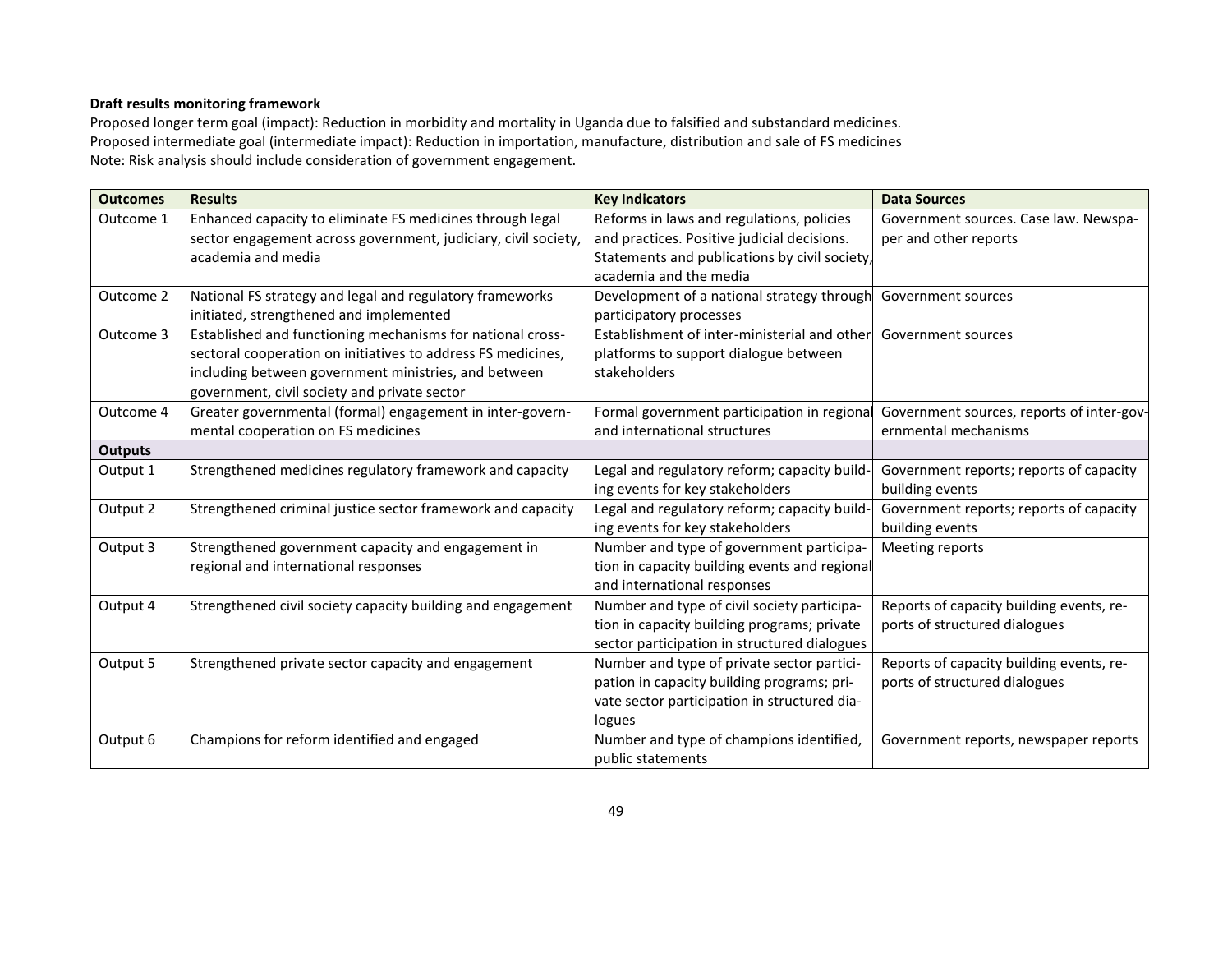### <span id="page-49-0"></span>Annex 2: Current Laws and Regulations that Comprise the Uganda Legal and Regulatory Framework

| <b>CURRENT LAWS (2015)</b>                                               | <b>PENDING LAWS</b>                              |
|--------------------------------------------------------------------------|--------------------------------------------------|
| Constitution (1995)                                                      |                                                  |
| The National Drug Policy and Authority Act, 1993 (Cap 206)               | The National Food & Medicine Au-<br>thority Bill |
| <b>REGULATIONS</b>                                                       |                                                  |
| Licensing 2014                                                           |                                                  |
| Certificate of Suitability of Premises 2014                              |                                                  |
| Conduct of Ectoparaciticides Field Trials 2014                           |                                                  |
| <b>Conduct of Clinical Trials 2014</b>                                   |                                                  |
| Control of Publication and Advertisement Relating to Drugs 2014          |                                                  |
| Fees 2014                                                                |                                                  |
| Pharmacovigilance 2014                                                   |                                                  |
| Importation and Exportation of Drugs 2014                                |                                                  |
| Registration 2014                                                        |                                                  |
| Guidelines on Good Manufacture Practice<br>У.                            |                                                  |
| Public Health Act, 1935<br>У.                                            | None                                             |
| National Medical Stores Act, 1993 (Cap 207)<br>×                         | None                                             |
| Pharmacy and Drugs Act, 1971 (Cap 280)<br>×.                             | None                                             |
| Pharmacy Standards of Practice, The Pharmaceutical Council 2001<br>X.    | None                                             |
| The Health Service Commission Act, 2001<br>э.                            | None                                             |
| Private Hospital Guidelines for the Construction, Establishment and<br>× |                                                  |
| Maintenance of Private Hospital and Day Procedure Facilities1998         |                                                  |
| Penal Code Act, Cap 120<br>X.                                            | None                                             |
| Penal Code (Amendment) Act, 2007                                         |                                                  |
| э.<br>None                                                               | Anti-Counterfeiting Bill, 2010                   |
| x.<br>None                                                               | The Indigenous & Complimentary                   |
|                                                                          | <b>Medicines Bill</b>                            |
| Leadership Code Act (2002<br>×.                                          | None                                             |
| Anti-Corruption Act 2009<br>×                                            | None                                             |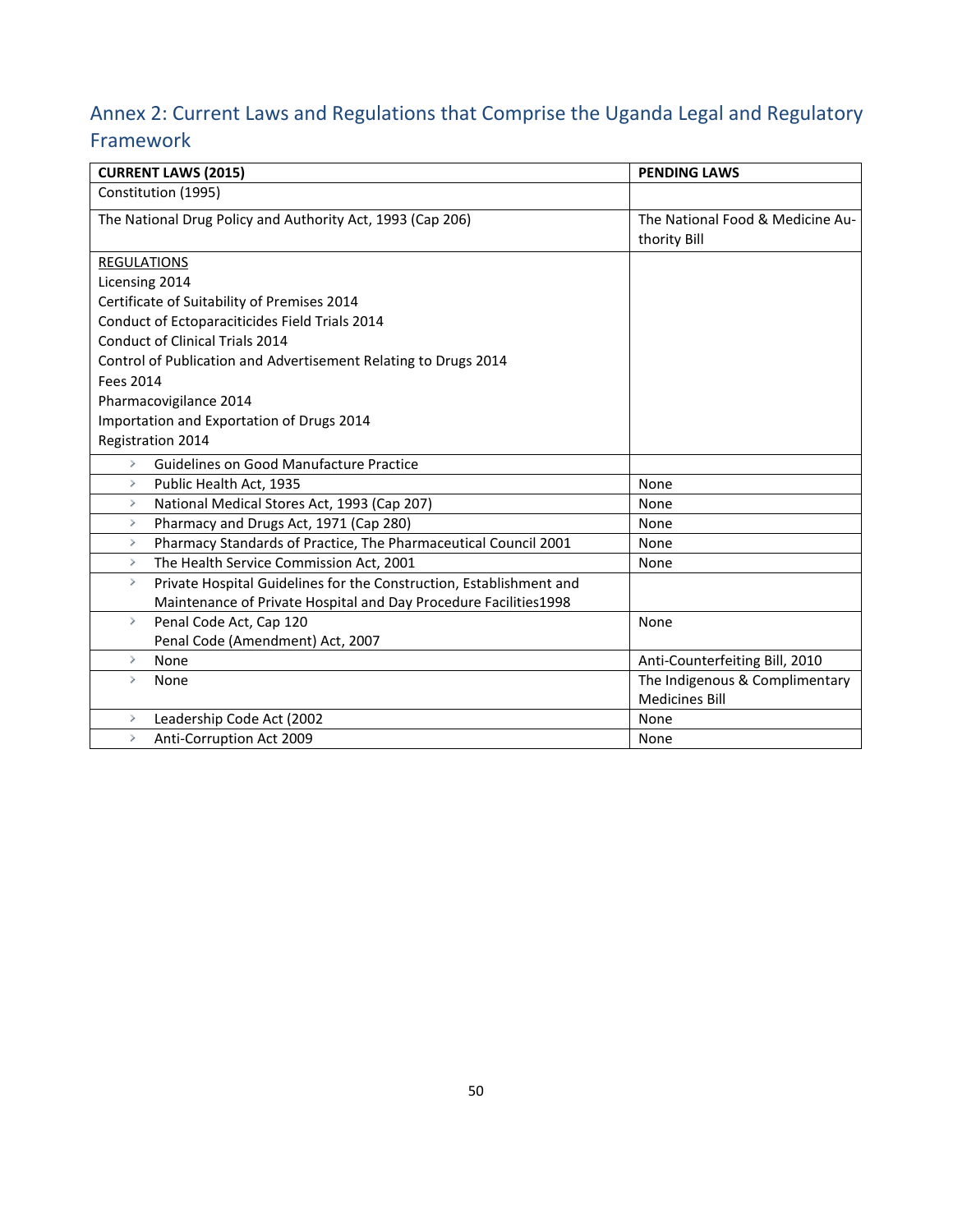| <b>Article</b><br><b>Section</b> | <b>Offense</b>                                                                                 | Penalty                                                                                                                                                                                                                                                               |
|----------------------------------|------------------------------------------------------------------------------------------------|-----------------------------------------------------------------------------------------------------------------------------------------------------------------------------------------------------------------------------------------------------------------------|
|                                  | Supply without registration                                                                    |                                                                                                                                                                                                                                                                       |
| 14                               | Carry on pharmacy without a license                                                            | One million shillings/or one year jail                                                                                                                                                                                                                                |
| 15                               | Carry on a drug shop without a license                                                         | License revocation                                                                                                                                                                                                                                                    |
| 17                               | Failure to maintain a suitable premises                                                        | Revocation of the certificate                                                                                                                                                                                                                                         |
| 18                               | Failure to report loss of a class A or B drug                                                  | One million shillings or 5 years or both                                                                                                                                                                                                                              |
| 24                               | Failure to maintain classified drug book                                                       | Two million shillings or five years or both                                                                                                                                                                                                                           |
| 30                               | Sale of impure, adulterated or unwholesome drugs                                               | Five million shillings or ten years or both                                                                                                                                                                                                                           |
| 37                               | Wholesale without a license                                                                    | Revocation of license                                                                                                                                                                                                                                                 |
| 38                               | Manufacture without supervision of a pharmacist                                                |                                                                                                                                                                                                                                                                       |
|                                  | Manufacture product not on national formulary or without<br>approval of the authority          |                                                                                                                                                                                                                                                                       |
| 42                               | Storage - failure to comply with Seventh Schedule                                              |                                                                                                                                                                                                                                                                       |
| 42(3)                            | Willful removal or alteration of label on any container                                        |                                                                                                                                                                                                                                                                       |
| 45/46                            | Import or export without a license                                                             |                                                                                                                                                                                                                                                                       |
| 53                               | Failure to comply with the requirements of an inspector                                        |                                                                                                                                                                                                                                                                       |
|                                  | Obstruction of an inspection                                                                   |                                                                                                                                                                                                                                                                       |
| Reg. # 27 li-<br>censing         | Sale from a delivery vehicle prohibited by licensed persons<br>(but not by unlicensed persons) | Suspension or revocation                                                                                                                                                                                                                                              |
| Reg. #9<br><b>PMV</b>            | Withhold safety information                                                                    |                                                                                                                                                                                                                                                                       |
|                                  | Where no specific penalty is noted with the offense                                            | Fine $\lt/$ = one million shillings<br>Loss of license up to 5 years<br>Items impounded, forfeited, destroyed<br>or disposes<br>Imprisonment up to one year<br>To any two of the above<br>For subsequent offenses, fines up to two<br>million shillings or five years |

# <span id="page-50-0"></span>Annex 3: Offenses and Penalties in National Drug Authority Act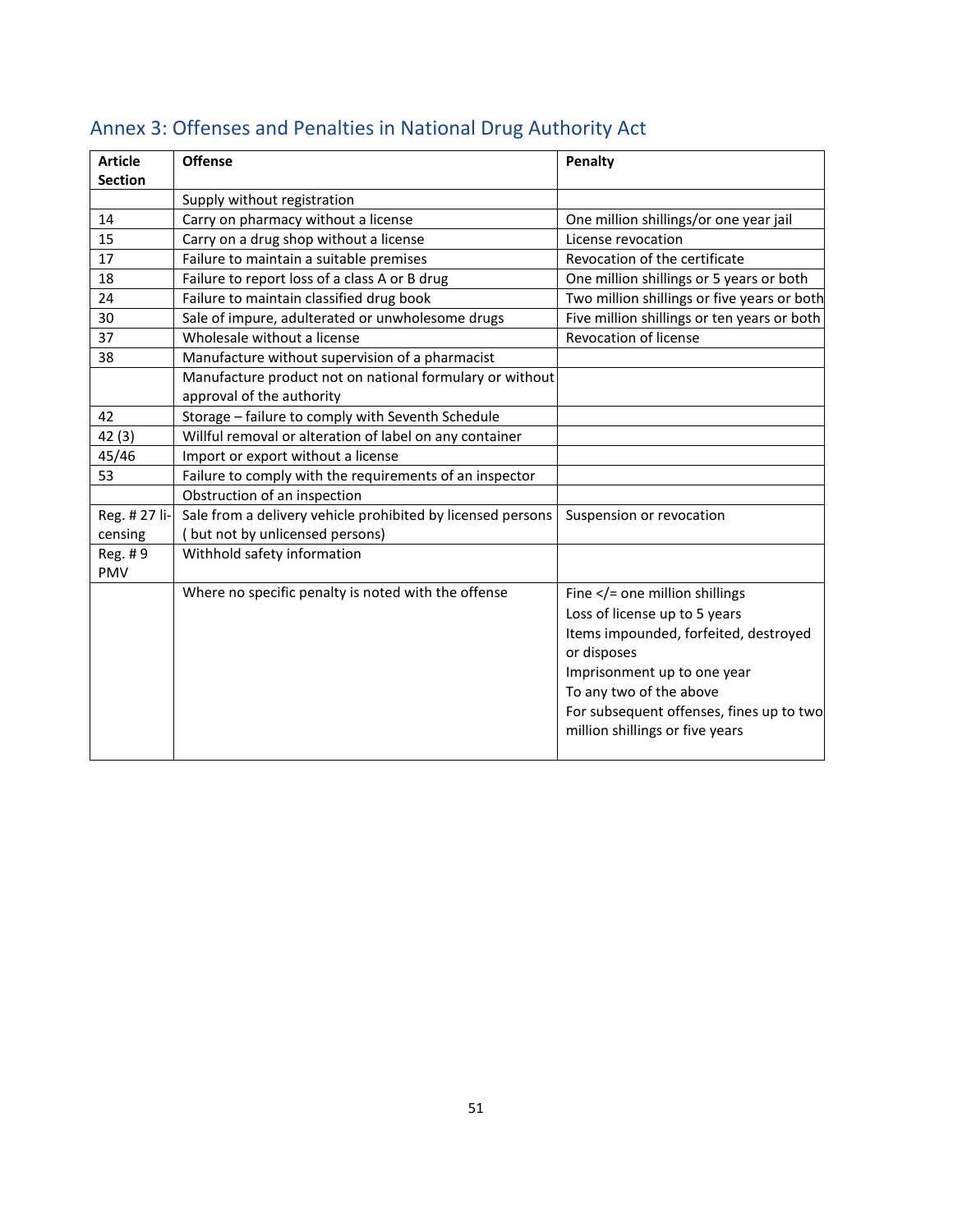### <span id="page-51-0"></span>Annex 4: Civil Society Organizations Responding to FS Medicines in Uganda

Uganda has a relatively vibrant civil society sector. Several NGOs focus on health, and have addressed issues related to FS medicines. The Medicines Transparency Alliance (MeTA) project in Uganda included many civil society organizations, and is also noted below. The civil society response to the issue of FS medicines is complex. It was reported that in some districts local populations may wish to protect unlicensed vendors from inspectors by informing the vendors of upcoming inspections. This occurs because the local population is afraid that the unlicensed vendors will be closed and drugs will be less accessible. They do not adequately understand the dangers of FS medicines.

### Center for Health, Human Rights and Development (CEHURD)

#### http://www.cehurd.org/

The Executive Director is a Board member of the National Drug Authority. NDA Board Members are appointed by the Minister of Health. CEHURD is a member of the Global Forum on Law, Justice and Development.

#### The CEHURD website notes that:

*CEHURD is an indigenous, non-profit, research and advocacy organization which is pioneering the enforcement of human rights and the justiciability of the right to health in Eastern Africa. CEHURD was founded in 2007. It was formed to contribute towards ensuring that laws and policies are used as principal tools for the promotion and protection of health and human rights of populations in Uganda and in the East African region. CEHURD realizes this through a set of programs: (1) Human Rights Advocacy; (2) Community Empowerment; and (3) Research and Documentation.*

*CEHURD focuses its efforts on critical issues of human rights and health systems in East Africa such as sexual and reproductive health rights, trade and health, and medical ethics...*

CEHURD has a World Bank contract to draft the bill to create the first East Africa regional commission on drugs. This involves several components: regional law, regional policy, and law establishing the agency itself. CEHURD is working with UNDP to form civil society groups on health, with a focus on NCDs, law and rights. The funding has ended but the structure remains. CEHURD also has links with Georgetown University Law School.

### Community Health and Information Network (CHIAIN)

CHAIN has received funds from Pfizer to awareness among patient communities about falsified medicines. This helps patients to be aware of the risks of such medicines, and to understand why it is important to purchase medicines from licensed sources. It also helps patients to understand and appreciate the dangers of unregulated sources. Patients become more vigilant with medicines and are better able to report concerns about unregulated medicines to health professionals.

At national, regional and international level CHAIN advocates for more meaningful involvement of patients and patient groups in policy development and health systems. CHAIN also engages with other key stakeholders including MoH, WHO, NDA, industry, patient groups, village health teams (VHTs) and healthcare professionals. The later have a valuable role in detecting and reporting falsified and substandard medicines, and can also empower patients through provision of accurate information**.**

CHAIN has held public hearings and had workshops with the NDA to raise awareness. It has developed groups of 'community self-medicine advocates'. They are trained to raise awareness in the community about where to get medication from a registered pharmacy. They are informed that they need to go to a health center when they are sick. They need to check the expiry date on their medications, and they are trained where to get medicines from. These advocates are drawn from the villages - local leaders and village health teams. They are well known to the communities. CHAIN also collaborates with CEHURD on issues related to FS medicines.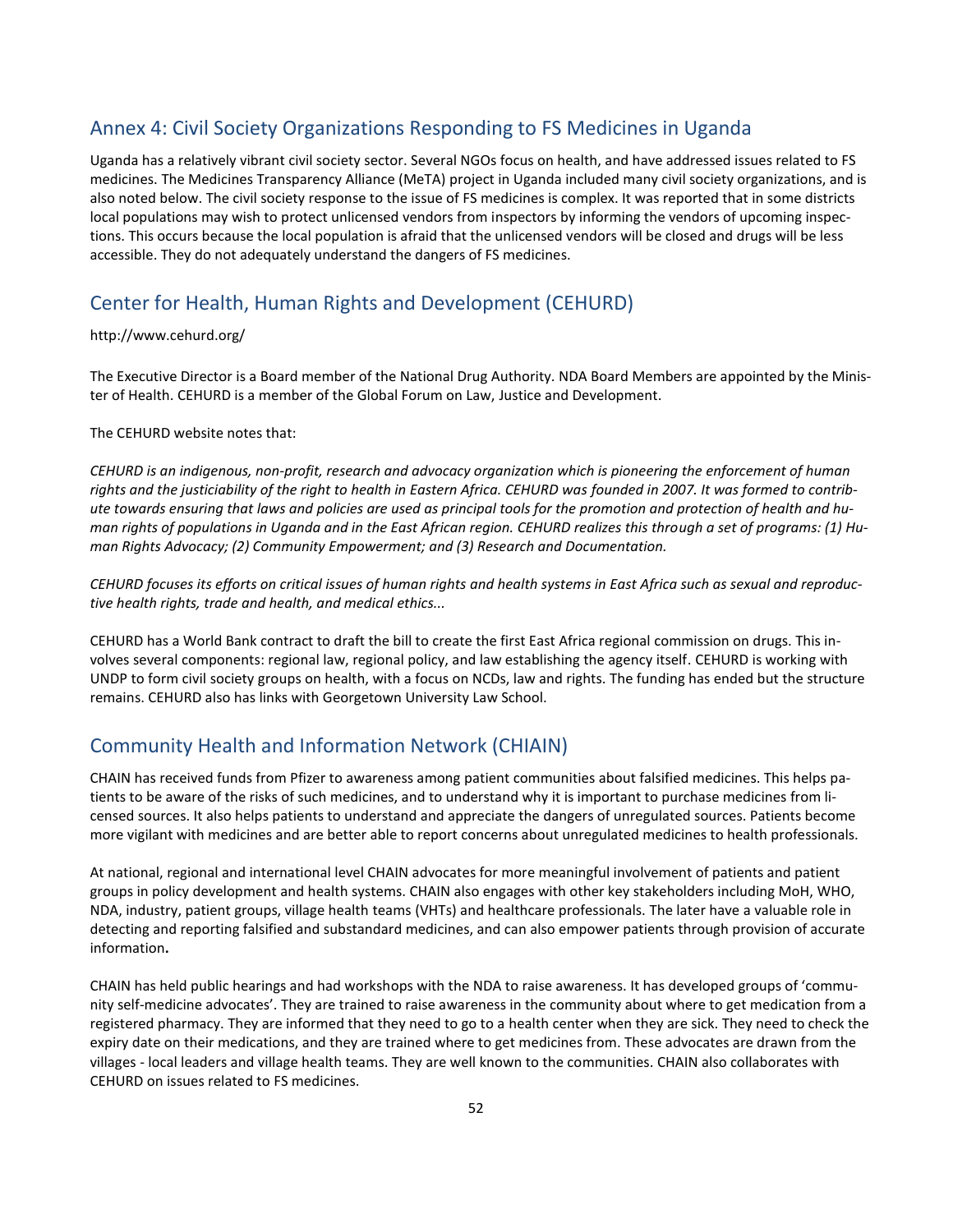### Coalition for Health Promotion and Social Development (HEPS)

http://www.heps.or.ug/

The HEPS website notes that:

*HEPS-Uganda is a Health Consumers' Organisation advocating for health rights and responsibilities. The organisation is a coalition of health consumers, health advocates, health practitioners, Civil Society Organisations and Community Based Organisations. HEPS-Uganda was established as a not-for profit-organisation in 1999 out of concern for the lack of attention for health consumers in the country. HEPS stated its founding mission and guiding principles in the first strategic planning meeting in 2000. An office with a functional secretariat was opened in the same year. Initially, HEPS focused solely on Health Policy Advocacy. Subsequently, after conducting several advocacy activities on its own, the organisation started the Ugandan Coalition for Access to Essential Medicines in 2002. Members of the coalition include mainly national and international health CSOs and NGOs. The purpose of the coalition is to advocate for better healthcare through combined efforts. To this end, HEPS and the coalition started a constructive dialogue with the government of Uganda, (the Ministry of Health). Besides these Health Policy Advocacy activities, HEPS started a Community Empowerment programme in 2001. Outreach has been focusing on education with regard to health rights and responsibilities in rural communities in Uganda. Educating communities about health rights and responsibilities is aimed at ensuring that people make informed choices about health.*

HEPS is involved in health rights advocacy, including access to medicines. They have two major programs: 1) the Health Policy Advocacy Program and 2) System Strengthening Program. HEPS analyses health related laws and bills to see the impact on access to medicines and how they are implemented in practice. HEPS has a longstanding collaboration with the Ministry of Health and with WHO. This led to involvement in the META Initiative, which comprises approximately 40 civil society organizations (CSOs).

HEPS also has a community empowerment program, educating the community on health rights and responsibilities. HEPS also informs communities on where to access medicines in 18 districts. They also have a project with accredited pharmacies, in which the community is empowered to actively monitor drug availability and quality.

In 2014, HEPS identified and surveyed 12 partners who play a role in monitoring of essential medicines:<sup>57</sup>

1. Infectious Disease Institute (IDI)

 $\overline{a}$ 

- 2. Baylor College of Medicine Children's Foundation Uganda
- 3. Strengthening TB and AIDS Response Eastern Region (Star-E)
- 4. Strengthening TB and AIDS Response East Central Region (Star-EC)
- 5. Uganda Protestant Medical Bureau (UPMB)
- 6. The Coalition for Health Promotion and Social Development (HEPS)
- 7. Strengthening Uganda's Systems for Treating AIDS Nationally (SUSTAIN)
- 8. Northern Uganda Health Integration To Enhance Services (NU-HITES)
- 9. Northern Uganda Health Project (NU-HEALTH)
- 10. Strengthening TB and AIDS Response South Western Region (STAR-SW)
- 11. Makerere University-John Hopkins University (MUHJU)
- 12. Securing Ugandans Right to Essential Medicines (SURE)

<sup>57</sup>'A review to assess the monitoring of the national pharmaceutical sector strategic plan NPSSP-II' available at [http://www.heps.or.ug/system/files/at](http://www.heps.or.ug/system/files/attachments/report_on_the_review_of_npsspii_to_strengthen_monitoring_of_essential_medicines_final-01.12.2015.pdf)[tachments/report\\_on\\_the\\_review\\_of\\_npsspii\\_to\\_strengthen\\_monitoring\\_of\\_essential\\_medicines\\_final-01.12.2015.pdf](http://www.heps.or.ug/system/files/attachments/report_on_the_review_of_npsspii_to_strengthen_monitoring_of_essential_medicines_final-01.12.2015.pdf)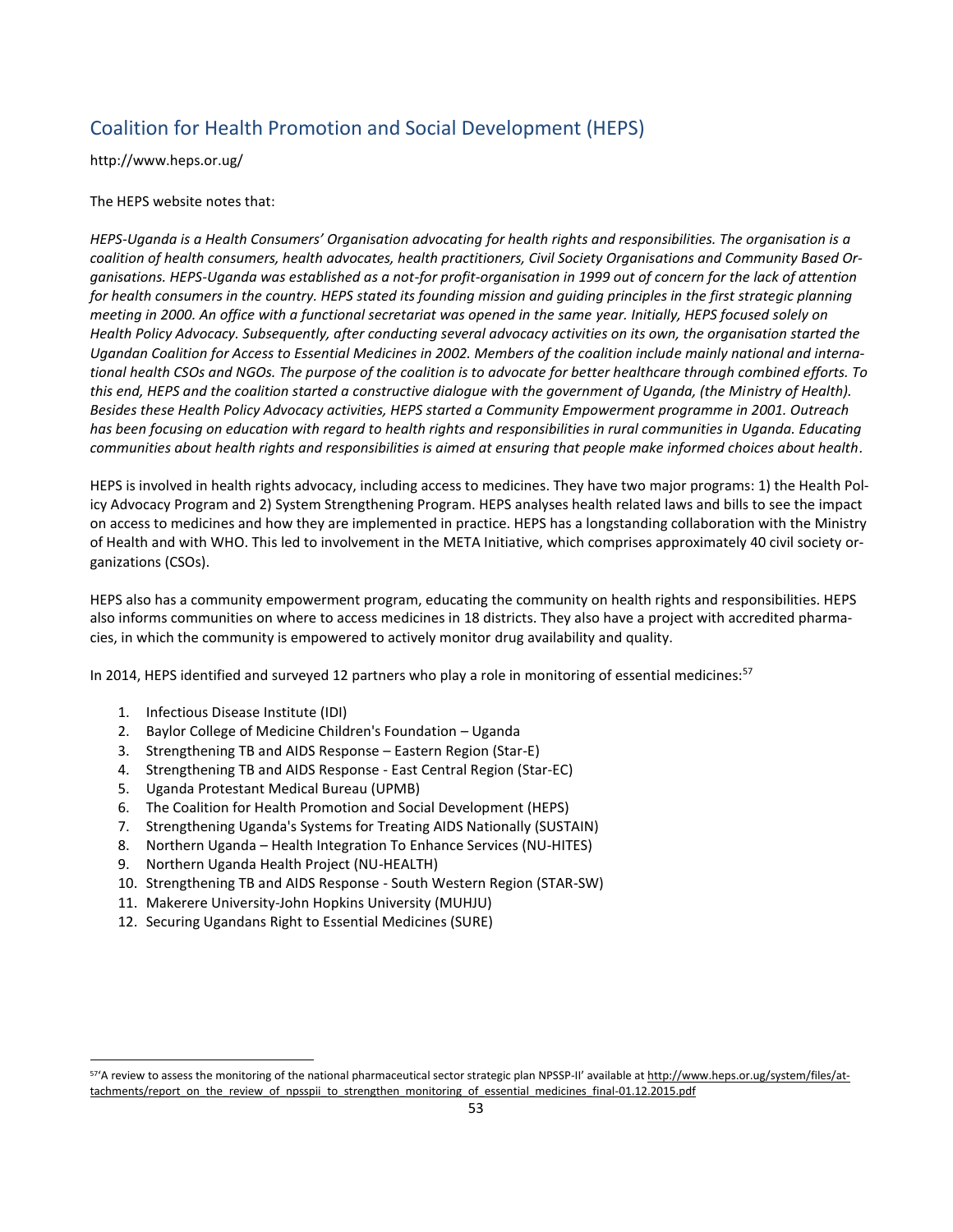### Medicines Transparency Alliance (MeTA)

#### <http://www.medicinestransparency.org/meta-countries/uganda/>

MeTA is a global program funded by DFID. The following information is drawn from the MeTA website.

MeTA 'brings together all stakeholders in the medicines market to improve access, availability and affordability of medicines for the one-third of the world's population to whom access is currently denied.'

MeTA Uganda was launched as a pilot in March 2009, and was the first multi-stakeholder initiative aiming to improve access to medicines in the country. The initiative was spearheaded by the Ministry of Health, and for the first time brought together the government, the private sector, faith based institutions and civil society together to discuss the need for more information and greater transparency in the Ugandan medicines market. The pilot phase ended in 2010.

Phase 2 (2012-2015) focused on access, availability, cost, quality and rational use by prescribers and users. It actively engaged CSOs – the Council included HEPS; the Uganda National Health Users' Organisation (UNHCO); the Uganda Protestant Medical Bureau; and the Uganda Catholic Medical Bureau. It also included participation from the Pharmaceutical Society of Uganda (PSU).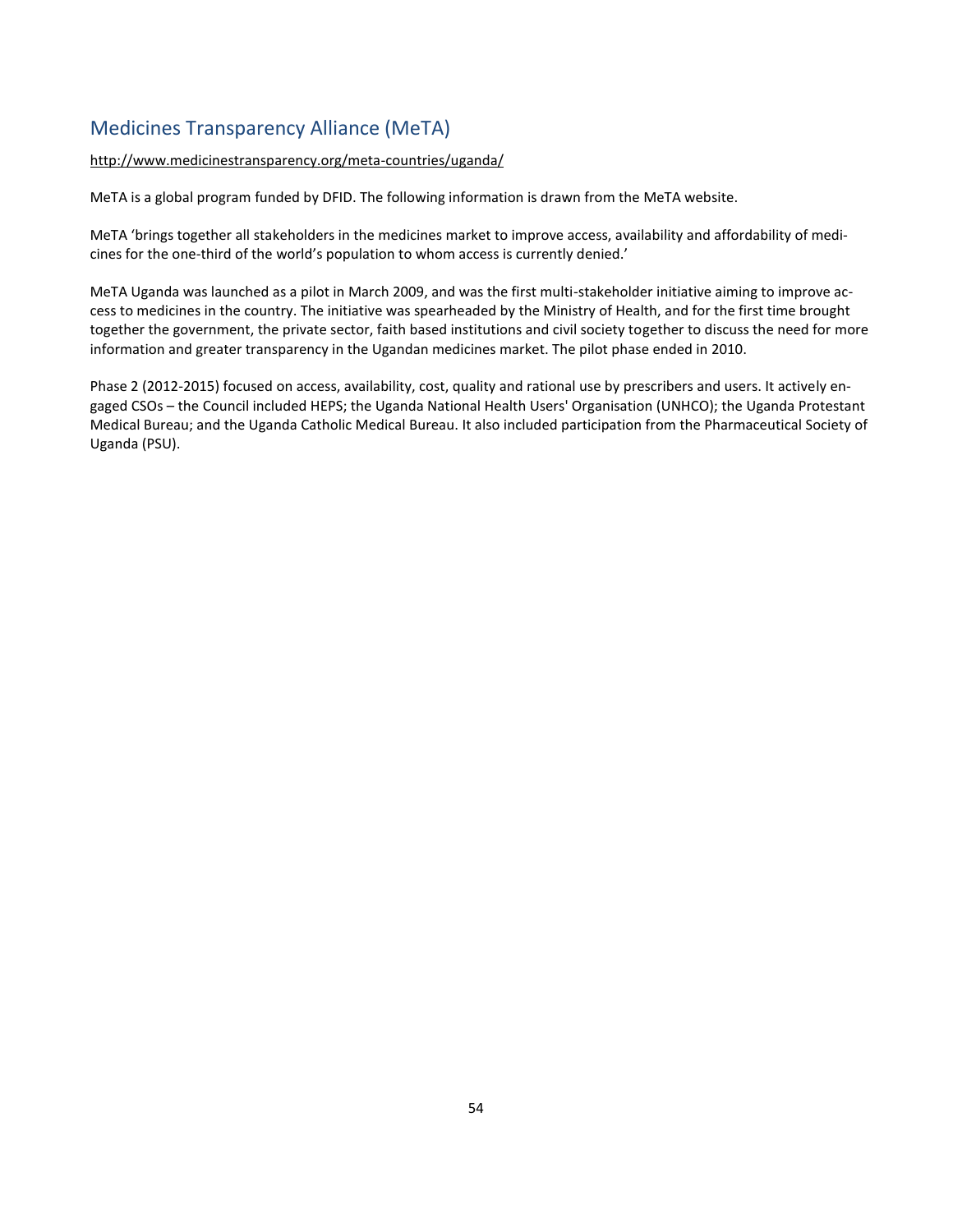# <span id="page-54-0"></span>Annex 5: Key Informants and Contacts

| <b>Name</b>              | <b>Position / Institution</b>                                                            | <b>Contact Details</b>                                                                                                                       | <b>Email</b>        |
|--------------------------|------------------------------------------------------------------------------------------|----------------------------------------------------------------------------------------------------------------------------------------------|---------------------|
| Abalo, Carol             | Assurance Officer, National Medi-<br>cal Service, NMS                                    | Address: Nsamizi Rd, Entebbe, Uganda<br>Phone: +256 077 2696789                                                                              | cabalo@nms.go.ug    |
| Bataringaya, Ju-<br>liet | <b>WHO</b>                                                                               | Address: Dr Wondimagegnehu Alemu<br>Phone:                                                                                                   |                     |
| Bulayi, Geoffrey         | Program Coordinator, UNAPH                                                               | Address:<br>Phone: 0752 865 558                                                                                                              | Unaph22@yahoo.com   |
| Dddamba, An-<br>thony    | Head of Sales, National Medical<br>Service, NMS                                          | Address: Nsamizi Rd, Entebbe, Uganda<br>Phone: +256 077 2696789                                                                              | addamba@nms.go.ug   |
| Dongo, David             | Supervisor, Revenue Intelligence,<br>Customs Department, Uganda Rev-<br>enue Authority   | Address: Plot M193/M194, Nakawa In-<br>dustrial Area; P.O Box 7279, Kampala<br>Phone: +256 417 442195                                        | Ddongo@ura.go.ug    |
| Friday, Agaba Ed-<br>son | Standing in for the Acting Executive Address:<br>Director                                | Phone:                                                                                                                                       |                     |
| Haruna, Ntambe           | Assistant Commissioner, Police,<br>with Interpol                                         | Address:<br>Phone: +256 717851781                                                                                                            |                     |
| Higenyi, Emman-<br>uel   | Head Quality Assurance, Joint Med-<br>ical Stores                                        | Address: P.O. Box 4501, Kampala Ggaba<br>Road, Kampala, Uganda<br>Phone: 256 0772 873877                                                     | emmanuelh@jms.co.ug |
| Huldah, Nassali          | Drug Information Officer, NDA                                                            | Address: P. O. Box 23096 Kampala,<br>Uganda<br>Phone: +256712533381                                                                          | hnassali@nda.or.ug  |
| Kabuzire, Diana          | Ag. Head, Legal Services, NDA                                                            | Address: P. O. Box 23096 Kampala,<br>Uganda<br>Phone: +256712750888                                                                          | dkabuzire@nda.or.ug |
| Kibira, Denis            | Deputy Executive Director, HEPS<br>Uganda                                                | Address: 351A, Kampala P.O. Box 2426,<br>Uganda<br>Phone: +256 712 580120<br>+256 701 580120                                                 | dkibira@heps.or.ug  |
| Kimalyo, Denis           | Executive Director of Uganda Na-<br>tional Association of Private Hospi-<br>tals (UNAPH) | Address:<br>Phone: 0752 865 558                                                                                                              | Unaph22@yahoo.com   |
| Makumbi, David           | Director, Ombudsman Affairs, In-<br>spectorate of Government                             | Address: Jubilee Insurance Centre, Plot<br>14, Parliament Avenue; P.O. Box 1682,<br>Kampala<br>Phone: +256 414 251380<br>+256 772 527595 (M) | Dmakumbi@igg.go.ug  |
| Mayendo, Julius          | Drug Information Officer                                                                 | Address:<br>Phone:                                                                                                                           |                     |
| Mpanga, Flavia           | Health Specialist, UNICEF                                                                | Address: Plot 9 / P.O. Box 7047 Kampala<br>George St., Kampala, Uganda<br>Phone: +256 717171 407<br>+256 772244345                           | fmpanga@unicef.org  |
| Muhindo, Jeanne          | Vet in the PMV unit                                                                      | Address:<br>Phone:                                                                                                                           |                     |
| Mulumba, Moses           | <b>CEHURD</b>                                                                            | Address: Plot 833, Ssebowa Rd, Kampala,<br>Uganda<br>Phone: +256 41 4532283                                                                  | mulumbam@gmail.com  |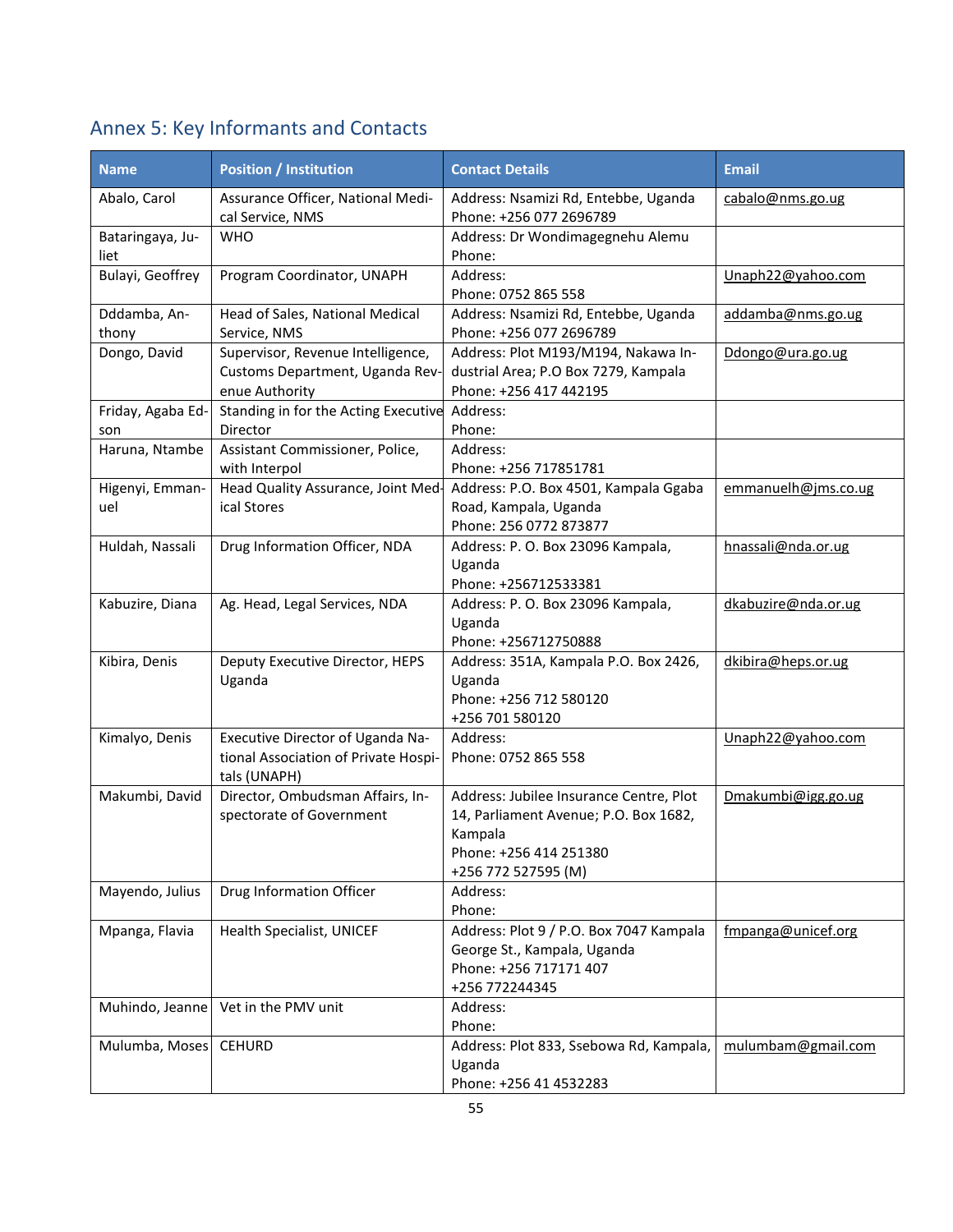|                        | Mutyaba, Michae Ag. Head, Drug Authorization Reg-<br>istry, NDA                               | Address: P. O. Box 23096 Kampala,<br>Uganda<br>Phone: +256700638414                                               | rmutyaba@nda.or.ug             |
|------------------------|-----------------------------------------------------------------------------------------------|-------------------------------------------------------------------------------------------------------------------|--------------------------------|
| Mwehinge Ken-<br>neth  | Programs Officer - Advocacy & Net-<br>working (Health Policy Advocacy),<br><b>HEPS Uganda</b> | Address: 351A, Kampala P.O. Box 2426,<br>Uganda<br>Phone: +256782 182 809 (M)<br>+256701 182 809                  | mwehongekenneth@ya-<br>hoo.com |
|                        | Mwesigwa, Denis Senior Inspector of Drugs, NDA                                                | Address: P. O. Box 23096 Kampala,<br>Uganda<br>Phone:                                                             | mwesigwad@nda.or.ug            |
| Mwoga, Joseph          | WHO Uganda office - Access, Qual-<br>ity and Use of Medical Products                          | Address:<br>Phone: 256 774 174988                                                                                 | mwogaj@ug.afro.who.int         |
| Namatovu, An-<br>nette | Resident Senior State Attorney, Di-<br>rectorate Public Prosecutions                          | Address:<br>Phone:                                                                                                | Annette9119@yahoo.ie           |
| Nassali, Huldah        | Ag. Head, Drug Information Depart-<br>ment, NDA                                               | Address: P. O. Box 23096 Kampala,<br>Uganda<br>Phone: +256712533381                                               | hnassali@nda.or.ug             |
| Natamba, Alfred        | Head of Procurement, National<br>Medical Service (NMS)                                        | Address: Nsamizi Rd, Entebbe, Uganda<br>Phone: +256 077 2696789                                                   | anatamba@nms.go.ug             |
| Okwero, Peter          | <b>World Bank</b>                                                                             | Address: Rwenzori House, Plo1, Lumumba<br>Avenue/P.O. Box 4463, Kampala<br>Lumumba Ave, Kampala, Uganda<br>Phone: | pokwero@worldbank.org          |
| Onen, Solomon          | Regional Inspector of Drugs, NDA                                                              | Address: P. O. Box 23096 Kampala,<br>Uganda<br>Phone: +256782166116                                               | sonen@nda.or.ug                |
| Opio, Samuel           | Secretary - Pharmaceutical Society                                                            | Address: YMCA Building Ground Floor,<br>Plot 35/37 Bombo Road, Wandegeya;<br>Kampala, Uganda<br>Phone: 0777717481 |                                |
| Rutebuka, An-<br>drew  | Ag. Head, IT, NDA                                                                             | Address: P. O. Box 23096 Kampala,<br>Uganda<br>Phone: +256753888111                                               | arutebuka@nda.or.ug            |
| Seru, Maurice          | Pharmaceutical Coordinator for<br><b>MOH</b>                                                  | Address: Plot 6/P.O. Box 7272 Lourdel Rd,<br>Kampala, Uganda<br>Phone: 0772570869                                 |                                |
| Ssali, Peter           | Head, Quality Management, NDA                                                                 | Address: P. O. Box 23096 Kampala,<br>Uganda<br>Phone: +256772507719                                               | pssali@nda.or.ug               |
| Ssekyana,<br>Fredrick  | Ministry Public Relations, NDA                                                                | Address: P. O. Box 23096 Kampala,<br>Uganda<br>Phone:                                                             | sekyana@nda.or.ug              |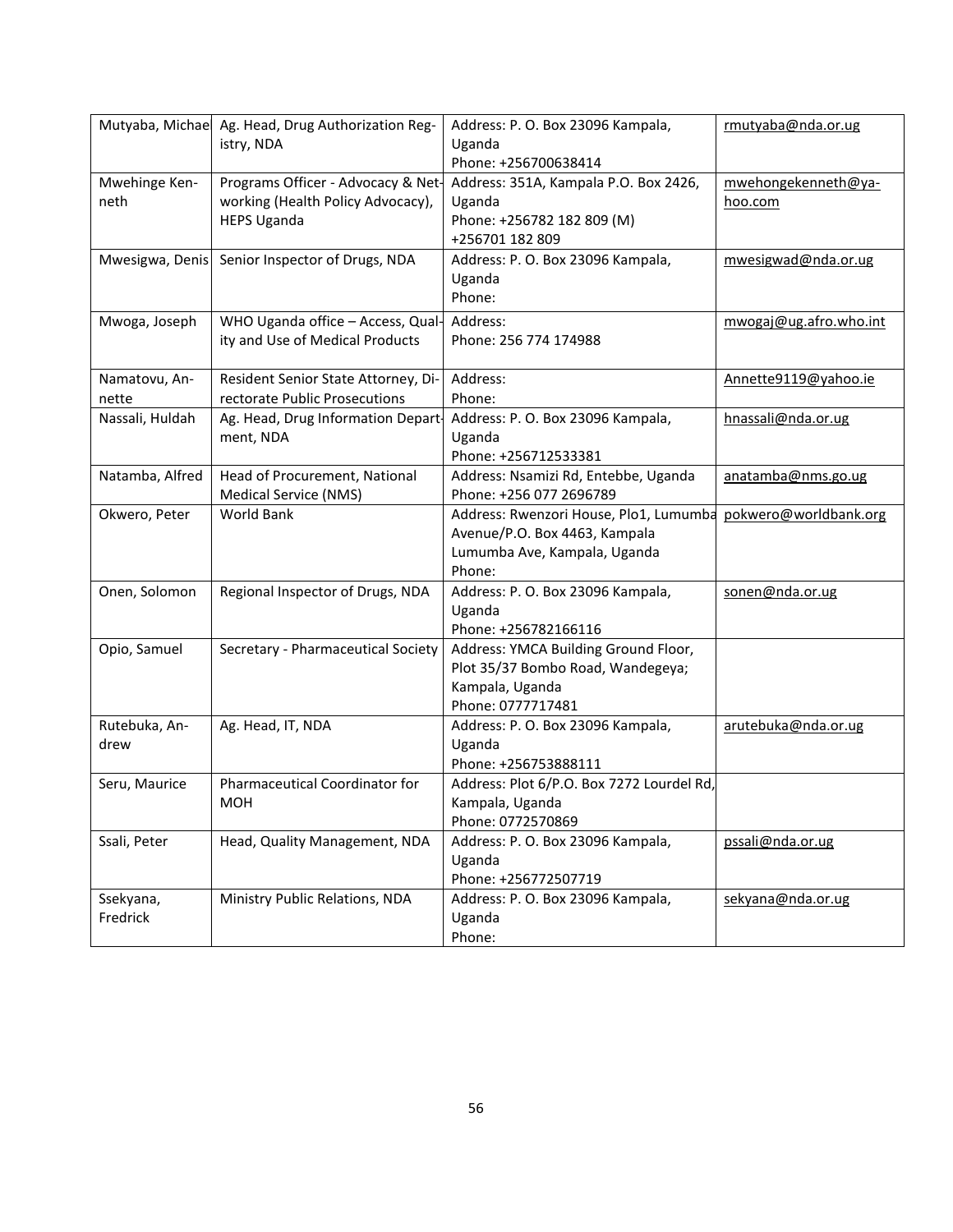| Date & Time                        | <b>Institution / Location</b>               | <b>Contact</b>                                                                                                                                                                                                                                                                                                                                                                                                                                                                                   | <b>Team attending</b>                                                                                                                                                                                                  |
|------------------------------------|---------------------------------------------|--------------------------------------------------------------------------------------------------------------------------------------------------------------------------------------------------------------------------------------------------------------------------------------------------------------------------------------------------------------------------------------------------------------------------------------------------------------------------------------------------|------------------------------------------------------------------------------------------------------------------------------------------------------------------------------------------------------------------------|
| Monday<br>1 June<br>9.00           | <b>National Drug Authority</b><br>(NDA)     | Mr. Huldah Nassali - Ag. Head, Drug Information Depart-<br>ment<br>Mr. Andrew Rutebuka-Ag. Head, IT<br>Mr. Peter Ssali - Head, Quality Management<br>Mr. Michael Mutyaba - Ag. Head, Drug Authorization Reg-<br>istry<br>Mr. Solomon Onen - Regional Inspector of Drugs<br>Ms. Diana Kabuzire - Ag. Head, Legal Services<br>Mr. Fredrick Ssekyana - Ministry Public Relations<br>Mr. Denis Mwesigwa - Senior Inspector of Drugs<br>Mr. Agaba Edson Friday - Acting Head of NDA                   | Project Team:<br>Dr. Henry Onoria,<br>Mr. David Patterson<br>(IDLO)<br>Ms. Michele Forzley<br>(O'Neill Inst.)<br>Ms. Vittoria Luda<br>(UNICRI)<br>Dr. Wolfgang Koehling<br>(WB)<br>Ms. Galindo Aliyo<br>(Legal Intern) |
| Monday<br>1 June<br>14.30          | <b>National Drug Authority</b><br>(NDA)     | Mr. Peter Ssali - Head, Quality Management<br>Mr. Onen Solomon - Regional Inspector of Drugs<br>Mr. Fredrick Ssekyana -Head, Public Relations                                                                                                                                                                                                                                                                                                                                                    | Michele Forzley<br>Wolfgang Koehling<br>Vittoria Luda<br>David Patterson                                                                                                                                               |
| Tuesday<br>2 June<br>9.00          | <b>National Drug Authority</b><br>(NDA)     | Ms. Grace Munyirwa - Vine Pharmaceuticals<br>Mr. Opio (Sam) Samuel - Pharmaceutical Society of Uganda<br>Mr. Denis Kibera - Coordinator, HEPS - Uganda / Medicines<br><b>Transparency Alliance</b><br>Mr. Peter Kalyango -Laborex Uganda Limited, pharmaceu-<br>tical importer and distributer<br>Mr. Anantharaman N - CEO, Abacus Pharma, also repre-<br>senting APDL the local manufacturing unit (importer, dis-<br>tributer, manufacturer)<br>Mr. Denis Mwesigwa - Senior Inspector of Drugs | Project Team                                                                                                                                                                                                           |
| Tuesday<br>2 June<br>11.00         | <b>National Drug Authority</b><br>(NDA)     | Dr. Huldah Nassal - Pharmacovigilance                                                                                                                                                                                                                                                                                                                                                                                                                                                            | Michele Forzley                                                                                                                                                                                                        |
| Tuesday<br>2 June<br>14:30         | <b>World Health Organiza-</b><br>tion (WHO) | Mr. Joseph Mwoga-Access, Quality and Use of Medical<br>Products                                                                                                                                                                                                                                                                                                                                                                                                                                  | David Patterson<br>Michele Forzley                                                                                                                                                                                     |
| Tuesday<br>2 June<br>14.30         | <b>National Drug Authority</b><br>(NDA)     | Mr. David Dongo - Supervisor, Revenue Intelligence, Cus-<br>toms Dpt., Uganda Revenue Authority<br>Mr. Ntambe Haruna - Assistant Commissioner, Police with<br>Interpol                                                                                                                                                                                                                                                                                                                           | Wolfgang Koehling<br>Vittoria Luda<br>Henry Onoria                                                                                                                                                                     |
| Wednesday<br>3 June<br>2.00-4.30pm | World Bank                                  |                                                                                                                                                                                                                                                                                                                                                                                                                                                                                                  | <b>Team Meeting</b>                                                                                                                                                                                                    |

# <span id="page-56-0"></span>Annex 6: Meeting Schedule Kampala, June 2015